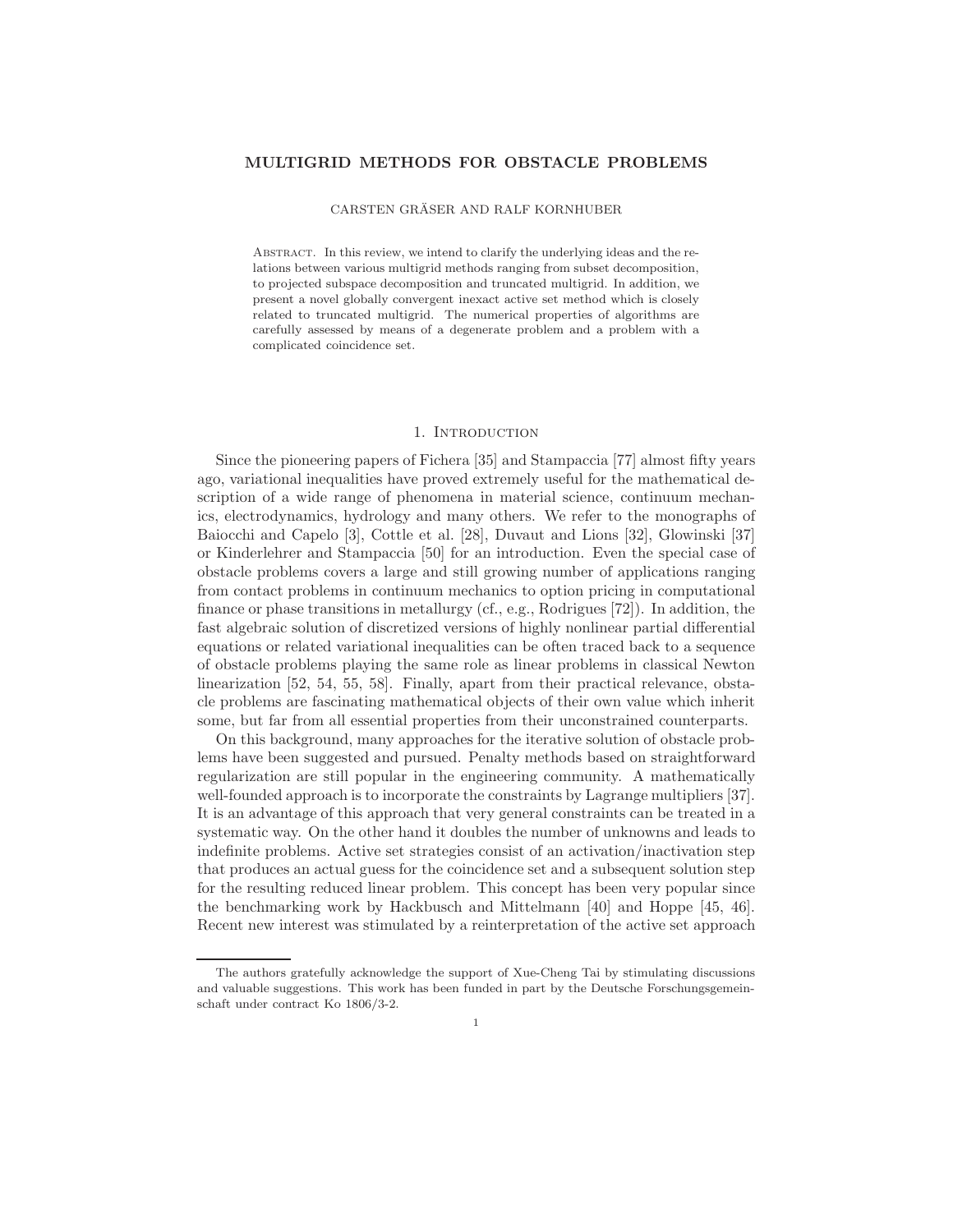in terms of nonsmooth Newton methods [43, 82]. As the existing convergence theory typically requires the exact solution of the linear subproblems the combination with inexact (multigrid) solvers is often performed on a heuristic level [48, 49, 61].

In this review we concentrate on extensions of classical multigrid methods to selfadjoint elliptic obstacle problems with box-constraints. Our aim is to bridge the gap between the underlying simple ideas motivated by linear subspace decomposition and detailed descriptions of the final implementation as multigrid V -cycles. We also intend to clarify the relations between different concepts ranging from subset decomposition [78], projected subspace decomposition [1, 2, 63] to monotone multigrid [51] and even active set strategies both with regard to convergence analysis and numerical properties. In particular, we propose a novel truncated nonsmooth Newton multigrid method which can be as well regarded as an inexact active set algorithm or a slight modification of truncated monotone multigrid. Activation/inactivation is performed by a projected Gauß-Seidel step, linear solution is replaced by just one truncated multigrid step (cf. Kornhuber and Yserentant [60]) and global convergence is achieved by damping.

Roughly speaking, it turns out that increasing flexibility goes with decreasing theoretical coverage ranging from multigrid convergence rates for multilevel subset decomposition or projected multilevel relaxation to strong mesh-dependence of truncated monotone multigrid or truncated nonsmooth Newton multigrid for badly chosen initial iterates. On the other hand, increasing flexibility seems to increase the convergence speed considerably in the case of reasonable initial iterates: Combined with, e.g., nested iteration, truncated monotone multigrid or truncated nonsmooth Newton multigrid methods converge even for complicated coincidence sets with similar convergence speed as classical linear multigrid methods for unconstrained problems. The lack of robustness of truncated monotone multigrid or active set strategies is that local inactivation by projected Gauß-Seidel or related strategies [43] might deteriorate the convergence speed, because slow next-neighbor interaction might dominate for overestimated coincidence sets. As a natural remedy, we also propose hybrid methods where local activation/inactivation is replaced by a global standard monotone multigrid step. In our numerical experiments, hybrid version prove extremely efficient for degenerate problems.

## 2. Continuous problem and discretization

2.1. Constrained minimization, variational inequalities, and finite elements. Let  $\Omega$  be a bounded, polyhedral domain in the Euclidean space  $\mathbb{R}^d$ ,  $d =$ 1, 2, 3 and let  $H \subset H^1(\Omega)$  be a closed subspace. We consider the minimization problem

(2.1) 
$$
u \in \mathcal{K}
$$
:  $\mathcal{J}(u) \leq \mathcal{J}(v) \quad \forall v \in \mathcal{K}$ 

with the closed, convex, and non-empty set  $K$ ,

$$
\mathcal{K} = \{ v \in H \mid v \ge \varphi \text{ a.e. in } \Omega \} \subset H,
$$

as generated by a suitable obstacle function  $\varphi \in H^1(\Omega) \cap C(\overline{\Omega})$ . We emphasize that all algorithms and convergence results to be presented can be generalized to sets  $K$ where also an upper obstacle is present. The energy functional  $\mathcal{J},$ 

(2.2) 
$$
\mathcal{J}(v) = \frac{1}{2}a(v, v) - \ell(v),
$$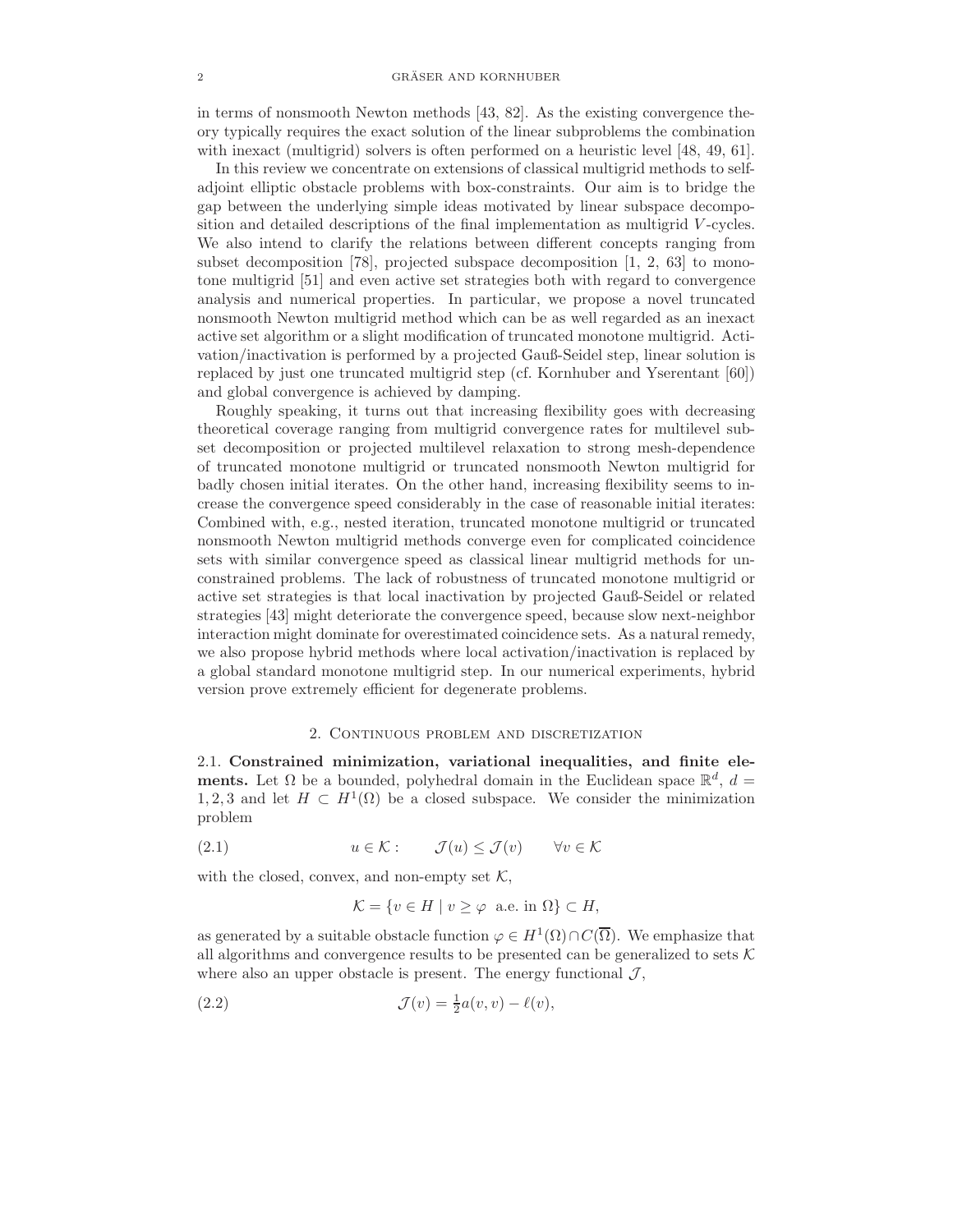is induced by a symmetric, H-elliptic, bilinear form  $a(\cdot, \cdot)$  and a functional  $\ell \in H'$ . For simplicity, we restrict our considerations to

$$
a(v, w) = \int_{\Omega} \nabla v \cdot \nabla w \, dx, \qquad \ell(v) = \int_{\Omega} fv \, dx,
$$

with  $f \in L^2(\Omega)$  and  $H = H_0^1(\Omega)$ . Obviously,  $a(\cdot, \cdot)$  defines a scalar product on H, and, by the Poincare–Friedrichs inequality, the corresponding energy norm

(2.3) 
$$
||v|| = a(v, v)^{1/2}
$$

is equivalent to the canonical norm in  $H^1(\Omega)$ , i.e.,

$$
(2.4) \qquad \alpha \|v\|_{H^1(\Omega)} \le \|v\| \le \|v\|_{H^1(\Omega)} \qquad \forall v \in H
$$

holds with a positive constant  $\alpha \in \mathbb{R}$ . The minimization problem (2.1) has a unique solution (cf., e.g., Stampacchia [77] or Glowinski [37, Section I.3]) and can be equivalently rewritten as the variational inequality

(2.5) 
$$
u \in \mathcal{K}
$$
:  $a(u, v - u) \ge \ell(v - u) \quad \forall v \in \mathcal{K}$ .

Introducing the *coincidence* set  $\Omega^{\bullet}$ ,

$$
\Omega^{\bullet} = \{ x \in \Omega \mid u(x) = \varphi(x) \}, \quad \Omega^{\circ} = \Omega \setminus \Omega^{\bullet},
$$

it turns out that  $u$  is the weak solution of the reduced linear elliptic problem

(2.6) 
$$
-\Delta u(x) = f(x) \qquad \forall x \in \Omega^{\circ}
$$

with boundary values  $u(x) = 0$  for  $x \in \partial \Omega^{\circ} \cap \partial \Omega$  and  $u(x) = \varphi(x)$  elsewhere. We emphasize that the coincidence set  $\Omega^{\bullet}$  or, equivalently, the reduced computational domain is not known a priori.

For sufficiently regular data, e.g., for  $f \in L^2(\Omega)$ ,  $\varphi \in H^2(\Omega)$ , and convex domains  $\Omega$ , the solution satisfies  $u \in H^2(\Omega)$  [72, Corallary 5:2.3]. In general, second order derivatives of u jump across the free boundary  $\Gamma = \overline{\Omega^{\bullet}} \cap \overline{\Omega^{\circ}}$ . Therefore, in contrast to linear elliptic problems, the regularity of u is limited to  $u \in H^s(\Omega)$  with  $s < 2.5$  even for arbitrarily smooth data. See Brézis  $[24]$  for a more general result. Regularity or stability of the free boundary  $\Gamma$  is considered in the monograph by Rodrigues [72].

Let us now consider a multilevel finite element discretization of  $(2.1)$ . A triangulation T of  $\Omega \subset \mathbb{R}^d$  is a set of d-simplices such that  $\bigcup_{t \in \mathcal{T}} t = \overline{\Omega}$  and such that the intersection of  $t, t' \in \mathcal{T}$  is either a k–simplex with  $k < d$  or empty. We consider a nested sequence

$$
\mathcal{T}_0 \subset \mathcal{T}_1 \subset \cdots \subset \mathcal{T}_j
$$

of triangulations resulting from successive refinement of a given triangulation  $\mathcal{T}_0$ . We assume that  $\mathcal{T}_0$  is shape regular in the sense that it consists of a finite, intentionally small, number of non-degenerate simplices. Though, if not explicitly stated otherwise, all algorithms and theoretical results to be presented can be extended to adaptive refinement, we assume, for simplicity, that the triangulations are uniformly refined. In two space dimensions this means that each triangle  $t \in \mathcal{T}_{k-1}$  is divided into four congruent subtriangles to obtain  $\mathcal{T}_k$ . In this way, lower and upper bounds of the interior angles are preserved in course of refinement. Such a stable decomposition of each tetrahedron into eight sub-tetrahedra is more complicated (cf., e.g., Bey [7] or Bornemann et al. [11]). Introducing the step sizes  $h_k$ ,

$$
h_k = \max_{t \in \mathcal{T}_k} \text{diam}(t), \qquad k = 0, \dots, j,
$$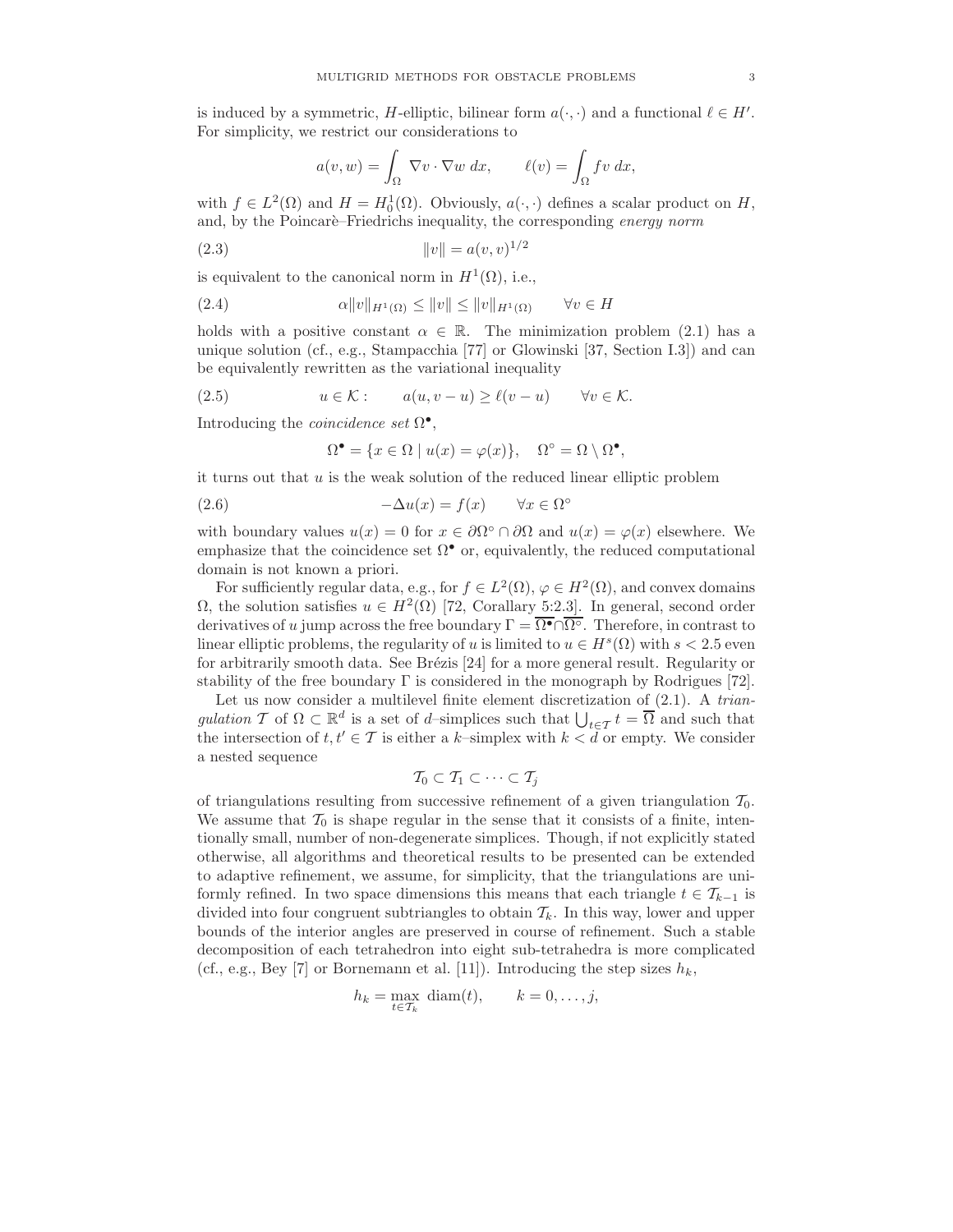we then get

(2.7) 
$$
h_j = \mathcal{O}(2^{-j}), \qquad ch_k \leq \frac{1}{2}h_{k-1} \leq Ch_k, \quad k = 1, ..., j,
$$

with positive constants c, C independent of k and j. Note that  $c = C = 1$  for  $d = 2$ . On each level k, we choose piecewise linear finite elements

$$
\mathcal{S}_k = \{ v \in H \mid v|_t \text{ is linear } \forall t \in \mathcal{T}_k \},
$$

in order to obtain a nested sequence of finite dimensional subspaces

$$
(2.8) \tS_0 \subset S_1 \subset \cdots \subset S_j \subset H.
$$

Each space  $S_k$  is spanned by the *nodal basis* 

$$
\Lambda_k = \{\lambda_p^{(k)} \mid p \in \mathcal{N}_k\}, \qquad \lambda_p^{(k)}(q) = \delta_{pq} \quad \forall p, q \in \mathcal{N}_k \quad \text{(Kronecker- $\delta\text{)}}.$
$$

 $\mathcal{N}_k$  is denoting the set of the  $n_k$  vertices of  $\mathcal{T}_k$  that are contained in  $\Omega$ . The finite element approximation  $u_j \in \mathcal{S}_j$  of u is obtained by replacing the set K by its discrete analogue  $\mathcal{K}_j$ ,

(2.9) 
$$
\mathcal{K}_j = \{ v \in \mathcal{S}_j \mid v \ge \varphi_j \text{ in } \Omega \},
$$

generated by the nodal interpolation  $\varphi_j \in \mathcal{S}_j$  of  $\varphi$ . The resulting discrete minimization problem

(2.10) 
$$
u_j \in \mathcal{K}_j: \qquad \mathcal{J}(u_j) \leq \mathcal{J}(v) \qquad \forall v \in \mathcal{K}_j
$$

is equivalent to the variational inequality

$$
(2.11) \t u_j \in \mathcal{K}_j: \t a(u_j, v - u_j) \ge \ell(v - u_j) \quad \forall v \in \mathcal{K}_j.
$$

Introducing the discrete coincidence set  $\mathcal{N}^{\bullet}_j,$ 

$$
\mathcal{N}_j^{\bullet} = \{ p \in \mathcal{N}_j \mid u_j(p) = \varphi(p) \}, \quad \mathcal{N}_j^{\circ} = \mathcal{N}_j \setminus \mathcal{N}_j^{\bullet},
$$

it is easily checked that  $u_j$  is the solution of the reduced linear problem

(2.12) 
$$
a(u_j, v) = \ell(v) \qquad \forall v \in \mathcal{S}_j^\circ = \{v \in \mathcal{S}_j \mid v(p) = 0 \,\forall p \in \mathcal{N}_j^\bullet\}
$$

which is a discrete analogue of  $(2.6)$ . The discrete problem  $(2.11)$  is called non– degenerate, if the condition

(2.13) 
$$
\ell(\lambda_p^{(j)}) - a(u_j, \lambda_p^{(j)}) < 0 \qquad \forall p \in \mathcal{N}_j^{\bullet}
$$

is satisfied. As  $\ell(\lambda_p^{(j)}) - a(u_j, \lambda_p^{(j)}) \leq 0$ ,  $p \in \mathcal{N}_j$ , follows immediately from (2.11), condition (2.13) states that  $u_j$  must not fulfill the discretized Poisson equation in active nodes  $p \in N_j^{\bullet}$ . For non-degenerate problems, sufficiently small perturbations of the right hand side  $\ell$  preserve the coincidence set  $\mathcal{N}_{j}^{\bullet}$ . Similar conditions for the continuous problem  $(2.5)$  provide the stability of the continuous free boundary Γ. We refer to Rodrigues [72, Section 6:5] for details.

The optimal error estimate  $||u-u_j|| = \mathcal{O}(h_j)$  holds for  $u \in H \cap H^2(\Omega)$ ,  $f \in L^2(\Omega)$ , and  $\varphi \in H^2(\Omega)$  (cf. Falk [34] or Ciarlet [26, Section 5.1]). First steps towards optimal  $L^2$ -error estimates have been made by Natterer [64]. Limited regularity of u is reflected by limited order of the discretization error. More precisely, even for arbitrarily smooth data the discretization error of piecewise quadratic finite elements only behaves like  $\mathcal{O}(h_j^s)$  with  $s < 1.5$  (cf. Brezzi et al. [25]).

For many practical problems, in particular in three space dimensions, it is absolutely necessary to use locally refined grids in order to reduce the number of unknowns and therefore the numerical complexity. A posteriori estimates of the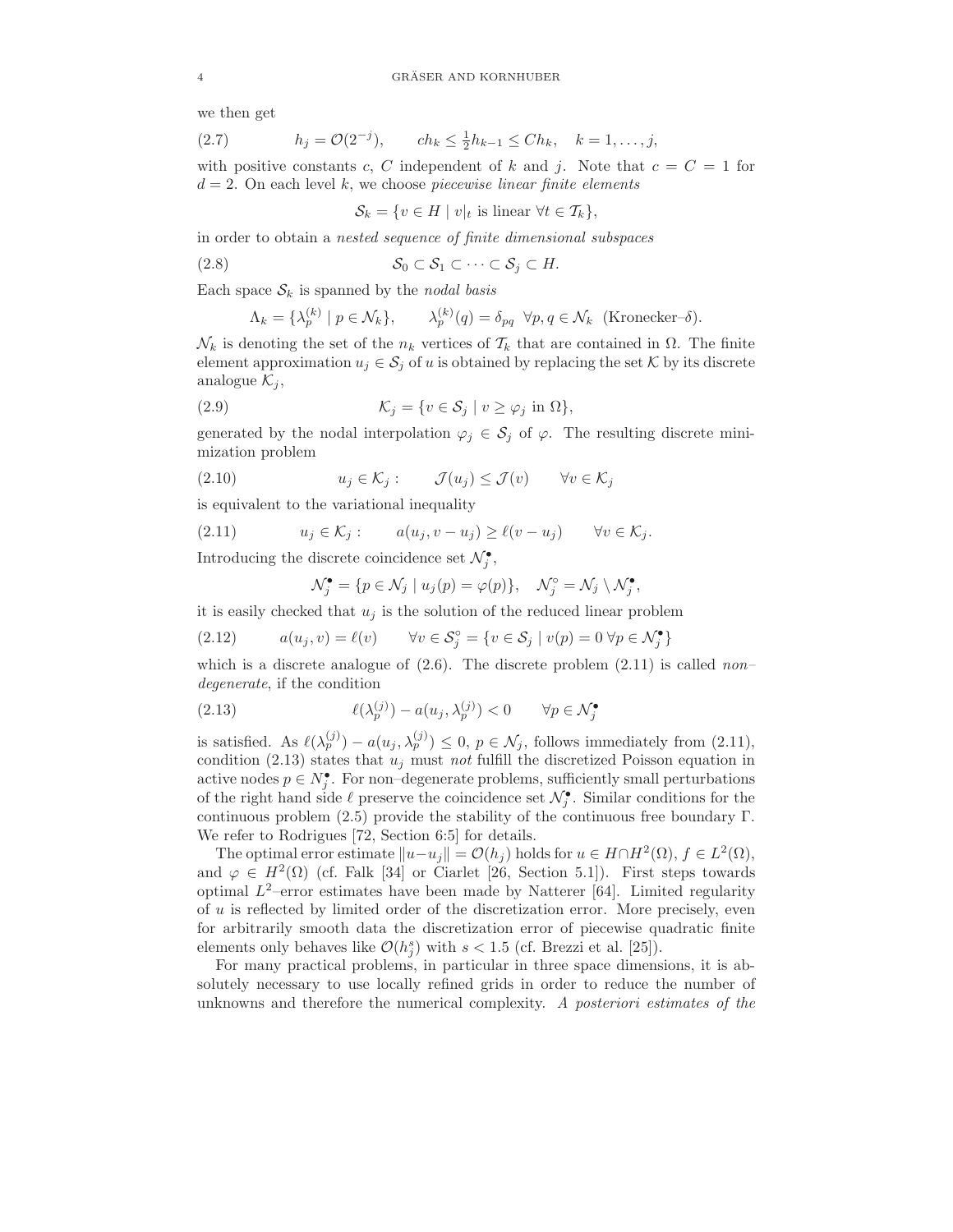discretization error providing appropriate local refinement indicators have been investigated by Veeser [83], Bartels and Carstensen [5], Kornhuber [53], Braess [13] and others. Nochetto et al. [66] derived a posteriori estimates of the coincidence set Ω • by so–called barrier sets. Convergence proofs for adaptive finite element methods have been considered by Perez et al. [68], Siebert and Veeser [75] and Braess et al. [14].

# 3. Linear Subspace Decomposition Methods

3.1. Spectral properties of elliptic bilinear forms. In this section, we consider the extreme case of an empty coincidence set  $\Omega^{\bullet} = \emptyset$ . Obviously, the reduced Poisson problem (2.6) then simplifies to the variational equality

(3.1) 
$$
u \in H: \qquad a(u, v) = \ell(v) \qquad \forall v \in H
$$

which is equivalent to the unconstrained minimization problem

(3.2) 
$$
u \in H: \qquad \mathcal{J}(u) \leq \mathcal{J}(v) \qquad \forall v \in H.
$$

Let us state a fundamental property of elliptic bilinear forms.

**Proposition 3.1.** A symmetric, H–elliptic bilinear form  $a(\cdot, \cdot)$  has a countable number of positive, real eigenvalues  $\mu_k$ ,

$$
0<\mu_1\leq \mu_2\leq \mu_3\leq \cdots,
$$

with no finite accumulation point and  $\lim_{k\to\infty} \mu_k = \infty$ . The corresponding eigenfunctions  $e_k \in H$ ,

$$
a(e_k, v) = \mu_k(e_k, v)_{L^2(\Omega)} \qquad \forall v \in H,
$$

form an a–orthogonal basis of H.

For a proof we refer, e.g., to Raviart and Thomas [70, pp. 135] or Renardy and Rogers [71, pp. 299].

**Example 3.2.** Choosing  $\Omega = (0,1)$  and  $a(v, w) = (v', w')_{L^2(\Omega)}$ , we have

$$
\mu_k = (k\pi)^2, \qquad e_k(x) = \sin(k\pi x), \qquad k \in \mathbb{N}.
$$

Proposition 3.1 implies that there is an  $a$ –orthogonal splitting

(3.3) 
$$
H = V_1 + V_2 + V_3 \cdots, \qquad V_k = \text{span}\{e_k\},
$$

into subspaces  $V_k$  representing a scale of increasing frequencies  $\mu_k$ . Now let  $u^0 \in H$ be some guess of  $u$ . Due to the  $a$ –orthogonality of the splitting  $(3.3)$ , the corrections  $v_k \in V_k$  as obtained by minimizing *J separately on each subspace*  $V_k$  provide the exact solution:

(3.4) 
$$
u = u^{0} + \sum_{k=1}^{\infty} v_{k}, \qquad v_{k} = \frac{\ell(e_{k}) - a(u^{0}, e_{k})}{a(e_{k}, e_{k})} e_{k}.
$$

Unfortunately, the eigenfunctions  $e_k$  are usually not known in practice.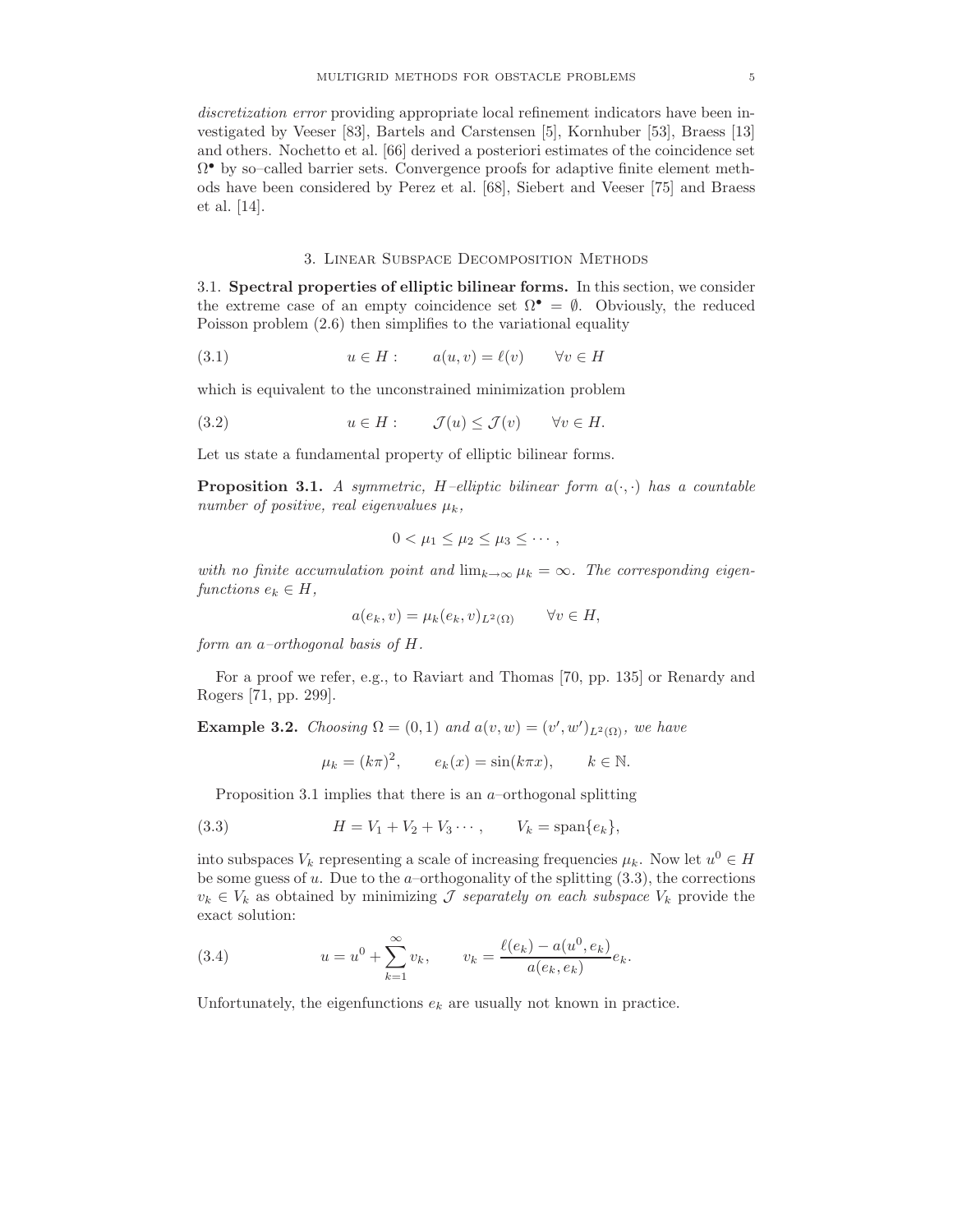3.2. Successive subspace correction and multigrid. We now concentrate on fast solvers for the Ritz–Galerkin approximation

(3.5) 
$$
u_j \in \mathcal{S}_j: \qquad a(u_j, v) = \ell(v) \qquad \forall v \in \mathcal{S}_j
$$

or, equivalently,

(3.6)  $u_j \in \mathcal{S}_j : \qquad \mathcal{J}(u_j) \leq \mathcal{J}(v) \qquad \forall v \in \mathcal{S}_j$ 

of the continuous problem  $(3.1)$  or  $(3.2)$ , respectively. Similar to  $(3.4)$ , we can solve (3.6) separately on a–orthogonal subspaces  $V_k = \text{span}\{e_k^{(j)}\}$  ${k \choose k}, k = 1, \ldots, n_j$ , spanned by the eigenfunctions  $e_k^{(j)}$  $\mathcal{L}_{k}^{(j)}$  of  $a(\cdot, \cdot)|_{\mathcal{S}_{j} \times \mathcal{S}_{j}}$ . This observation gave rise to well–known fast Fourier methods (cf., e.g., [69, Section 19.4]). Unfortunately, the explicit construction of  $e_k^{(j)}$  $\binom{1}{k}$  is restricted to differential operators with constant coefficients and rectangular or cuboid domains Ω. However, in the light of Proposition 3.1, eigenfunctions must represent a scale of frequencies.

Therefore, if certain subspaces  $V_l$  represent a scale of frequencies, then the corresponding splitting  $S_j = V_1 + V_2 + \cdots + V_m$  might be "almost" a–orthogonal in some sense. Hence, successive minimization of energy  $\mathcal J$  on  $V_l$  should provide a fast solver. This idea is our starting point for the construction of multigrid methods.

Let

$$
(3.7) \tSj = V1 + V2 + \cdots + Vm
$$

be some splitting of  $S_j$ . Then, successive minimization of energy  $\mathcal J$  on  $V_l$  leads to the following algorithm for computing a new iterate  $u_j^{\nu+1}$  from some given  $u_j^{\nu} \in \mathcal{S}_j$ .

Algorithm 3.3. (Successive minimization)

given:  $w_0 = u_j^{\nu} \in \mathcal{S}_j$ for  $l = 1, \ldots, m$  do: { solve:  $v_l \in V_l: \quad \mathcal{J}(w_{l-1} + v_l) \leq \mathcal{J}(w_{l-1} + v) \quad \forall v \in V_l \text{ (local minimization)}$  $w_l = w_{l-1} + v_l$  (intermediate iterates) }

new iterate:  $u_j^{\nu+1} = w_m = u_j^{\nu} + \sum_{j=1}^{m}$  $_{l=1}$  $v_l$ 

We now try to choose the splitting  $(3.7)$  in such a way that Algorithm 3.3 generates an iterative scheme with mesh independent convergence rates.

The subproblems for the corrections  $v_l$  can be easily solved in case of one– dimensional subspaces  $V_l$ . Straightforward nodal splitting

(3.8) 
$$
\mathcal{S}_j = \sum_{l=1}^{n_j} V_l, \qquad V_l = \text{span}\{\lambda_{p_l}^{(j)}\}, \qquad l = 1, ..., n_j,
$$

produces the well–known  $Gau\beta$ –Seidel relaxation. Obviously, subspaces  $V_l$  as used in (3.8) do *not* represent a scale of frequencies. Only high–frequency functions  $\lambda_{p_l}^{(j)}$ are involved. Hence, it is not astonishing that Gauß–Seidel iteration rapidly reduces high–frequency contributions of the error but scarcely affects low frequencies, (cf.,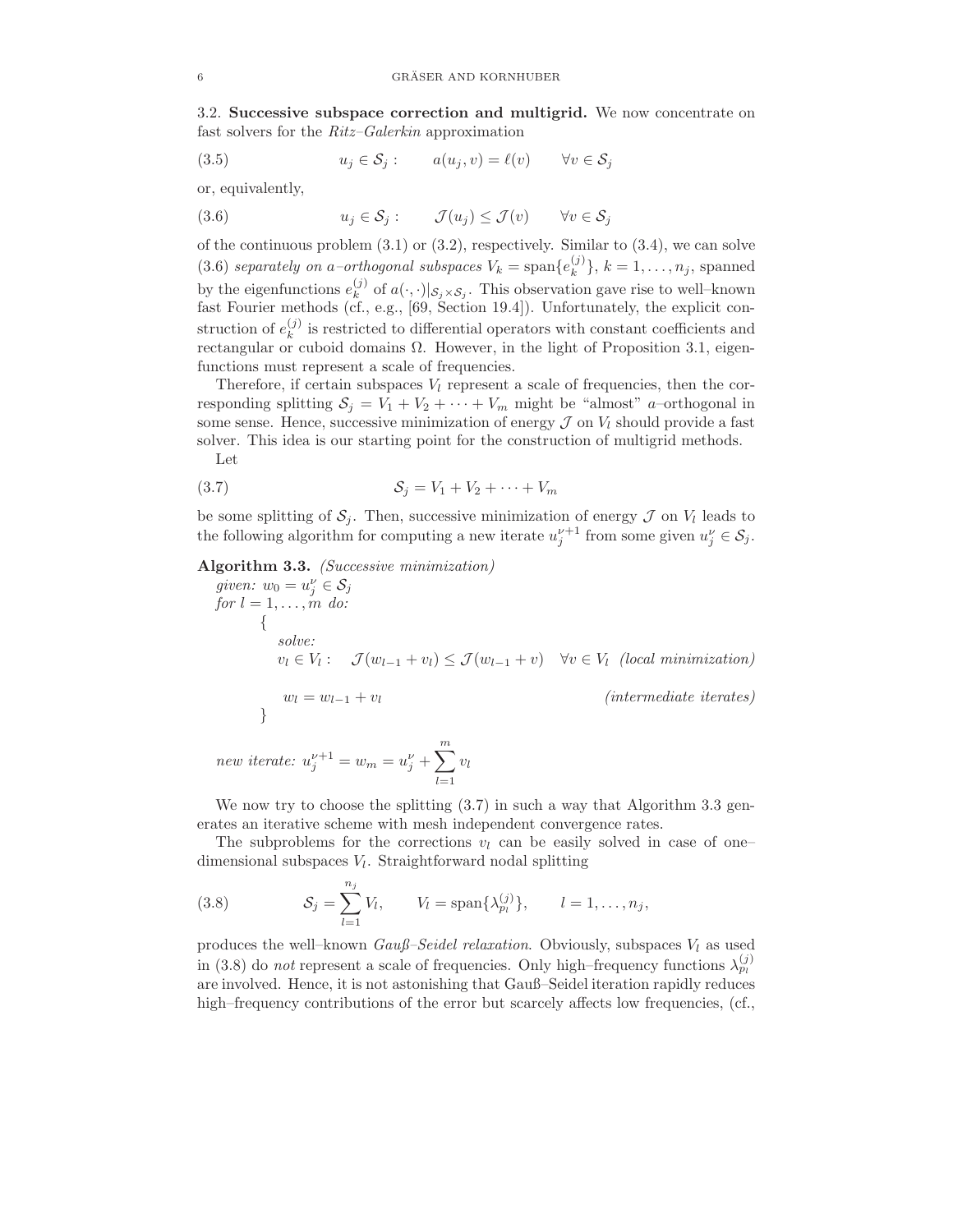e.g., Hackbusch [39, pp. 49]). In order to incorporate low frequencies, we now make use of the hierarchy (2.8).

Collecting all basis functions  $\lambda_p^{(k)}$  from all finite element spaces  $S_k$ , we define the so–called multilevel nodal basis  $\Lambda$ ,

$$
\Lambda = \bigcup_{k=0}^{j} \Lambda_k = \{\lambda_l \mid l=1,\ldots,m_{\mathcal{S}}\}, \qquad m_{\mathcal{S}} = n_0 + \cdots + n_j.
$$

**Remark 3.4.** The underlying enumeration  $l = l(p, k)$  is counting all nodes p on all levels k. Conversely, a given number l characterizes the corresponding pair  $(p_l, k_l) = (p, k)(l)$ . For example,  $\lambda_{l(p,k)} = \lambda_p^k$  or, conversely,  $\lambda_l = \lambda_{p_l}^{(k_l)}$ . We assume that  $l = l(p, k)$  is taken from fine to coarse, i.e.,  $k > k'$  implies  $l(p, k) < l(p, k')$ .

From an heuristic point of view, the multilevel splitting

(3.9) 
$$
\mathcal{S}_j = \sum_{l=1}^{m_{\mathcal{S}}} V_l, \qquad V_l = \text{span}\{\lambda_l\}, \qquad l = 1, \ldots, m_{\mathcal{S}},
$$

represents a scale of frequencies ranging from low–frequency functions  $\lambda_l \in \Lambda_0$ to high–frequency functions  $\lambda_l \in \Lambda_j$ . We hope that such functions are "almost" a–orthogonal. In fact, it turns out that the linear independent subset  $\hat{\Lambda}$ ,

$$
\hat{\Lambda} = \Lambda_0 \cup \bigcup_{k=1}^j {\{\lambda_p^{(k)} \mid p \in \mathcal{N}_k \setminus \mathcal{N}_{k-1}\}} \subset \Lambda,
$$

called *hierarchical basis* of  $S_j$ , is in fact a–orthogonal for space dimension  $d = 1$ . From the multilevel splitting  $(3.9)$ , Algorithm 3.3 generates the *multilevel relaxation* 

(3.10) 
$$
u_j^{\nu+1} = u_j^{\nu} + \sum_{l=1}^{m_{\mathcal{S}}} v_l, \qquad v_l = \frac{\ell(\lambda_l) - a(w_{l-1}, \lambda_l)}{a(\lambda_l, \lambda_l)} \lambda_l,
$$

where  $w_l = w_{l-1} + v_l$  and  $w_0 = u_j^{\nu}$ .

The following abstract convergence result is a special case of Theorem 4.4 by Xu [85] (see also Xu and Zikatanov [89]).

Theorem 3.5. Assume that the splitting (3.7) has the following two properties.

There is a constant  $C_0 > 0$  such that for all  $v \in S_i$  there exist  $v_i \in V_i$  satisfying

(3.11) 
$$
v = \sum_{l=1}^{m} v_l, \qquad \sum_{l=1}^{m} ||v_l||^2 \leq C_0 ||v||^2.
$$

There is a constant  $C_1 > 0$  such that

(3.12) 
$$
\sum_{l,k=1}^{m} |a(v_l, w_k)| \leq C_1 \left(\sum_{l=1}^{m} ||v_l||^2\right)^{\frac{1}{2}} \left(\sum_{k=1}^{m} ||w_k||^2\right)^{\frac{1}{2}}
$$

holds for all  $v_l \in V_l$  and  $w_k \in V_k$ ,  $l, k = 1, \ldots, m$ .

Then the iterates  $(u_j^{\nu})$  produced by Algorithm 3.3 satisfy the error estimate

$$
(3.13) \t\t ||u_j^{\nu+1} - u_j||^2 \le \left(1 - \frac{1}{C_0(1+C_1)^2}\right) ||u_j^{\nu} - u_j||^2 \quad \forall \nu \ge 0.
$$

For a–orthogonal subspaces  $V_l$  the conditions (3.11) and (3.12) clearly hold with  $C_0 = C_1 = 1$ . Moreover, the Cauchy–Schwartz inequality guarantees that we can always choose  $C_1 \leq m$ . As a first example, we consider the nodal splitting (3.8).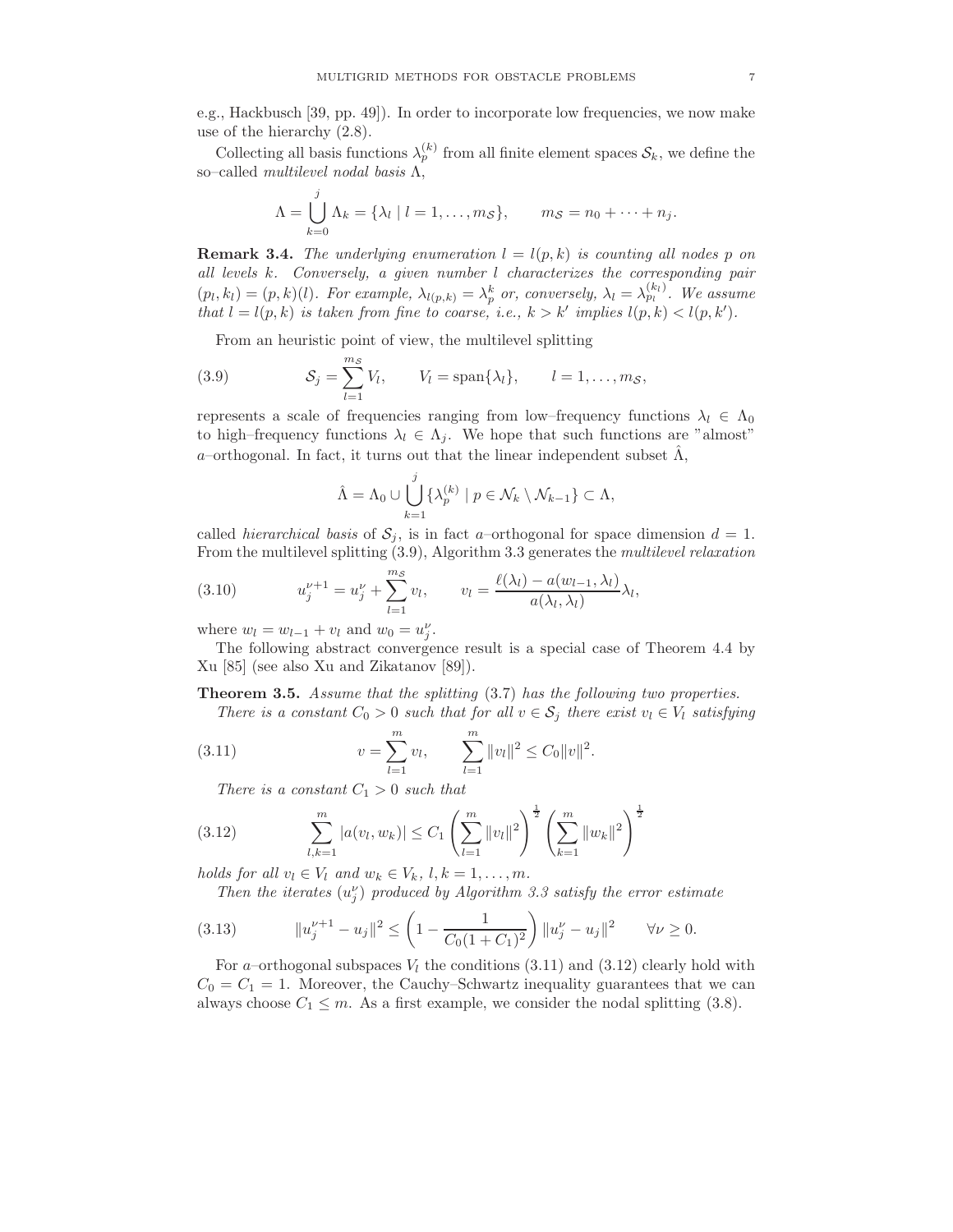Proposition 3.6. The nodal splitting (3.8) satisfies the conditions (3.11) and (3.12) with  $C_0 = \mathcal{O}(h_j^{-2})$  and  $C_1 = \mathcal{O}(1)$ .

The iterates  $(u_j^{\nu})$  produced by the Gauß–Seidel iteration satisfy

$$
||u_j^{\nu+1} - u_j||^2 \le (1 - Ch_j^2) ||u_j^{\nu} - u_j||^2 \qquad \forall \nu \ge 0
$$

with a constant  $C > 0$  independent of j.

*Proof.* Let  $v \in S_j$  and  $v_l = v(p_l)\lambda_{p_l}^{(j)}$ ,  $l = 1, \ldots, n_j$ . Exploiting an inverse inequality and the orthogonality of the basis functions  $\lambda_p^{(j)}$  with respect to the lumped  $L^2$ scalar product  $\langle v, w \rangle = \sum_{p \in \mathcal{N}_j} v(p) w(p) h_p$  with the associated norm  $| \cdot |_0$ , we get

$$
\sum_{l=1}^{n_j} \|v_l\|^2 \le h_j^{-2} \sum_{l=1}^{n_j} \|v_l\|_{L^2(\Omega)}^2 \le h_j^{-2} \sum_{l=1}^{n_j} |v_l|_0^2 = h_j^{-2} |v|_0^2 \le h_j^{-2} \|v\|^2,
$$

where  $\preceq$  means that the inequality holds up to a generic constant (see [85]). Obviously,  $a(\lambda_{p_l}^{(j)}, \lambda_{p_k}^{(j)}) = 0$  holds except for neighboring nodes  $p_l, p_k$ . Hence,  $C_1$  is bounded by the maximal number of neighbors which depends on the shape regularity of  $\mathcal{T}_0$ . The upper bound for the convergence rate now follows directly from Theorem 3.5. Theorem 3.5.

While condition  $(3.12)$  is not an issue for the nodal splitting  $(3.8)$ , it becomes problematic for the multilevel decomposition (3.9).

Remark 3.7. The multilevel splitting (3.9) satisfies condition (3.12) with

 $C_1 = \mathcal{O}(1)$  for  $d = 1$ ,  $C_1 = \mathcal{O}(j)$  for  $d = 2$ ,  $C_1 = \mathcal{O}(2^{j/2})$  for  $d = 3$ .

The proof follows from arguments by Yserentant [90, Lemma 2.7]. Hence, even if we could now satisfy  $(3.11)$  with a generic constant  $C_0$ , Theorem 3.5 would still not exclude exponential decay of our multilevel relaxation for  $d = 3$ . One way out of this dilemma is to merge the one-dimensional subspaces  $V_l = \text{span}\{\lambda_l\}$  into larger ones. The exact solvability of the resulting larger minimization problems can be preserved by a coloring argument, as we will see later in Section 5.1. Another option is to arrange the computation of the corrections  $v_l$  according to the refinement levels in the following way.

We consider the splitting of  $S_j$  into subspaces

$$
(3.14) \t\t\t\t V_k = S_k, \t k = 0, \ldots, j,
$$

which directly reflects the hierarchy (2.8). Gauß–Seidel relaxation on  $\mathcal{V}_k$  gives rise to the bilinear form  $b_k(\cdot, \cdot)$ ,

(3.15) 
$$
b_k(v, w) = \sum_{\substack{i, l=1 \ i \leq l}}^{n_k} v(p_i) a(\lambda_{p_i}^{(k)}, \lambda_{p_l}^{(k)}) w(p_l), \qquad v, w \in \mathcal{V}_k,
$$

where the nodes  $p_i \in \mathcal{N}_k$  are ordered in the same way as the corresponding subspaces  $V_l = \text{span}\{\lambda_{p_l}^{(k_l)}\}$  on level  $k_l = k$ . As Gauß–Seidel relaxation rapidly reduces high frequency components on  $V_k$ , the form  $b_k(\cdot, \cdot)$  is called a *smoother* on  $V_k$ . Now the multilevel relaxation (3.10) can be rewritten as follows.

Algorithm 3.8. (Successive subspace correction)

given:  $w_{j+1} = u_j^{\nu} \in \mathcal{S}_j$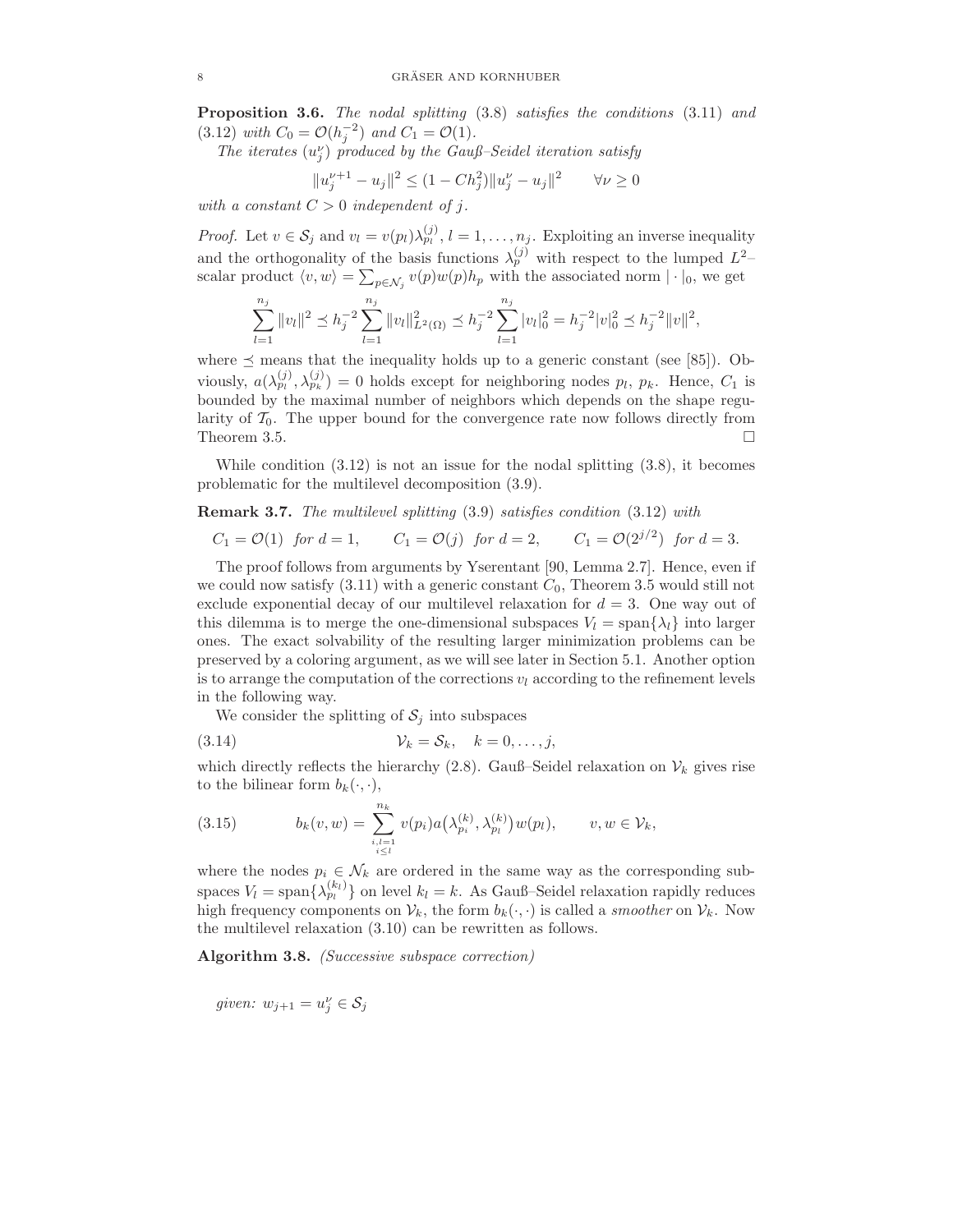for 
$$
k = j, ..., 0
$$
 do:  
\n
$$
\{ \begin{aligned}\n &\text{solve:} \\
 &v_k \in \mathcal{V}_k : b_k(v_k, v) = \ell(v) - a(w_{k+1}, v) \quad \forall v \in \mathcal{V}_k \quad (pre-smoothing) \\
 &w_k = w_{k+1} + v_k \quad \text{(intermediate iterates)}\n \end{aligned}
$$

new iterate:  $u_j^{\nu+1} = w_0 = u_j^{\nu} + \sum$  $k=0$  $v_k$ 

Following Xu [85] such kind of algorithms are called *successive subspace correc*tion methods. The convergence analysis is based on a generalization of Theorem 3.5 to inexact solution on the subspaces  $V_k$  by so-called smoothers  $b(\cdot, \cdot)$ . Selecting appropriate subspaces  $V_k$  and smoothers  $b_k(\cdot, \cdot)$ , a large number of multilevel and domain decomposition methods can be reformulated and analyzed in this way.

Exploiting the linearity of the given problem, the intermediate iterates  $w_k \in S_i$ can be eliminated by successive updates of the residual. In this way, Algorithm 3.8 can be formulated as a classical multigrid  $V$ –cycle.

Algorithm 3.9. (Multigrid V–cycle with 1 pre–smoothing step) given:  $u_j^{\nu}$ 

initialize:  $r_j = \ell - a(u_j^{\nu}, \cdot), \quad a_j(\cdot, \cdot) = a(\cdot, \cdot)$ 

for  $k = j, \ldots, 1$  do: { solve:  $v_k \in \mathcal{V}_k: b_k(v_k, v) = r_k(v) \quad \forall v \in \mathcal{V}_k$  (pre–smoothing)  $r_k := r_k - a_k(v_k, \cdot)$  (update of the residual)  $r_{k-1} = r_k |_{\mathcal{S}_{k-1}}$  $a_{k-1}(\cdot,\cdot)=a_k(\cdot,\cdot)|_{\mathcal{S}_{k-1}\times\mathcal{S}_{k-1}}$ (canonical restriction) }

solve:

 $v_0 \in V_0: b_0(v_0, v) = r_0(v) \quad \forall v \in V_0$  (approx. coarse grid solution)

for  $k = 1, \ldots, j$  do: {  $(canonical\ interpolation)$ }

new iterate:  $u_j^{\nu+1} = u_j^{\nu} + v_j$ 

Canonical restrictions  $r_{k-1}$  and  $a_{k-1}(\cdot, \cdot)$  of the residual  $r_k = \ell - a(w_{k+1}, \cdot) \in S'_k$ and the bilinear form  $a_k(\cdot, \cdot)$  are defined by  $r_{k-1}(v) = r_k(v)$  and  $a_{k-1}(w, v) =$  $a_k(v, w)$  for all  $v, w \in \mathcal{S}_{k-1} \subset \mathcal{S}_k$ , respectively. Selecting the nodal basis  $\Lambda_k$  of  $\mathcal{S}_k$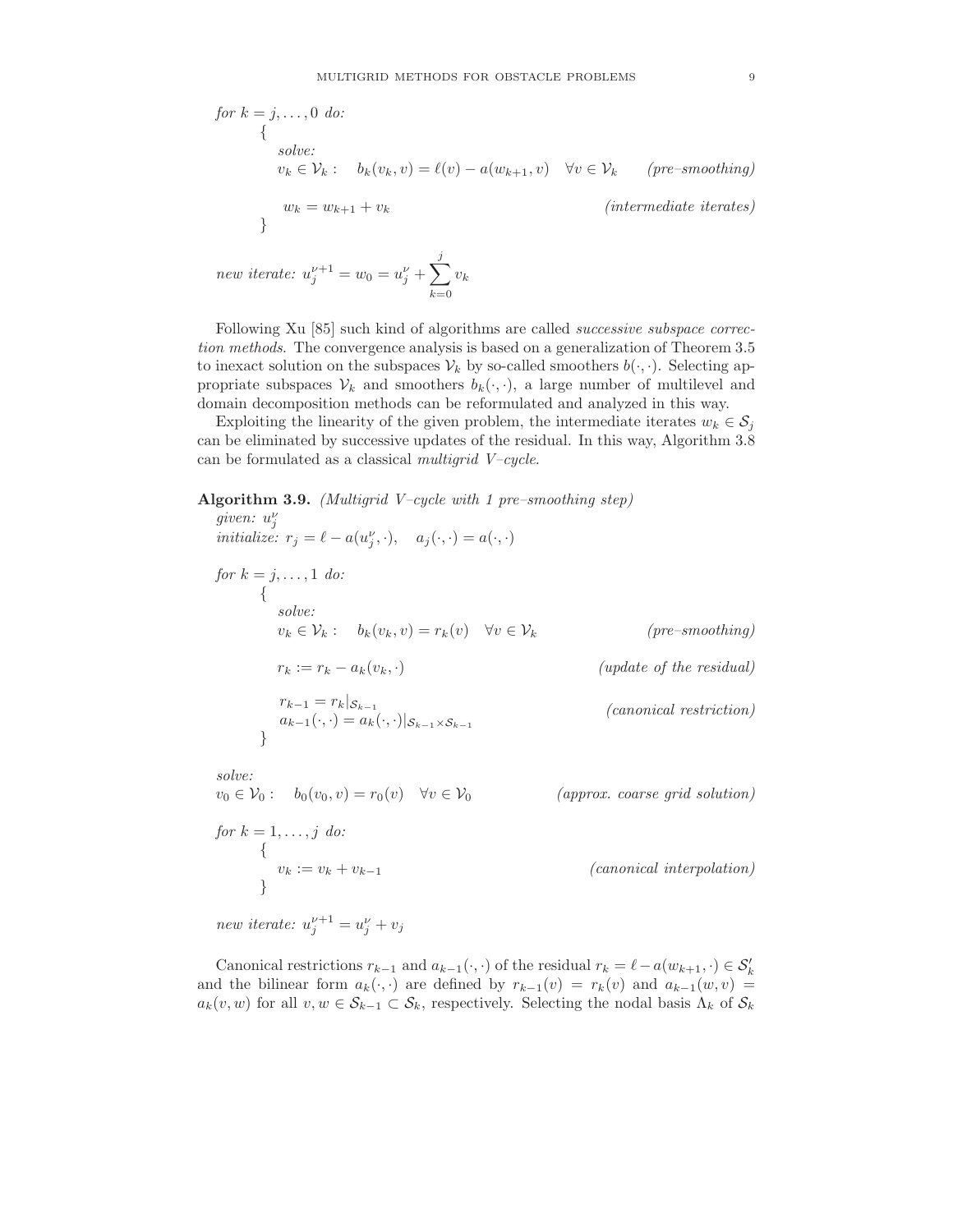and using the canonical isomorphism

$$
\mathcal{S}_k \ni v = \sum_{p \in \mathcal{N}_k} v(p) \lambda_p^{(k)} \longleftrightarrow (v(p))_{p \in \mathcal{N}_k} = \underline{v} \in \mathbb{R}^{n_k},
$$

all substeps of Algorithm 3.9 are translated into matrix vector operations as available on the computer. It is easily checked that each step of Algorithm 3.9 requires  $\mathcal{O}(n_i)$  floating point operations (flops). Reverse enumeration of the subspaces  $\mathcal{V}_k$ in  $(3.14)$ , or, equivalently, of the subspaces  $V_l$  in  $(3.9)$ , corresponds to 1 postsmoothing step. The combination of (multiple) pre– and post–smoothing steps or W–cycles can be formulated in a similar way.

Our heuristic reasoning is confirmed by the celebrated mesh–independent convergence of multigrid methods. Extending the proof of Bramble et al. [18] for symmetric smoothers  $b_k(\cdot, \cdot)$  to the actual non–symmetric case, the following convergence result was shown by Neuss [65].

**Theorem 3.10.** There is a  $\rho < 1$  depending only on the shape regularity of  $T_0$  and on the ellipticity constant  $\alpha$  in (2.4) such that

(3.16) 
$$
||u_j^{\nu+1} - u_j|| \le \rho ||u_j^{\nu} - u_j|| \qquad \forall \nu \ge 0
$$

holds for all  $u_j^0 \in S_j$ .

Multigrid steps on level  $j$  are more costly than multigrid steps on coarser grids. Hence, it seems reasonable to compute initial iterates  $u_k^0 := \tilde{u}_{k-1}$  inductively for each  $k = 1, \ldots, j$  by a suitable number of multigrid steps on the preceding level. This procedure is called nested iteration (cf. Hackbusch [39, Chapter 5]) or full multigrid (cf. Brandt [22]). Nested iteration preserves the optimal accuracy  $||u |u_j| = \mathcal{O}(h_j)$ . More precisely, starting with  $\tilde{u}_0 = u_0$  and using the stopping criterion

(3.17) 
$$
||u_k - \tilde{u}_k|| \leq \frac{\sigma}{2} ||u_k - u_k^0||, \qquad k = 1, 2, ..., j,
$$

with some constant  $\sigma < 1$  independent of k, we finally obtain  $||u - \tilde{u}_j|| = \mathcal{O}(h_j)$ using an overall amount of  $\mathcal{O}(n_i)$  flops. Iterative schemes with this property are sometimes called *optimal*. More sophisticated stopping criteria provide optimality even of nested Gauß–Seidel relaxation. This procedure is called cascadic multigrid (cf. Bornemann and Deuflhard [10]), or backslash cycle. The exact finite element solution  $u_0$  on the (hopefully) coarse grid  $\mathcal{T}_0$  can be computed by a direct solver. In order to check the stopping criterion (3.17) a posteriori estimates of the algebraic error  $||u_k - u_k||$  are required. For  $\rho$  taken from Theorem 3.10, we immediately get

$$
(3.18) \t(1+\rho)^{-1} \|u_k^{\nu+1} - u_k^{\nu}\| \le \|u_k - u_k^{\nu}\| \le (1-\rho)^{-1} \|u_k^{\nu+1} - u_k^{\nu}\|
$$

utilizing the triangle inequality. Obviously, multigrid corrections provide uniform lower and upper bounds of the algebraic error.

3.3. Concluding remarks. At first sight, our considerations seem to be more complicated than classical approaches to multigrid (cf., e.g., Hackbusch [38], pp. 17). However, the actual interpretation has the advantage that it suggests direct extensions to obstacle problems later on.

We used a very intuitive notion of frequencies. Analytically, the definition (3.14) of subspaces  $\mathcal{V}_k$  is motivated by the property

$$
(3.19) \tQ_0S_j = V_0, \t(Q_k - Q_{k-1})S_j \subset V_k, \t k = 1, ..., j,
$$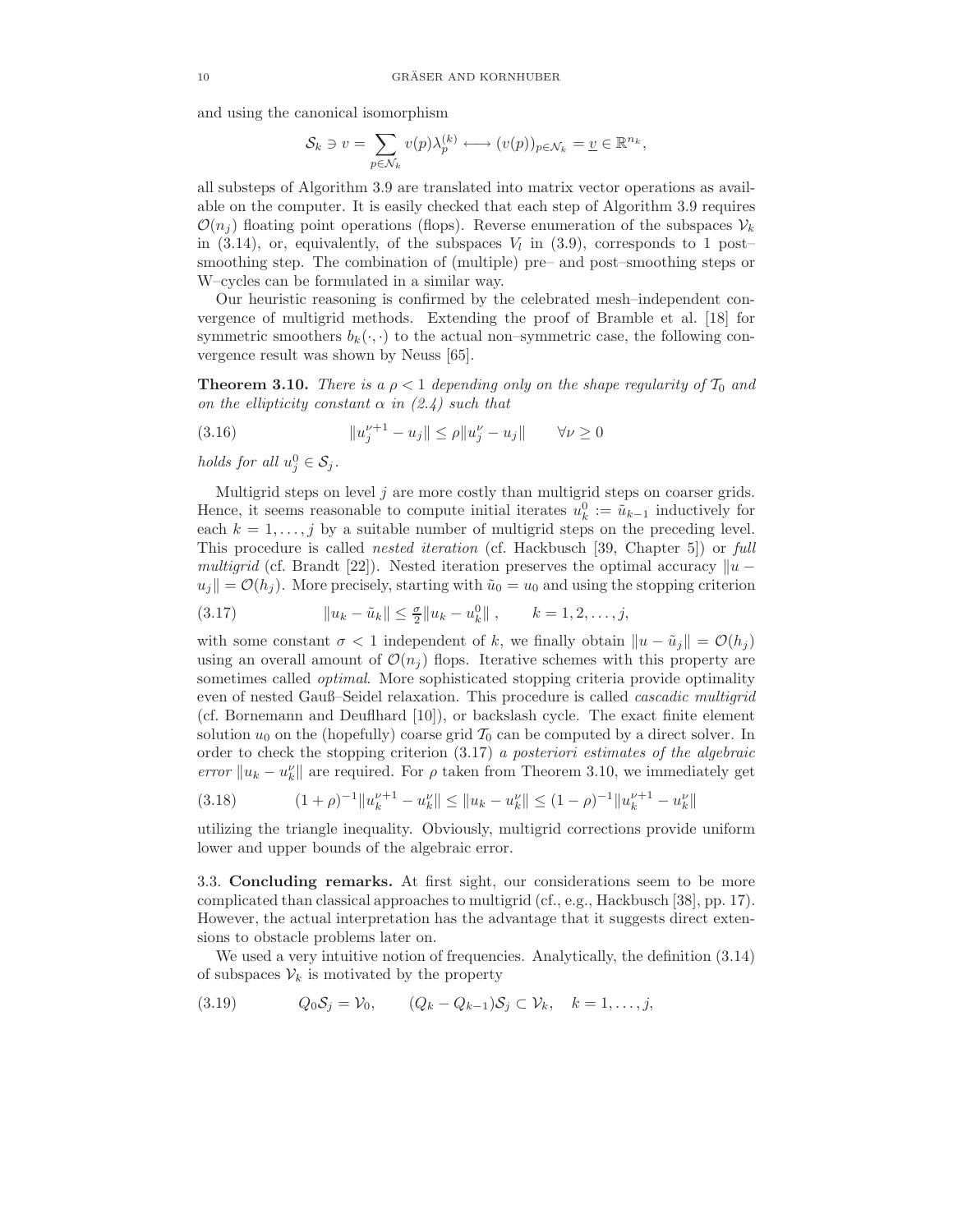where  $Q_k$  denotes the  $L^2$ -projection on  $S_k$ . In order to guarantee (3.19) for adaptively refined grids, it is sufficient to choose the subspace

$$
\mathcal{V}_k = \mathrm{span}\{\Lambda_k \setminus \Lambda_{k-1}\} \subset \mathcal{S}_k
$$

spanned only by the new nodal basis functions (see the Xu [86, 87] and the references cited therein). Straightforward selection  $V_k = S_k$  could deteriorate the optimal complexity even up to  $\mathcal{O}(n_j^2)$  in case of strongly local refinement.

We come back to the reinterpretation of (3.19) in terms of frequencies. It is well–known (cf., e.g., Bramble and Xu [20]) that

(3.20) 
$$
||v - Q_k v||_{L^2(\Omega)} \leq Ch_k ||v|| \quad \forall v \in S_j
$$

holds with C independent of k and j. As a consequence of  $(3.20)$  and an inverse inequality, all functions  $v \in (Q_k - Q_{k-1})^2 S_j \subset (Q_k - Q_{k-1}) S_j \subset V_k$  have the property

$$
C^{-2}h_k^{-2} \le \frac{a(v,v)}{(v,v)} \le ch_k^{-2},
$$

where  $(\cdot, \cdot)$  denotes the scalar product in  $L^2$ . In this sense, the subspaces  $\mathcal{V}_k$  represent a scale of frequencies. The relation of high frequencies and locality is discussed to some extend in a survey by Xu [88].

Convergence properties of general successive subspace correction methods (cf. Algorithm 3.8) can be analyzed in an abstract framework as developed by Bramble, Pasciak, Wang, and Xu [18, 19], Bramble and Pasciak [17], Dryja and Widlund [31], Xu [85] and others. The underlying arguments were partly anticipated by Yserentant [90] for the special case of hierarchical splittings

(3.21) 
$$
\mathcal{V}_0 = I_0 \mathcal{S}_j, \qquad \mathcal{V}_k = (I_k - I_{k-1}) \mathcal{S}_j, \quad k = 1, ..., j,
$$

where  $I_k : \mathcal{S}_j \to \mathcal{S}_k$  denotes nodal interpolation.

Using this abstract theory, the most crucial point in the proof of Theorem 3.10 is to show that the splitting (3.14) is stable. This means that each  $v \in \mathcal{S}_j$  can be decomposed into a sum  $v = v_0 + v_1 + \cdots + v_j$  of  $v_k \in V_k$  in such a way that

(3.22) 
$$
\sum_{k=0}^{j} 4^{k} ||v_{k}||^{2}_{L^{2}(\Omega)} \leq C_{1} ||v||^{2}
$$

holds with some  $C_1$  independent of j. Note that the approximation property (3.20) together with  $H^1$ -stability of  $Q_0$  provides (3.22) with  $C_1$  growing linearly in j. Utilizing the equivalence of norms in suitable Besov and Sobolev spaces, (3.22) was first shown by Oswald [67] and Dahmen and Kunoth [29]. For extensions related to adaptively refined grids, we refer to Bornemann and Yserentant [12] and Bramble and Pasciak [17] or Xu [85]. In contrast to the classical multigrid convergence theory of Hackbusch [38] and Braess and Hackbusch [15] no additional regularity of u is required in order to obtain (3.22) and the resulting mesh–independent convergence (3.16). On the other hand, we get no information how multiple smoothing would improve the convergence rate.

Note that the stability of the hierarchical splitting (3.21) deteriorates quadratically in two space dimensions and exponentially for  $d = 3$ . As a consequence, the convergence rates of associated hierarchical basis multigrid methods deteriorate quadratically and exponentially for two and three space dimensions, respectively (cf. Yserentant [90], Bank, Dupont and Yserentant [4], Deuflhard, Leinen and Yserentant [30]). On the other hand, hierarchical splittings have some advantages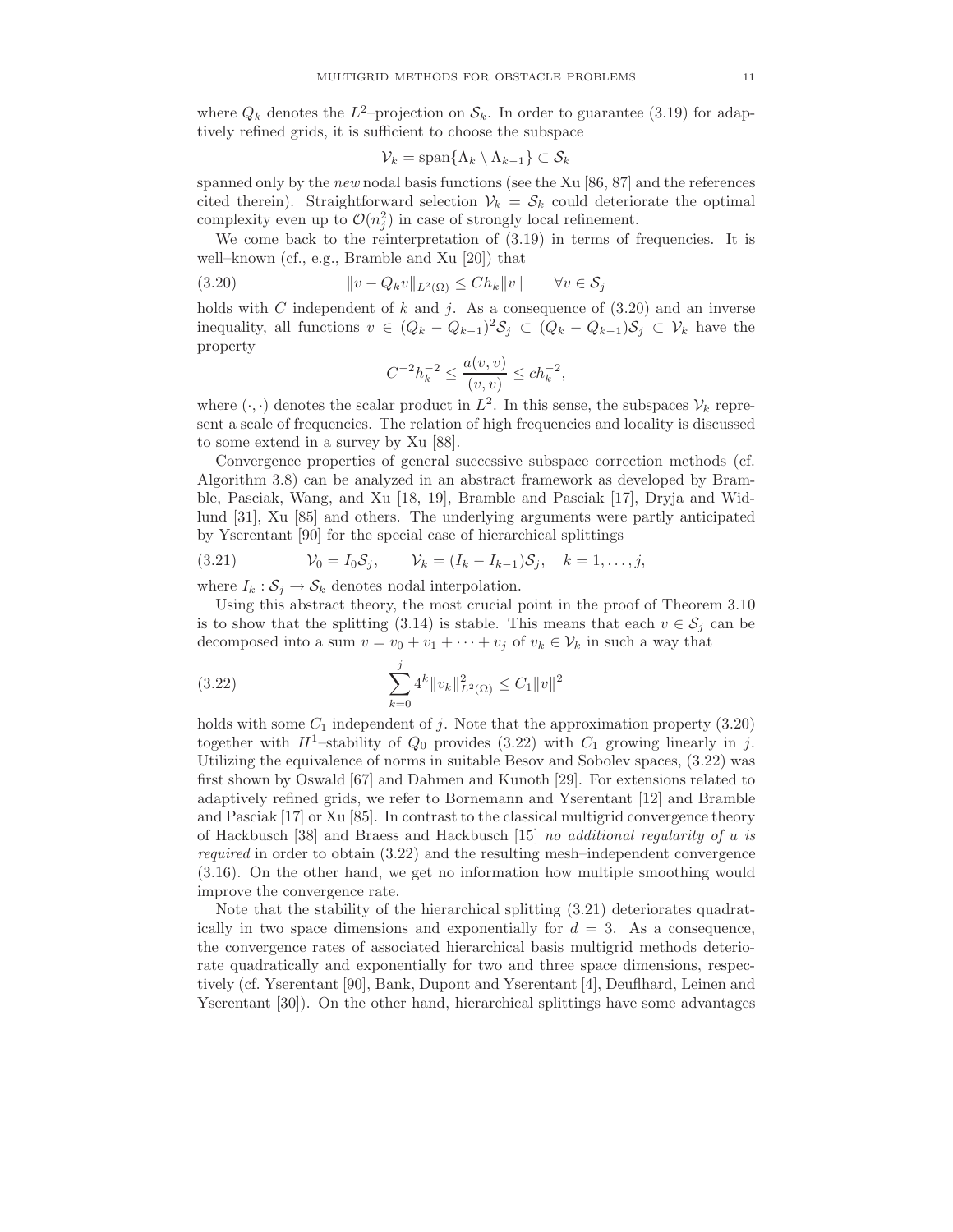concerning complexity and robustness which make them competitive for certain two–dimensional problems.

For further information on successive subspace correction and multigrid, we recommend the monograph of Bramble [16] and the surveys of Xu [85, 87, 88] and Yserentant [91]. The relation of subspace correction and domain decomposition is discussed in some detail by Smith, Bjørstad and Gropp [76].

## 4. Subset Decomposition Methods

We now concentrate on the obstacle problem

$$
u_j \in \mathcal{K}_j: \qquad \mathcal{J}(u_j) \leq \mathcal{J}(v) \qquad \forall v \in \mathcal{K}_j
$$

as stated in Section 2.1. As minimization over  $S_j$  is now replaced by minimization over  $\mathcal{K}_j$ , it is natural to replace the decomposition (3.7) of  $\mathcal{S}_j$  into subspaces  $V_l$  by a related decomposition

$$
(4.1) \t\t\t\t\mathcal{K}_j = K_1 + K_2 + \cdots + K_m, \t\t K_l \subset V_l,
$$

of  $\mathcal{K}_j$  into closed, convex subsets  $K_l$ . We assume that there is a family of mappings  $R_l: \mathcal{K}_j \to V_l$  satisfying

(4.2) 
$$
R_l v \in K_l, \qquad v = \sum_{l=1}^m R_l v \qquad \forall v \in \mathcal{K}_j.
$$

Then successive minimization of the energy  $\mathcal J$  on  $K_l$  leads to the following basic subset decomposition algorithm.

Algorithm 4.1. (Subset Decomposition Method) given:  $w_0 = u_j^{\nu} \in \mathcal{K}_j$ .

for 
$$
l = 1, ..., m
$$
 do:  
\n
$$
\{D_l = -R_l u_j^{\nu} + K_l
$$
 (local defect constraints)  
\nsolve:  
\n $v_l \in D_l: \quad \mathcal{J}(w_{l-1} + v_l) \leq \mathcal{J}(w_{l-1} + v) \quad \forall v \in D_l$  (local minimization)  
\n $w_l = w_{l-1} + v_l$  (intermediate iterates)  
\n $m$ 

new iterate:  $u_j^{\nu+1} = w_m = u_j^{\nu} + \sum_{j=1}^{m}$  $_{l=1}$  $v_l$ .

By construction, all intermediate iterates  $w_l$  are feasible in the sense that  $w_l \in \mathcal{K}_j$ and  $\mathcal{J}(w_l) \leq \mathcal{J}(w_{l-1}), l = 1, \ldots, m.$ 

**Remark 4.2.** The defect constraints  $D_l$  only depend on the given iterate  $u_j^{\nu}$  and not on the intermediate corrections  $v_l$ .

As a first example, let us consider the nodal splitting  $(3.8)$  of  $S_j$  into subspaces  $V_l = \text{span}\{\lambda_{p_l}^{(j)}\}\.$  In this case, the corresponding subset decomposition

(4.3) 
$$
\mathcal{K}_j = \sum_{l=1}^{n_j} K_l, \qquad K_l = \{ v \in V_l \mid v(p_l) \ge \varphi_j(p_l) \}
$$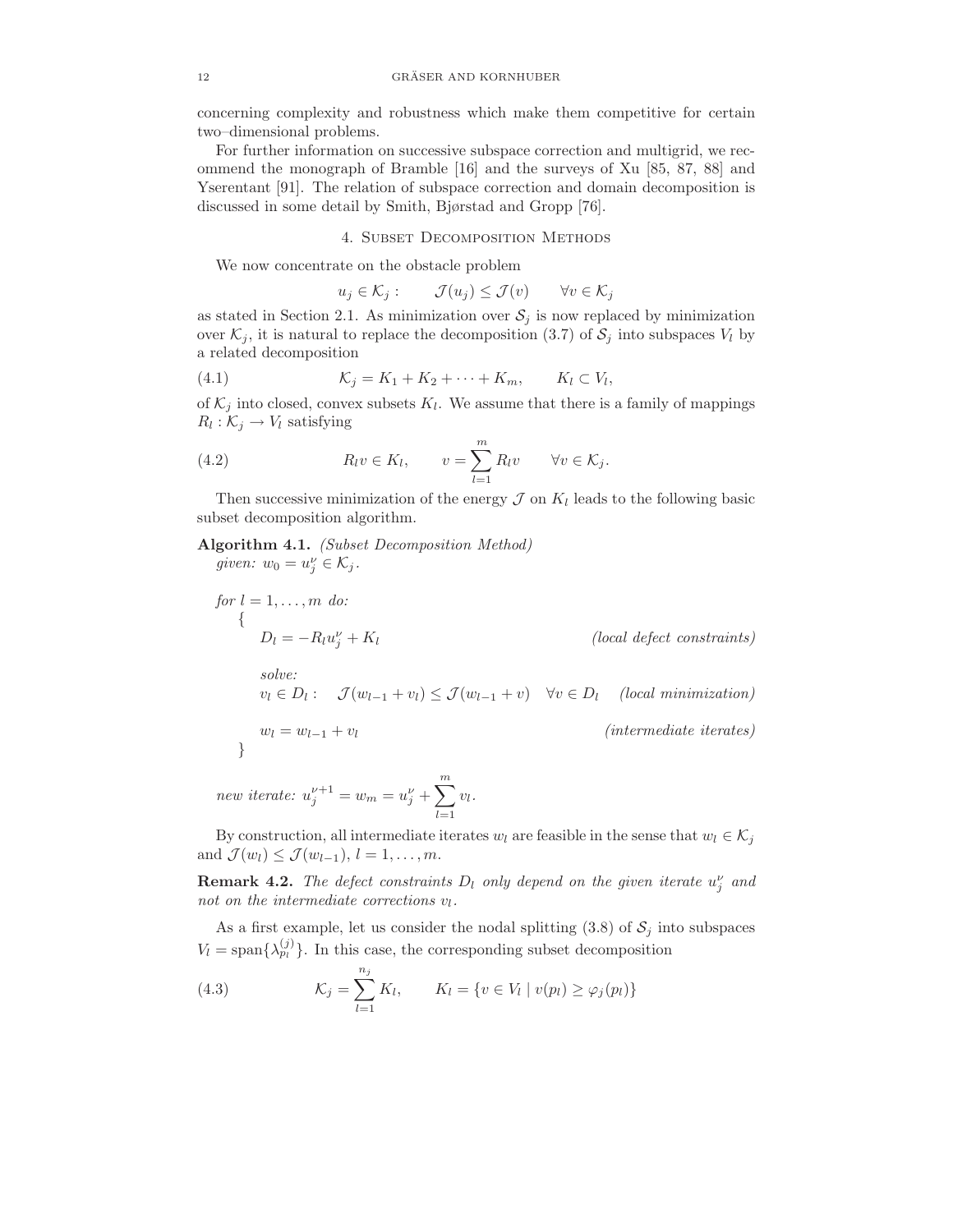and the restrictions  $R_l v = v(p_l) \lambda_{p_l}^{(j)}$  are uniquely determined. Inserting these specifications into the basic Algorithm 4.1, we obtain the well–known projected Gauß– Seidel relaxation (cf. Glowinski [37, Chapter V]). The local corrections  $v_l$  are given by

(4.4) 
$$
v_l = \max \left\{ \frac{r_l(\lambda_{p_l}^{(j)})}{a(\lambda_{p_l}^{(j)}, \lambda_{p_l}^{(j)})}, -u_j^{\nu}(p_l) + \varphi(p_l) \right\} \lambda_{p_l}^{(j)}
$$

denoting  $r_l = \ell - a(w_{l-1}, \cdot) \in \mathcal{S}'_j$ . We introduce the corresponding iteration operator  $\mathcal{M}_j : \mathcal{K}_j \to \mathcal{K}_j$  defined by

(4.5) 
$$
\mathcal{M}_j(u_j^{\nu}) = u_j^{\nu} + \sum_{l=1}^{n_j} v_l
$$

for further reference.

Generalizing its unconstrained counterpart, the projected Gauß–Seidel relaxation typically inherits rapidly deteriorating convergence rates for decreasing mesh size. We expect faster convergence from additional corrections representing a scale of frequencies and therefore introduce a multilevel decomposition into the subsets

(4.6) 
$$
K_l = \{v \in V_l \mid v_l \ge \phi_l\} \subset V_l = \text{span}\{\lambda_l\}, \qquad l = 1, \ldots, m_S,
$$

associated with the multilevel nodal basis functions  $\lambda_l = \lambda_{pl}^{(k_l)}$  (cf. Remark 3.4). Recall that the subspaces  $V_l = \text{span}\{\lambda_l\}$  lead to classical multigrid methods as explained in the preceding section. The local obstacles  $\phi_l \in V_l$  are chosen in such a way that

.

$$
\varphi_j = \sum_{l=1}^{m_S} \phi_l
$$

This decomposition is not unique. However, it will turn out below that the following construction of restriction operators  $R_l: \mathcal{K}_j \to \mathcal{K}_l$  leads to an algorithm which does not depend on the actual choice of the local obstacles  $\phi_l$ . As a starting point, we define modified interpolation operators  $I_k^{\ominus}$  :  $S_j \to S_k$ ,  $k = 0, \ldots, j$ , according to

$$
I_k^{\ominus} v = \sum_{p \in \mathcal{N}_k} \underline{v}_p \lambda_p^{(k)}, \qquad \underline{v}_p = \min \{ v(q) \mid q \in \mathcal{N}_j \cap \text{int } \operatorname{supp} \lambda_p^{(k)} \}.
$$

Obviously,  $I_j^{\ominus} v = v$ . Moreover, we have

(4.8) 
$$
v \ge 0 \Rightarrow I_k^{\ominus} v \ge 0, \qquad I_k^{\ominus} v \ge I_{k-1}^{\ominus} v \quad \forall v \in \mathcal{S}_j,
$$

because int supp  $\lambda_p^{(k)} \subset \text{int}$  supp  $\lambda_p^{(k-1)}$ . For convenience, we set  $I_{-1}^{\ominus} = 0$ . Utilizing  $l = l(p_l, k_l)$ , we now define the restrictions

(4.9) 
$$
R_l v = \left(I_{k_l}^{\ominus}(v - \varphi_j) - I_{k_l-1}^{\ominus}(v - \varphi_j) + \phi_l\right)(p_l)\lambda_l, \quad l = 1, \ldots, m_S.
$$

As a consequence of (4.8), the restrictions  $R_l$  satisfy the conditions (4.2).

Inserting  $K_l$  and  $R_l$  as defined in (4.6) and (4.9), respectively, into the basic Algorithm 4.1, we obtain a multilevel subset decomposition method. It was originally proposed and analyzed by Tai [78] under the name constraint decomposition method. Here we have described a slight modification by taking the minimum over the nodes  $p \in \text{int } \text{supp } \lambda_p^{(k)}$  and not over supp  $\lambda_p^{(k)}$  in the definition of  $I_k^{\ominus}$ . This modification might lead to slightly faster convergence by slightly less restrictive coarse grid correction and clarifies the relation to monotone multigrid methods to be presented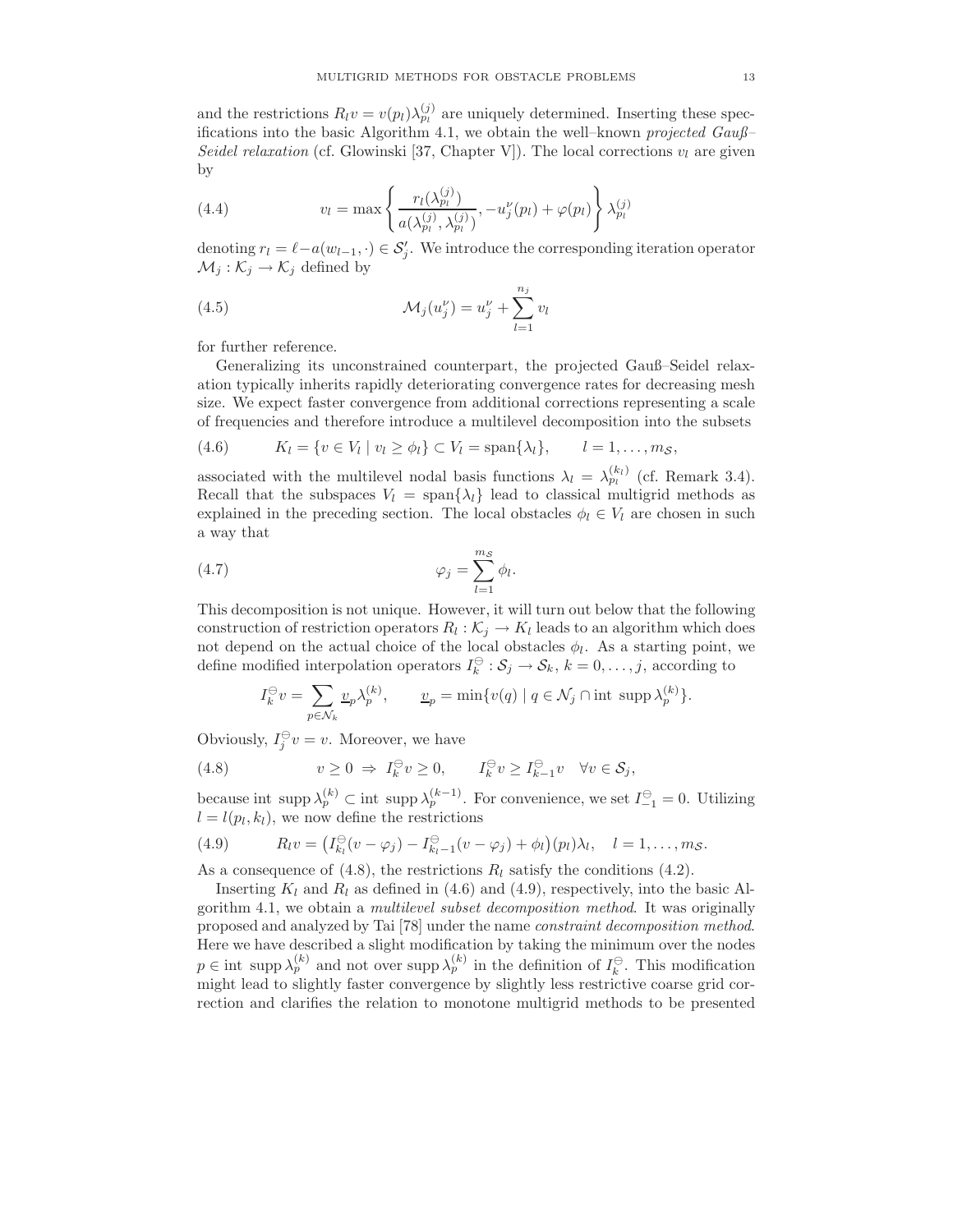later. Similar to the projected Gauß-Seidel method the corrections provided by multilevel subset decomposition can be evaluated in closed form according to

(4.10) 
$$
v_l = \max \left\{ \frac{r_l(\lambda_l)}{a(\lambda_l, \lambda_l)}, -R_l u_j^{\nu}(p_l) + \phi_l(p_l) \right\} \lambda_l,
$$

where  $p_l$  is the supporting point of  $\lambda_l = \lambda_{p_l}^{(k_l)}$ .

The convergence analysis of the multilevel subset decomposition algorithm (4.10) will be based on the following abstract convergence result by Tai [78].

**Theorem 4.3.** Assume that the restriction operators  $R_l$  fulfill the stability condition

(4.11) 
$$
\sum_{l=1}^{m_S} ||R_l v - R_l w||^2 \le C_0 ||v - w||^2 \quad \forall v, w \in \mathcal{K}_j
$$

with a constant  $C_0 \geq 0$  and that the underlying space decomposition (3.7) satisfies the condition (3.12).

Then, for any  $u_j^0 \in \mathcal{K}_j$  the iterates  $(u_j^{\nu})_{\nu \geq 0}$  produced by Algorithm 4.1 satisfy the error estimates

(4.12) 
$$
\mathcal{J}(u_j^{\nu+1}) - \mathcal{J}(u_j) \le \rho \left( \mathcal{J}(u_j^{\nu}) - \mathcal{J}(u_j) \right) \qquad \forall \nu \ge 0
$$

and

(4.13) 
$$
||u_j^{\nu} - u_j||^2 \le 2\rho^{\nu} \left( \mathcal{J}(u_j^0) - \mathcal{J}(u_j) \right) \qquad \forall \nu \ge 0
$$

with

(4.14) 
$$
\rho = 1 - \frac{1}{(\sqrt{1 + C^*} + \sqrt{C^*})^2}, \qquad C^* = (2C_1 + C_0 C_1^2).
$$

Observe that (4.13) follows directly from (4.12) and

$$
\mathcal{J}(v) - \mathcal{J}(u_j) \ge \frac{1}{2} ||v - u_j||^2 \quad \forall v \in \mathcal{K}_j.
$$

**Remark 4.4.** In the unconstrained case  $\mathcal{K}_j = \mathcal{S}_j$ , the estimate (4.11) is equivalent to  $(3.11)$ , if the restrictions  $R_l$  are linear mappings.

As a first example, we consider the projected Gauß–Seidel relaxation (4.4).

**Proposition 4.5.** The restriction operators  $R_l$  induced by the nodal splitting (4.3) satisfies condition (4.11) with the same constant  $C_0 = \mathcal{O}(h_j^{-2})$  as appearing in Proposition 3.6.

The iterates  $(u_j^{\nu})$  produced by the projected Gauß–Seidel relaxation (4.4) satisfy

$$
||u_j^{\nu} - u_j||^2 \le 2(1 - Ch_j^2)^{\nu} \left( \mathcal{J}(u_j^0) - \mathcal{J}(u_j) \right) \qquad \forall \nu \ge 0
$$

with a constant  $C > 0$  independent of j.

*Proof.* As nodal interpolation  $R_l v = v(p_l) \lambda_{p_l}^{(j)}$  is linear, the conditions (4.11) and  $(3.11)$  are equivalent.

Now we concentrate on the multilevel relaxation (4.10). In contrast to the convergence results for linear multigrid methods as presented in the preceding section, the following theorem is restricted to quasiuniform meshes and a suitable ordering of the spaces  $V_l = \text{span}\{\lambda_{pi}^{(k_l)}\}\$  on each level  $k_l$ . More precisely, we decompose

(4.15) 
$$
\mathcal{N}_k = \bigcup_{i=1}^{i_0} \mathcal{N}_k^i, \qquad k = 0, \ldots, j,
$$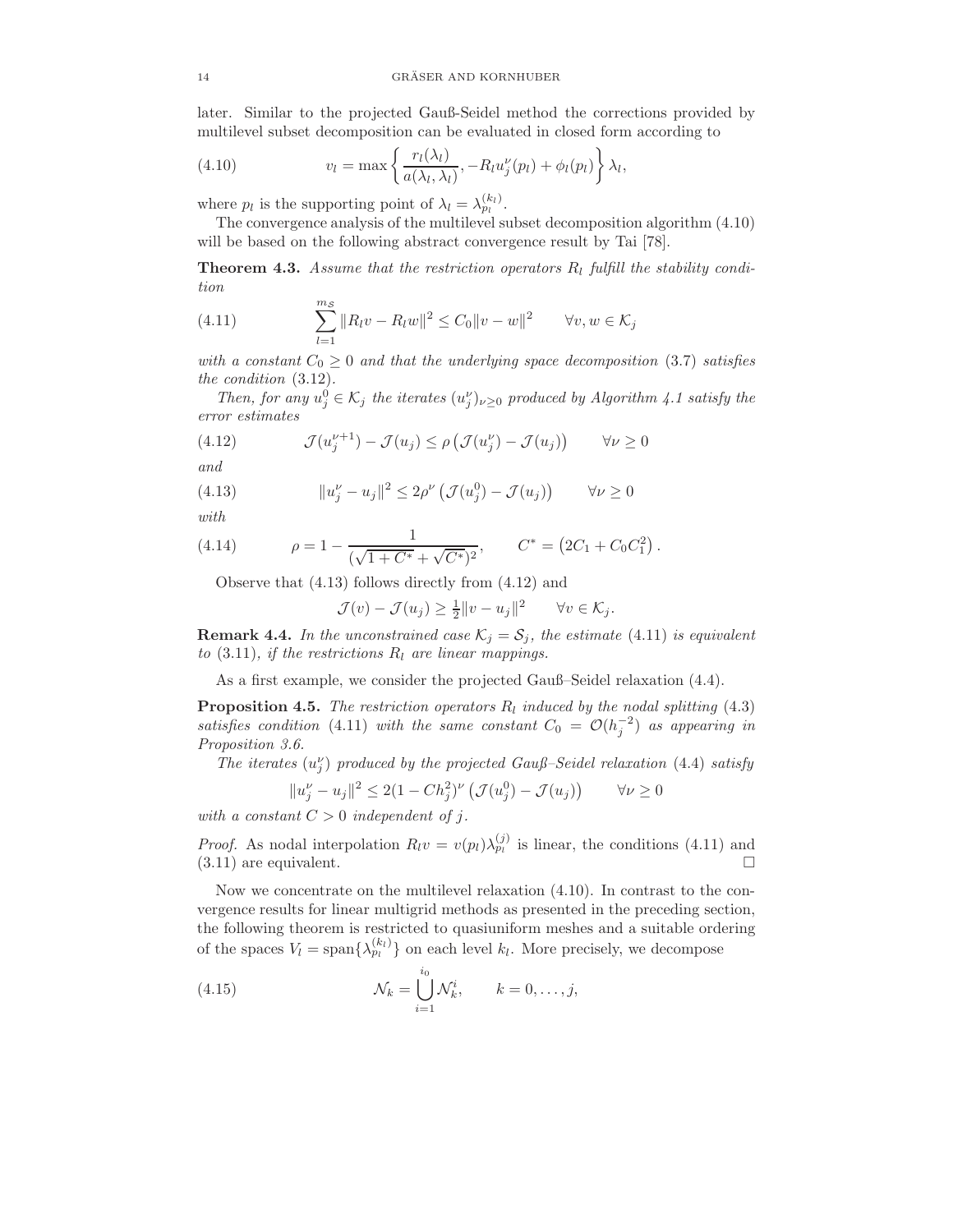by coloring the planar graph consisting of the nodes and edges of the triangulation  $\mathcal{T}_k$  with  $i_0$  colors. Such a decomposition exists with  $i_0 \leq 4$  by the famous four–color theorem. By construction, we have

(4.16) 
$$
\text{int } \operatorname{supp} \lambda_p^{(k)} \cap \text{int } \operatorname{supp} \lambda_q^{(k)} = \emptyset \qquad \forall p, q \in \mathcal{N}_k^i, \ p \neq q.
$$

We assume that the spaces  $V_l = \text{span}\{\lambda_{p_l}^{(k_l)}\}$  on each level  $k_l$  are ordered according to the decomposition (4.15) in the sense that the sets  $\mathcal{N}_k^i$  are enumerated one after the other. The following convergence result is due to Tai [78].

**Theorem 4.6.** Assume that the space dimension is  $d = 2$ . Then the restriction operators  $R_l$  defined in (4.9) fulfill the condition (4.11) with

(4.17) 
$$
C_0 = \mathcal{O}(j+1)^2.
$$

For any  $u_j^0 \in \mathcal{K}_j$  the iterates  $(u_j^{\nu})_{\nu \geq 0}$  produced by multilevel subset decomposition method (4.10) satisfy

$$
||u_j^{\nu} - u_j||^2 \le 2(1 - C(j+1)^{-2})^{\nu} \left( \mathcal{J}(u_j^0) - \mathcal{J}(u_j) \right) \qquad \forall \nu \ge 0
$$

with a constant  $C > 0$  independent of j.

*Proof.* Let  $v, w \in \mathcal{K}_j$ . Denoting

$$
v^{(k)} = I_k^{\ominus}(v - \varphi_j) - I_{k-1}^{\ominus}(v - \varphi_j), \quad w^{(k)} = I_k^{\ominus}(w - \varphi_j) - I_{k-1}^{\ominus}(w - \varphi_j)
$$

we can collect the summands according to the levels to obtain

$$
\sum_{l=1}^{m_S} ||R_l v - R_l w||^2 = \sum_{k=0}^{j} \sum_{p \in \mathcal{N}_k} |v^{(k)}(p) - w^{(k)}(p)|^2 ||\lambda_p^{(k)}||^2
$$
  

$$
\leq \sum_{k=0}^{j} h_k^{-2} \sum_{p \in \mathcal{N}_k} |v^{(k)}(p) - w^{(k)}(p)|^2 h_k^2 \leq \sum_{k=0}^{j} h_k^{-2} ||v^{(k)} - w^{(k)}||_{L^2(\Omega)}^2.
$$

Note that the local obstacles  $\phi_l$  appearing in (4.9) cancel out each other. Furthermore, we have used that in  $d = 2$  space dimensions  $\|\lambda_p^{(k)}\|$  is uniformly bounded by a constant depending only on the shape regularity of  $T_0$  and that the weighted sum of squared nodal values is equivalent to the  $L^2$ -norm. Now the cornerstone of the proof is the stability estimate

(4.19) 
$$
||I_k^{\ominus}(v - \varphi_j) - I_k^{\ominus}(w - \varphi_j) - (v - w)||_{L^2(\Omega)}^2 \le (1 + j - k)h_k||v - w||^2
$$

stated in Theorem 2 by Tai [78] which can be shown literally in the same way for the slightly modified operators  $I_k^{\ominus}$ . Using (4.19), we immediately get

$$
||v^{(k)} - w^{(k)}||_{L^2(\Omega)}^2 \le (j - k + 1)h_k^2 ||v - w||^2.
$$

Inserting this estimate into (4.18), we obtain condition (4.11) with  $C_0 \preceq (j + 1)^2$ .

In order to check condition (3.12) we consider the splitting

(4.20) 
$$
\mathcal{S}_j = \mathcal{V}_0 + \sum_{k=1}^j \sum_{i=1}^{i_0} \mathcal{V}_k^i, \qquad \mathcal{V}_0 = \mathcal{S}_0, \quad \mathcal{V}_k^i = \text{span}\{\lambda_p^{(k)} \mid p \in \mathcal{N}_k^i\}.
$$

As a consequence of (4.16), the subset decomposition method induced by the decomposition

$$
(4.21) \t K_k^i = \bigcup_{p \in \mathcal{N}_k^i} K_{l(p,k)}, \t R_k^i = \sum_{p \in \mathcal{N}_k^i} R_{l(p,k)} \t k = 0, \ldots, j, \ i = 1, \ldots, i_0,
$$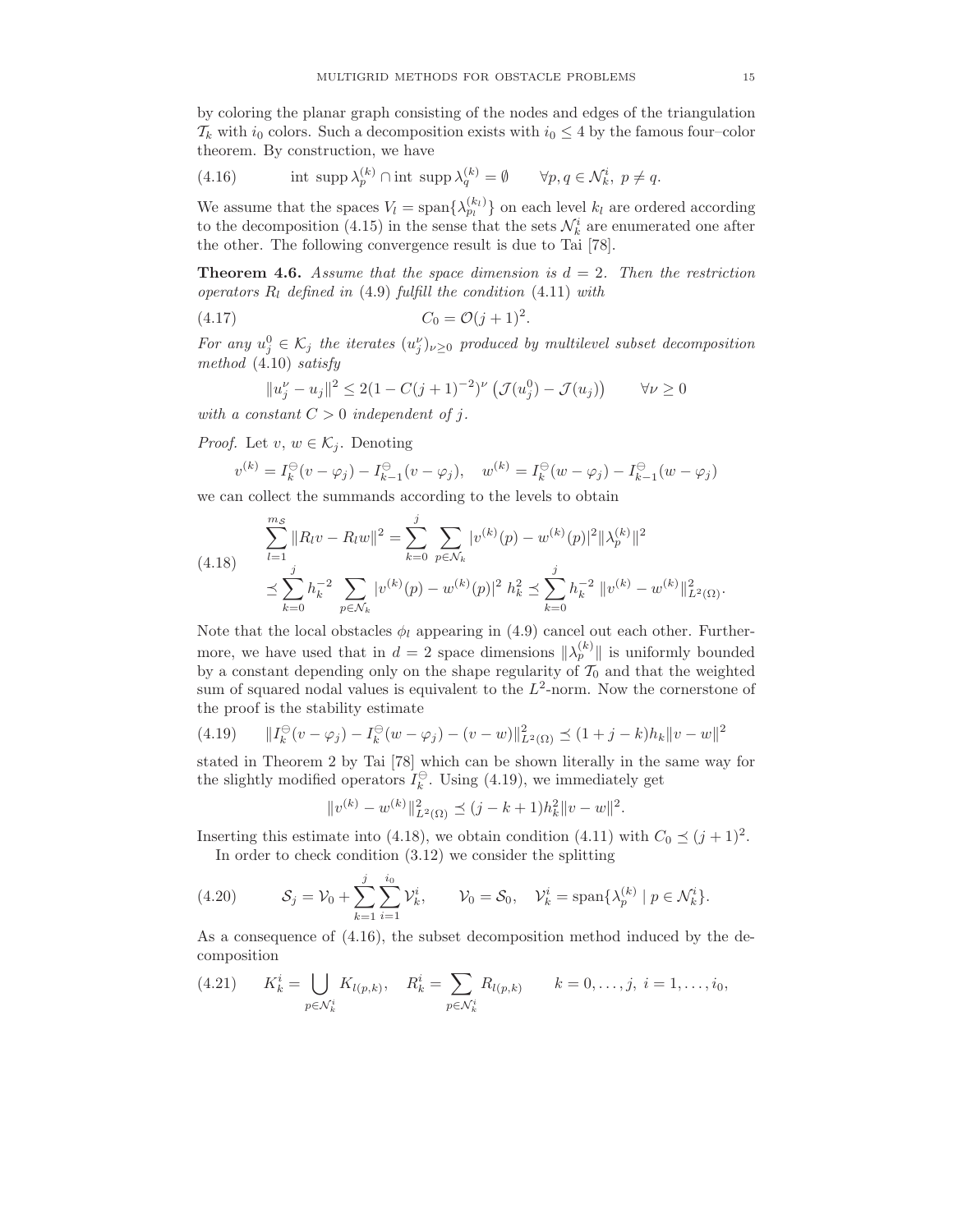is producing exactly the same iterates as the original multilevel method (4.10). Moreover, the decomposition (4.21) directly inherits condition (4.11) with  $C_0 \preceq$  $(j+1)^2$  from the original splitting. The reason for this reinterpretation is that for the underlying space decomposition (4.20) the condition (3.12) with  $C_1 = \mathcal{O}(1)$ immediately follows from the well–known strengthened Cauchy–Schwarz inequality (cf. Yserentant [90, Lemma 2.7])

$$
|a(v_k, w_l)| \preceq \left(\frac{1}{\sqrt{2}}\right)^{|k-l|} ||v_k|| ||w_l|| \qquad \forall v_k \in \mathcal{S}_k, w_l \in \mathcal{S}_l.
$$

The final error estimate is an immediate consequence of Theorem 4.3.  $\Box$ 

The proof of the estimate (4.17) essentially relies on the stability of nodal interpolation and therefore is restricted to  $d = 2$  space dimensions. While even mesh-independent bounds are available for  $d = 1$  only exponential bounds can be shown in three space dimensions.

We now concentrate on the efficient reformulation of the multilevel subset decomposition method  $(4.10)$  as a multigrid  $V$  –cycle. While the intermediate iterates can be removed in a similar way as in the linear case, we now have to find a way to check the constraints  $D_l$  without visiting the fine mesh. For given  $u_j^{\nu} \in \mathcal{K}_j$  the constraints  $D_l$  can be rewritten as

$$
D_l = -R_l u_j^{\nu} + K_l = \{ z \lambda_l \mid z \ge \psi_l \}
$$

where

$$
\psi_l = \psi^{(k_l)}(p_l), \qquad \psi^{(k)} = -(I_k^{\ominus} - I_{k-1}^{\ominus})(u_j^{\nu} - \varphi_j).
$$

We emphasize that the choice of the local obstacles  $\phi_l$  in the decomposition (4.6) has no effect on  $D_l$  and thus on the whole iteration. It is convenient to introduce the counterparts  $I_k^{\oplus} : \mathcal{S}_j \to \mathcal{S}_k$  of  $I_k^{\ominus}$  by

$$
I_k^{\oplus} v = \sum_{p \in \mathcal{N}_k} \overline{v}_p \lambda_p^{(k)}, \qquad \overline{v}_p = \max \{ v(q) \mid q \in \mathcal{N}_j \cap \text{int } \text{supp } \lambda_p^{(k)} \}
$$

and  $I_{-1}^{\oplus} = 0$ . Note that  $-I_k^{\oplus} v = I_k^{\ominus}(-v)$ . The modified interpolation operators  $I_j^{\oplus}$  satisfy the recursion formula

$$
I_{k-1}^{\oplus}v = R_k^{k-1}I_k^{\oplus}v, \quad k = 1, \dots, j, \qquad I_j^{\oplus}v = v \qquad \forall v \in \mathcal{S}_j
$$

with monotone restriction operators  $R_k^{k-1}$  :  $S_k \to S_{k-1}$  defined by

(4.22) 
$$
(R_k^{k-1}v)(p) = \max\{v(q) \mid q \in \mathcal{N}_k \cap \text{int } \operatorname{supp} \lambda_p^{(k-1)}\}, \quad p \in \mathcal{N}_{k-1},
$$

for  $k = j, ..., 1$  and  $R_0^{-1} = 0$ . As a consequence, the interpolated defect obstacles  $\chi^{(k)} = I_k^{\oplus}(\varphi_j - u_j^{\nu})$  can be evaluated recursively according to

$$
\chi^{(k-1)} = R_k^{k-1} \chi^{(k)}, \quad k = j, \dots, 0, \qquad \chi^{(j)} = \varphi_j - u_j^{\nu}.
$$

The resulting hierarchical decomposition

$$
\varphi_j - u_j^{\nu} = \sum_{k=0}^j \psi^{(k)}, \qquad \psi^{(k)} = \chi^{(k)} - \chi^{(k-1)}
$$

of the defect obstacle  $\varphi_j - u_j^{\nu}$  is illustrated in Figure 1. The left picture illustrates the monotone restriction  $\chi^{(j-1)}$  (dashed) of a given defect obstacle (solid). Further monotone restriction provides  $\chi^{(j-2)}$  as depicted in the right picture. A hierarchical decomposition is obtained from the increments  $\psi^{(j)}$ ,  $\psi^{(j-1)}$ , and  $\psi^{(j-1)}$ .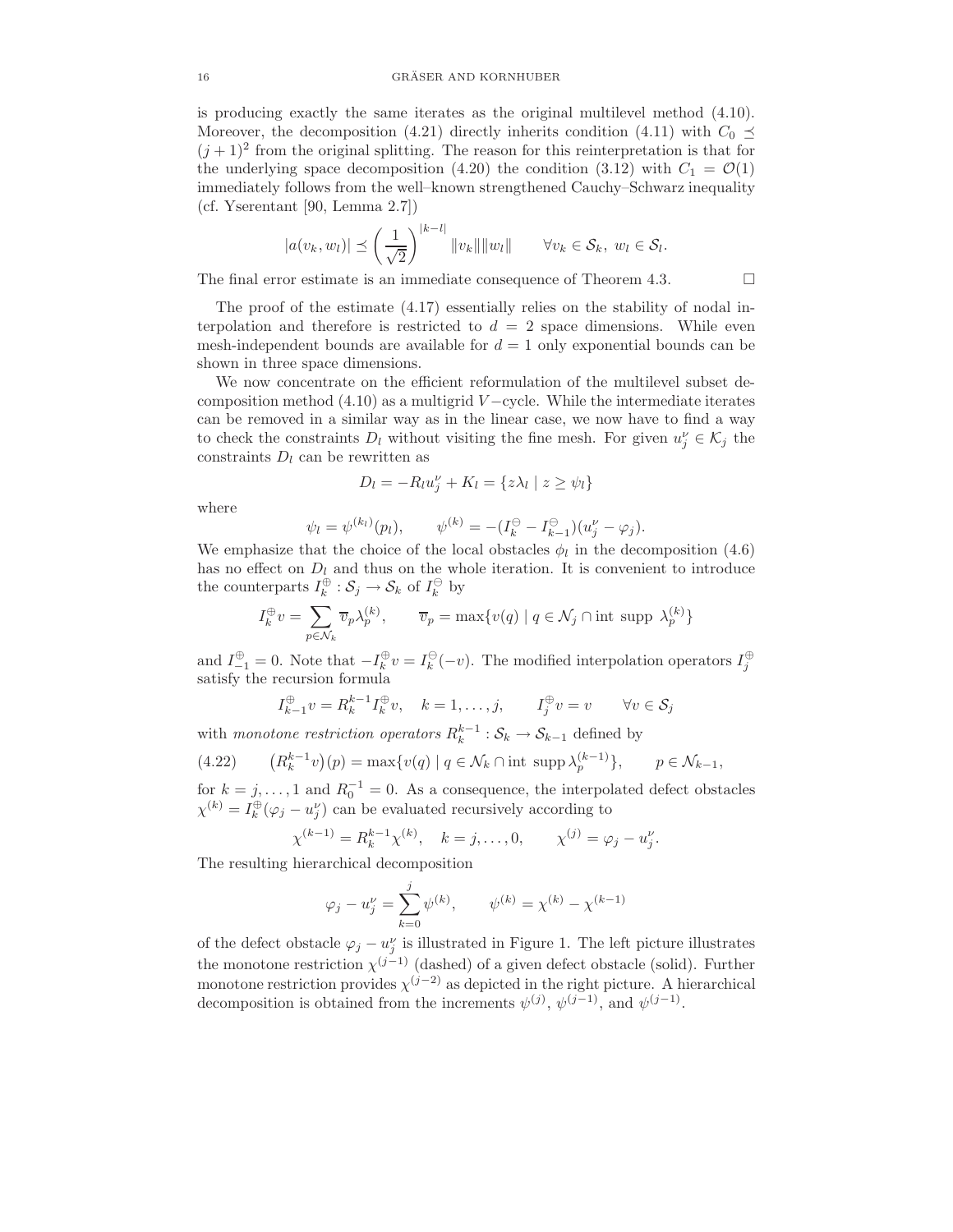

FIGURE 1. Restriction (left) and hierarchical decomposition (right) of defect obstacle

We are now ready to reformulate the multilevel subset decomposition algorithm (4.10) as a multigrid V-cycle with optimal complexity  $\mathcal{O}(n_i)$ .

# Algorithm 4.7. (Multigrid V–cycle with 1 pre–smoothing step)

given:  $u_j^{\nu}$ initialize:  $r_j = \ell - a(u_j^{\nu}, \cdot), \quad a_j(\cdot, \cdot) = a(\cdot, \cdot), \quad \chi^{(j)} = \varphi_j - u_j^{\nu}$ for  $k = j, \ldots, 1$  do: {  $\chi^{(k-1)} = R_k^{k-1} \chi^{(k)}$ (monotone restriction)  $\mathcal{D}_k = \{v \in \mathcal{S}_k \mid v \ge \psi^{(k)}\}, \quad \psi^{(k)} = \chi^{(k)} - \chi^{(k-1)}$  (defect obstacles) solve:  $v^{(k)} \in \mathcal{D}_k: \quad b_k(v^{(k)}, v - v^{(k)}) \ge r_k(v - v^{(k)}), \quad \forall v \in \mathcal{D}_k \ \ (pre-smoothing)$  $r_k := r_k - a_k(v^{(k)})$  $(update \ of \ the \ residual)$  $r_{k-1} = r_k |_{S_{k-1}} \quad a_{k-1}(\cdot, \cdot) = a_k(\cdot, \cdot)|_{S_{k-1} \times S_{k-1}}$  (canonical restriction) } solve:

 $v^{(0)} \in \mathcal{D}_0: \quad b_0(v^{(0)}, v - v^{(0)}) \ge r_0(v - v^{(0)}), \quad \forall v \in \mathcal{D}_0 \text{ (initial grid smoothing)}$ 

for  $k = 1, \ldots, j$  do: {  $v^{(k)} := v^{(k)} + v$  $(canonical\ interpolation)$ }

new iterate:  $u_j^{\nu+1} = u_j^{\nu} + v^{(j)}$ 

Algorithm 4.7 can be implemented as a  $V(1,0)$ -cycle multigrid method with projected Gauß-Seidel smoother and canonical restrictions and prolongations. Only the monotone restrictions  $R_k^{k-1}$  of the defect obstacles have to be added to an existing multigrid code. In order to incorporate several pre- or postsmoothing steps the original sets  $K_l$  and restrictions  $R_l$  are repeated several times after certain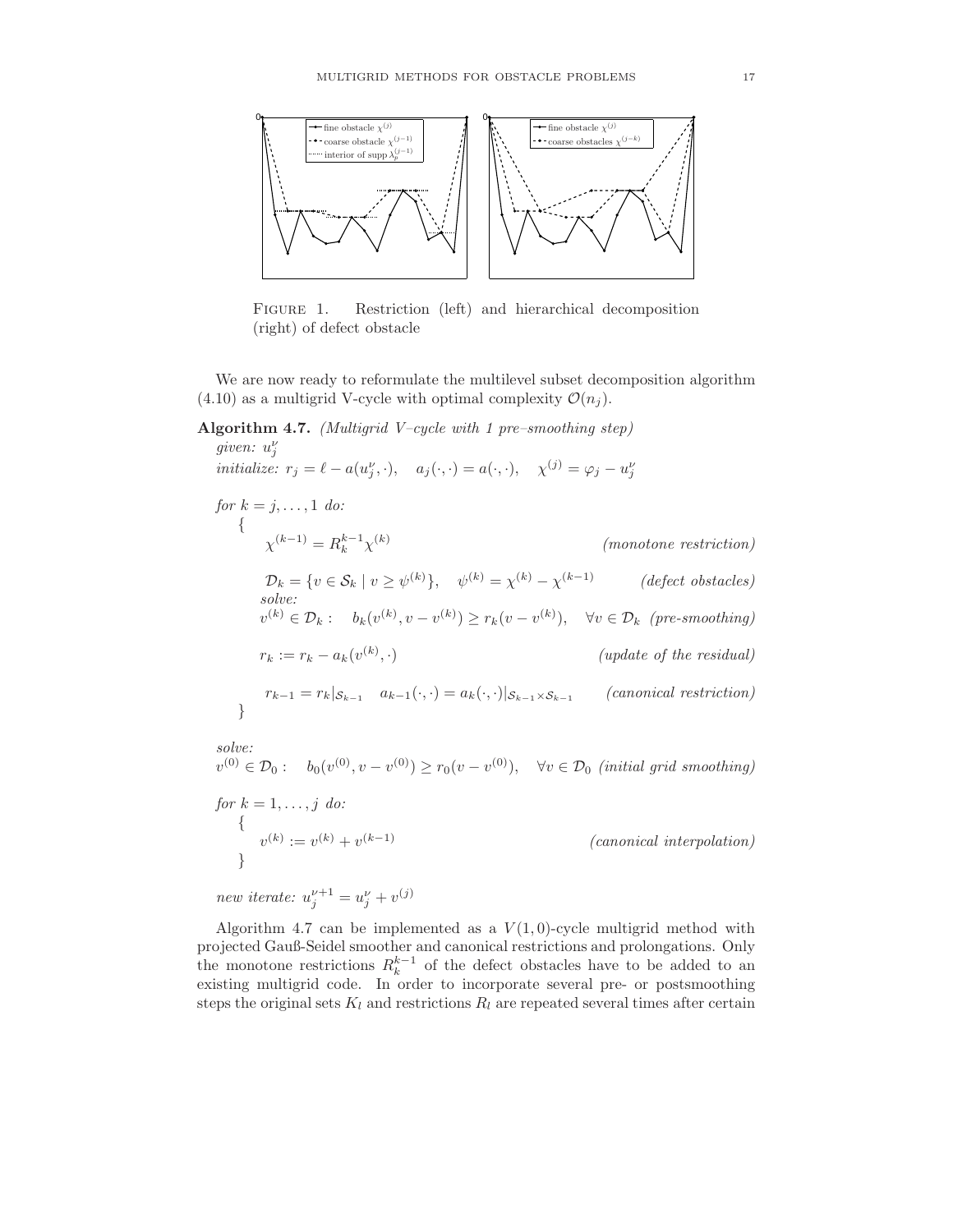modifications preserving the consistency conditions  $(4.1)$  and  $(4.2)$ . For example, a  $V(1,1)$  cycle is obtained by  $2m<sub>S</sub>$  restriction operators  $R̃<sub>l</sub>$  which are defined by  $\tilde{R}_l = \frac{1}{2}R_l$  for  $l = 1, \ldots m_{\mathcal{S}}$  and repeated in reverse order for  $l = m + 1, \ldots, 2m_{\mathcal{S}}$ . Analogously, the convex sets  $\tilde{K}_l$  are generated by  $\tilde{\phi}_l = \frac{1}{2} \phi_l$  for  $l = 1, \ldots m_S$  and repeated in reverse order for  $l = m + 1, \ldots, 2m_S$ . We will use this setting in our numerical computations. The convergence analysis of such algorithms can be carried out along the lines explained above.

4.1. Concluding remarks. It seems that Algorithm 4.7 is the first multigrid method for obstacle problems that allowed for polylogarithmic bounds for the convergence rates. Moreover, to our knowledge it is still the only algorithm with proven multigrid convergence rates which can be implemented as a V -cycle (cf. Section 5).

The same theoretical framework can be used to analyze Jacobi-like versions of Algorithm 4.1. The advantage of such methods is that the corrections can be computed in parallel, because the update of the intermediate iterates is simply skipped. On the other hand, convergence has to be enforced by damping parameters  $\alpha \leq n_i$  which might slow down convergence considerably in comparison with the sequential version. We refer to Tai [42, 78] for details.

Similar to linear subspace decomposition, the abstract convergence result can be also applied to overlapping domain decomposition methods. For further information, we refer to Tai [42, 78, 81] and the references cited therein.

### 5. Projected subspace decomposition methods

5.1. Projected relaxation methods. Another natural extension of linear subspace correction to obstacle problems is to perform successive *constrained* minimization on the subspaces  $V_l$ . For a given splitting (3.7) of  $S_j$  such kind of direct extension of Algorithm 3.3 to the obstacle problem (2.10) reads as follows.

Algorithm 5.1. (Successive minimization)

given: 
$$
w_0 = u_j^{\nu} \in S_j
$$
.  
\nfor  $l = 1, ..., m$  do:  
\n
$$
\{D_l = (-w_{l-1} + K_j) \cap V_l \qquad \qquad (local defect constraints)
$$
\n
$$
solve:
$$
\n
$$
v_l \in D_l: \quad \mathcal{J}(w_{l-1} + v_l) \leq \mathcal{J}(w_{l-1} + v) \quad \forall v \in D_l \text{ (local minimization)}
$$
\n
$$
w_l = w_{l-1} + v_l \qquad \qquad (intermediate iterates)
$$
\n
$$
new iterate: u_j^{\nu+1} = w_m = u_j^{\nu} + \sum_{i=1}^{m} v_i.
$$

**Remark 5.2.** In contrast to the subset decomposition Algorithm  $4.7$  the defect constraints now depend on the intermediate iterates and thus on the preceding corrections  $v_l$ .

 $\sum_{l=1}$ 

As a first example, we consider the nodal splitting (3.9). In this case, the basic Algorithm 5.1 is again producing the projected Gauß–Seidel relaxation  $\mathcal{M}_i$  with local corrections  $v_l$  given in (4.4).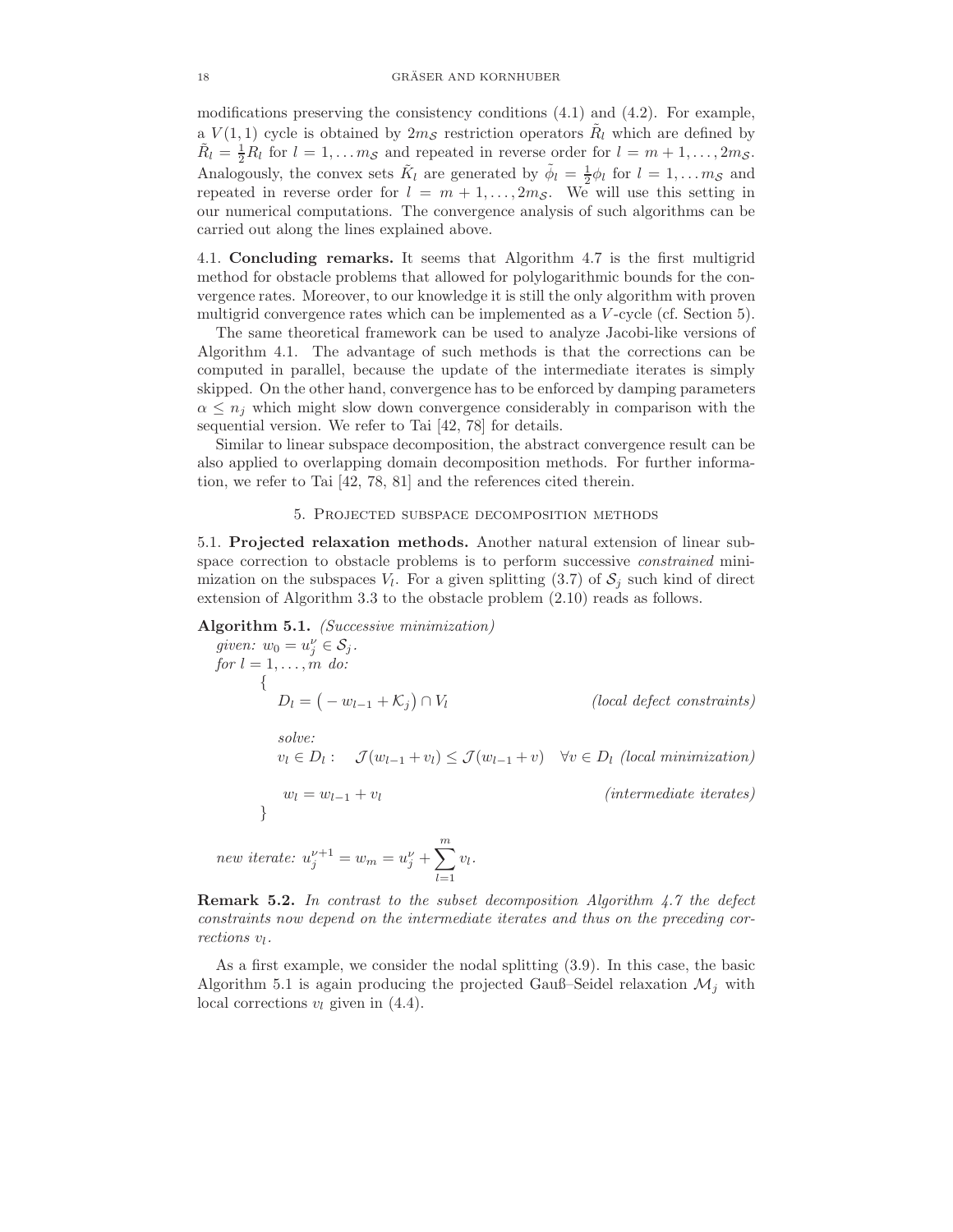In order to generalize classical multigrid methods, we now insert the multilevel splitting  $(3.9)$  into Algorithm 5.1. The resulting projected multilevel relaxation was suggested by Mandel [36, 62, 63] and later investigated by many authors [1, 2, 42, 51, 81. The corresponding corrections  $v_l$  are given explicitly by

(5.1) 
$$
v_l = \max \left\{ \frac{r_l(\lambda_l)}{a(\lambda_l, \lambda_l)}, \max_{p \in \mathcal{N}_j \cap \text{int } \text{ supp } \lambda_l} \frac{-w_{l-1}(p) + \varphi(p)}{\lambda_l(p)} \right\} \lambda_l.
$$

The convergence analysis of (5.1) will be based on the following abstract convergence result by Badea, Tai, and Wang [2] for the basic Algorithm 5.1.

### **Theorem 5.3.** Assume that the splitting (3.7) has the following two properties.

There is a constant  $C_0 > 0$  such that for all  $v, w \in \mathcal{K}_j$  and  $s_l \in V_l$  with  $w + \sum_{i=1}^{l-1} s_i \in \mathcal{K}_j$  for  $l = 1, \ldots, m$  there exist  $z_l \in V_l, 1, \ldots, m$ , satisfying

(5.2) 
$$
v - w = \sum_{l=1}^{m} z_l, \qquad w + \sum_{i=1}^{l-1} s_i + z_l \in \mathcal{K}_j, \quad l = 1, ..., m,
$$

$$
\sum_{l=1}^{m} ||z_l||^2 \leq C_0 \left( ||v - w||^2 + \sum_{l=1}^{m} ||s_l||^2 \right).
$$

The condition (3.12) holds with a constant  $C_1 > 0$ .

Then the iterates  $(u_j^{\nu})$  produced by Algorithm 5.1 satisfy the error estimates

(5.3) 
$$
\mathcal{J}(u_j^{\nu+1}) - \mathcal{J}(u_j) \le \rho \left( \mathcal{J}(u_j^{\nu}) - \mathcal{J}(u_j) \right) \qquad \forall \nu \ge 0
$$

and

(5.4) 
$$
||u_j^{\nu} - u_j||^2 \le 2\rho^{\nu} \left( \mathcal{J}(u_j^0) - \mathcal{J}(u_j) \right) \qquad \forall \nu \ge 0
$$

with

(5.5) 
$$
\rho = 1 - \frac{1}{(\sqrt{1 + C^*} + \sqrt{C^*})^2}, \qquad C^* = \left(2(1 + \sqrt{C_0})C_1 + C_0C_1^2\right).
$$

**Remark 5.4.** In the unconstrained case  $\mathcal{K}_j = \mathcal{S}_j$ , the condition (5.2) is equivalent to condition (3.11) with v replaced by  $v - w$ .

Let us first apply Theorem 5.3 to the projected Gauß–Seidel relaxation (4.4).

**Proposition 5.5.** The nodal splitting  $(3.8)$  satisfies condition  $(5.2)$  with the same constant  $C_0 = \mathcal{O}(h_j^{-2})$  as appearing in Proposition 3.6.

The iterates  $(u_j^{\nu})$  produced by the projected Gauß–Seidel relaxation (4.4) satisfy

$$
||u_j^{\nu} - u_j||^2 \le 2(1 - Ch_j^2)^{\nu} \left( \mathcal{J}(u_j^0) - \mathcal{J}(u_j) \right) \qquad \forall \nu \ge 0
$$

with a constant  $C > 0$  independent of j.

*Proof.* For given v, w and  $s_l$  the unique decomposition  $z_l = (v(p_l) - w(p_l))\lambda_{p_l}^{(j)}$ clearly satisfies the estimate in (5.2) with the same constant as in (3.11). The remaining condition  $w + \sum_{i=1}^{l-1} s_i + z_l \in \mathcal{K}_j$ ,  $l = 1, \ldots, n_j$ , is automatically fulfilled.  $\Box$ 

A polylogarithmic upper bound for the multilevel relaxation (5.1) has been shown just recently by Badea [1].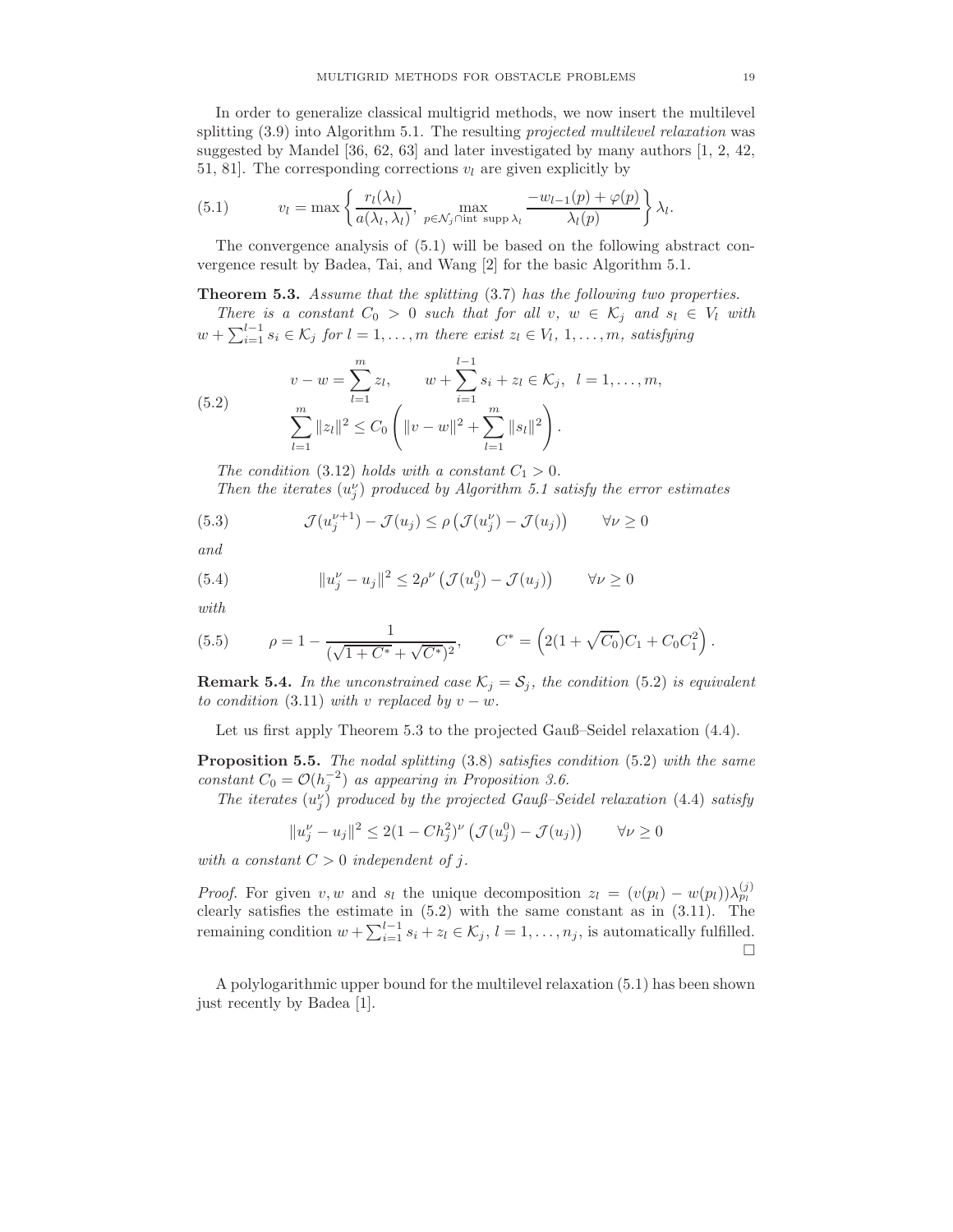**Theorem 5.6.** Assume that the space dimension is  $d = 2$  and that dim  $S_0 =$ 1. Assume further that the spaces  $V_l = \text{span}\{\lambda_{p_l}^{(k_l)}\}$  on each level  $k_l$  are ordered according to the decomposition (4.15).

.

Then the multilevel splitting (3.9) satisfies condition (5.2) with

$$
(5.6) \t C_0 = \mathcal{O}(j+1)^5
$$

The iterates  $(u_j^{\nu})$  produced by the projected multilevel relaxation (5.1) satisfy

(5.7) 
$$
||u_j^{\nu} - u_j||^2 \le 2(1 - C(j+1)^{-5})^{\nu} \left( \mathcal{J}(u_j^0) - \mathcal{J}(u_j) \right) \qquad \forall \nu \ge 0
$$

with a constant  $C > 0$  independent of j.

As in the proof of Theorem 4.6, a coloring argument yields condition (3.12) with a constant  $C_1 = \mathcal{O}(1)$ . The corner stone of the estimate (5.6) of the stability constant  $C_0$  is a stability result for a modified interpolation operator  $I_k^+$  :  $S_j \to S_k$ . Similarly to  $I_k^{\ominus}$  appearing in Algorithm 4.7, the operator  $I_k^+$  (we adopt the notation of Tai [78] and Badea [1], respectively) is defined by

$$
I_k^+ v = \sum_{p \in \mathcal{N}_k} \underline{v}_p^+ \ \lambda_p^{(k)}, \quad \underline{v}_p^+ = \min \{ v^+(q) \mid q \in \text{supp } \lambda_p^{(k)} \}, \qquad v^+ = \max \{ 0, v \},
$$

and, for  $d = 2$ , has the stability properties

$$
||I_k^+ v - v||_{L^2(\Omega)} \le h_k^2 (1+j-k) ||v||^2,
$$
  

$$
||I_k^+ v||_{L^2(\Omega)} \le ||v||_{L^2(\Omega)}, \quad ||I_k^+ v||^2 \le (1+j-k) ||v||^2
$$

.

according to Lemma 4.3 in [1]. Due to the well-known Sobolev imbedding theorem even mesh-independent stability holds for  $d = 1$  but only exponential bounds are available in three space dimensions. We emphasize that  $I_k^+$  only appears in the proof and not in the algorithm itself.

In the case dim  $S_0 > 1$ , the results of Theorem 5.6 hold for the splitting

$$
\mathcal{S}_j = \mathcal{S}_0 + \sum_{l=n_0+1}^{m_{\mathcal{S}}} V_l,
$$

or, equivalently, for exact solution on the coarsest grid.

Remark 5.7. In contrast to the multilevel subset decomposition Algorithm 4.7 the multilevel relaxation  $(5.1)$  cannot be implemented as a multigrid V-cycle, because the intermediate iterates  $w_l$  enter the defect constraints  $D_l$  in an nonlinear way. More precisely, an additional interpolation to the fine grid  $T_i$  is necessary to evaluate the correction at each node  $p$  on each refinement level  $k$ . Therefore the numerical complexity of each iteration step is ranging from  $\mathcal{O}(n_j \log n_j)$  in case of uniform refinement to even  $\mathcal{O}(n_j^2)$  for highly locally refined grids.

5.2. Monotone multigrid methods. The multilevel relaxation (5.1) suffers from two drawbacks

- sub-optimal complexity ranging from  $\mathcal{O}(n_j \log n_j)$  up to  $\mathcal{O}(n_j^2)$ .
- poor asymptotic convergence speed due to poor coarse grid correction.

While the first issue has already been addressed in Remark 5.7, the second one requires further explanation. Assume, for the moment, that the coincidence set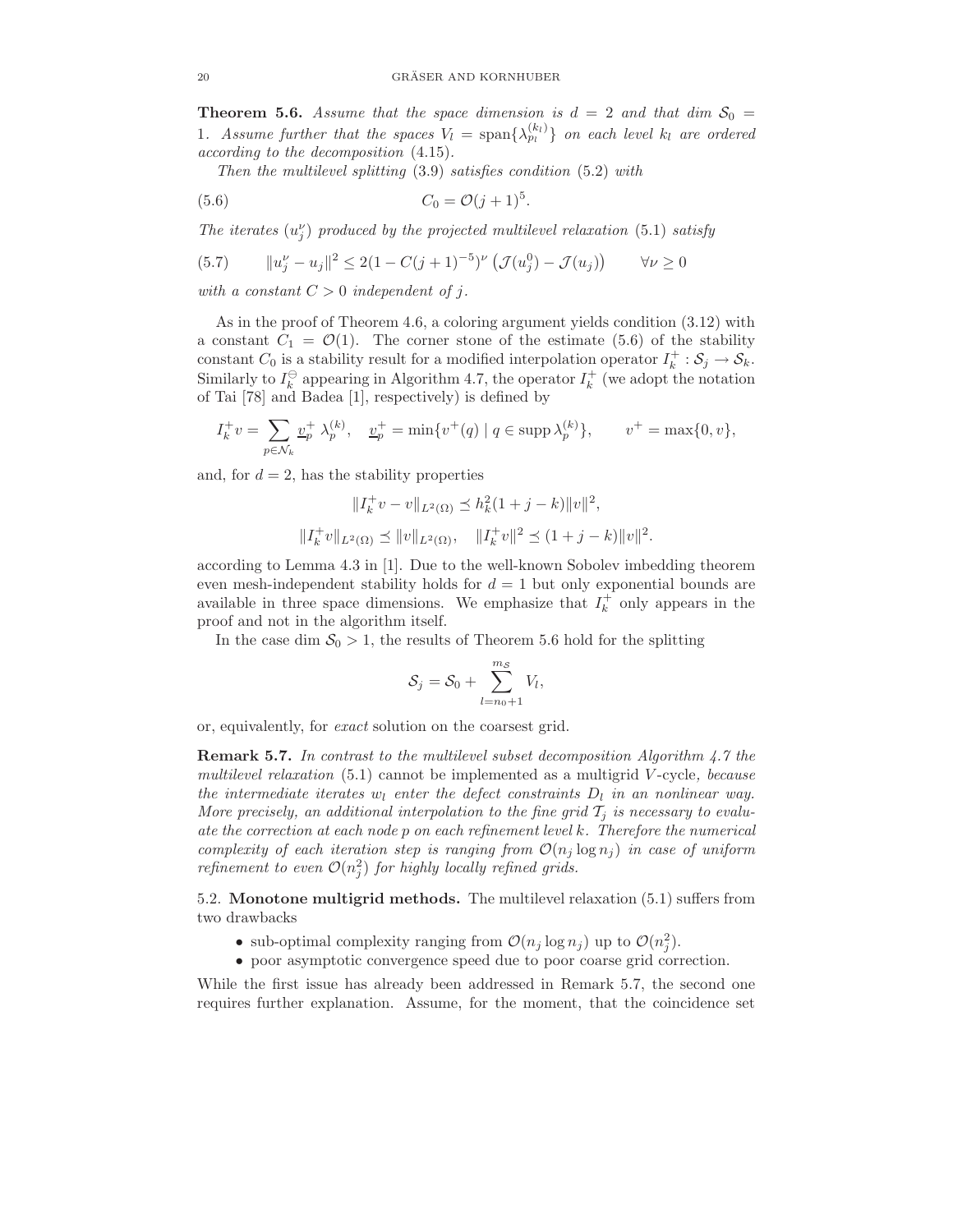$\mathcal{N}_{j}^{\bullet}$  is known so that we are left with the linear reduced problem (2.12). Then, all subspaces  $V_l$  with the property

$$
\text{int } \operatorname{supp} \lambda_l \cap \mathcal{N}_j^{\bullet} \neq \emptyset
$$

must not contribute to the correction, because  $\lambda_l \notin S_j^{\circ}$ . Such kind of poor coarse grid correction often slows down the asymptotic convergence speed of the multilevel relaxation (5.1) in comparison with the unconstrained case. Following Kornhuber [51], we therefore iteratively adapt the multilevel nodal basis functions  $\lambda_l$  to the reduced space  $S_j^{\circ}$ . More precisely, we introduce so–called *truncated nodal basis* functions  $\lambda_l$ ,  $l > n_j$ , according to

(5.8) 
$$
\tilde{\lambda}_l(p) = \begin{cases} 0 & \text{if } p \in \mathcal{N}_j^{\bullet}(\bar{u}_j^{\nu}) \\ \lambda_l(p) & \text{else} \end{cases}, \quad p \in \mathcal{N}_j.
$$

As the exact coincidence set  $\mathcal{N}_j^{\bullet}$  is not known a priori, we truncate with respect to its actual approximation

$$
\mathcal{N}_j^{\bullet}(\bar{u}_j^{\nu}) = \{ p \in \mathcal{N}_j \mid \bar{u}_j^{\nu}(p) = \varphi(p) \}
$$

provided by fine-grid smoothing

(5.9) 
$$
\bar{u}_j^{\nu} = \mathcal{M}_j(u_j^{\nu})
$$

of the given iterate  $u_j^{\nu}$ . Note that truncation (5.8) just means nodal interpolation of  $\lambda_l$  to the actual approximation

(5.10) 
$$
\tilde{S}_j = \tilde{S}_j(\bar{u}_j^{\nu}) = \{v \in S_j \mid v(p) = 0 \,\forall p \in \mathcal{N}_j^{\bullet}(\bar{u}_j^{\nu})\}
$$

of the reduced space  $S_j^{\circ}$ . The corresponding splitting

(5.11) 
$$
\mathcal{S}_j = \sum_{l=1}^{n_j} V_l + \sum_{l=n_j+1}^{m\mathcal{S}} \tilde{V}_l, \qquad \tilde{V}_l = \text{span}\{\tilde{\lambda}_l\},
$$

gives rise to a truncated multilevel relaxation. The subspaces  $V_l = \text{span}\{\lambda_l\},\$  $l = 1, \ldots, n_j$  reproduce the leading projected Gauß–Seidel step (5.9). The truncated subspaces  $\tilde{V}_l$  improve the coarse grid correction, because now all  $\tilde{\lambda}_l$  with the property int supp  $\lambda_l \cap (\mathcal{N}_j \setminus \mathcal{N}_j^{\bullet}) \neq \emptyset$  do contribute once  $\mathcal{N}_j^{\bullet}(\bar{u}_j^{\nu}) = \mathcal{N}_j^{\bullet}$  is known. Until then, the actual splitting (5.11) is adapted to the actual coincidence set  $\mathcal{N}_{j}^{\bullet}(\bar{u}_{j}^{\nu})$  in each iteration step. The corrections  $v_{l} \in \tilde{V}_{l}$  are given by

(5.12) 
$$
v_l = \max \left\{ \frac{r_l(\tilde{\lambda}_l)}{a(\tilde{\lambda}_l, \tilde{\lambda}_l)}, \max_{p \in \mathcal{N}_j \cap \text{int } \text{ supp } \tilde{\lambda}_l} \frac{-w_{l-1}(p) + \varphi(p)}{\tilde{\lambda}_l(p)} \right\} \tilde{\lambda}_l.
$$

for  $\tilde{\lambda}_l \neq 0$  and  $v_l = 0$  otherwise.

**Remark 5.8.** By construction of the coarse grid spaces  $\tilde{V}_l = \text{span}\{\tilde{\lambda}_l\}$ , we have

$$
\mathcal{N}_j^{\bullet}(\bar{u}_j^{\nu}) \subset \mathcal{N}_j^{\bullet}(u_j^{\nu+1}).
$$

Hence, in contrast to the original multilevel relaxation (5.1), inactivation, i.e. removing nodes from  $\mathcal{N}_j^{\bullet}$ , is now exclusively performed by projected Gauß–Seidel relaxation.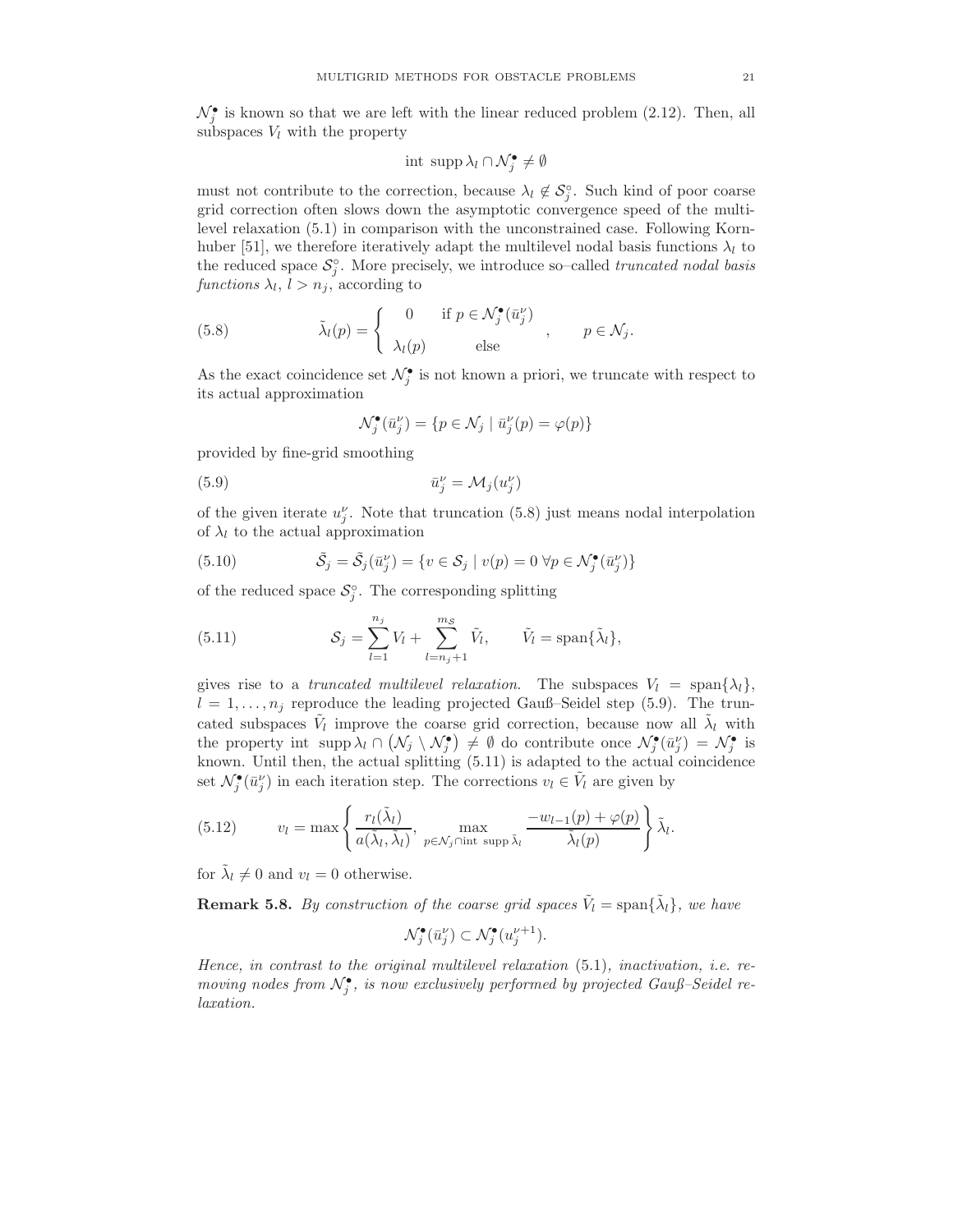A second modification of the multilevel relaxation (5.1) is needed to allow for an implementation as a multigrid V -cycle with optimal complexity. To this end, we consider the minimization problems

(5.13) 
$$
v_l \in \tilde{D}_l: \qquad \mathcal{J}(w_{l-1} + v_l) \leq \mathcal{J}(w_{l-1} + v) \qquad \forall v \in \tilde{D}_l,
$$

with modified coarse–grid constraints

$$
\tilde{D}_l = \{ z \tilde{\lambda}_l \mid z \ge \psi_l \}, \qquad l = n_j + 1, \dots, n_{\mathcal{S}},
$$

and local defect obstacles  $\psi_l \in V_l$ . Once  $\psi_l$  is available, the constraint  $\tilde{D}_l$  can be checked without visiting the fine grid. The condition

(5.14) 
$$
0 \geq \psi_l \geq \max_{p \in \text{int } \operatorname{supp} \tilde{\lambda}_l} -w_{l-1}(p) + \varphi(p)
$$

on the local defect obstacles  $\psi_l$  provides

$$
0\in \tilde{D}_l\subset\big(-w_{l-1}+\mathcal{K}_j\big)\cap \tilde{V}_l
$$

and thus guarantees feasibility (cf. Algorithm 5.1).

**Remark 5.9.** Replacing  $-w_{l-1} + \mathcal{K}_j$  by the coarse grid constraints  $\tilde{D}_l$  can be regarded as an intrinsic damping of (5.12). More precisely, denoting the corrections provided by  $(5.12)$  and  $(5.13)$  by  $v_l^*$  and  $v_l$ , respectively, we have

$$
(5.15) \t v_l = \omega_l v_l^*
$$

with some  $\omega_l \in [0, 1]$ .

We now present a recursive construction of local defect obstacles  $\psi_l$ . Let

$$
\psi_l = \psi^{(k_l)}(p_l)
$$

with suitable defect obstacles  $\psi^{(k)} \in \mathcal{S}_k$  to be defined as follows. Starting with  $v^{(j)} = 0$  and  $\psi^{(j)} \in S_j$ , defined by

$$
\psi^{(j)}(p) = \begin{cases}\n-\infty & \text{if } p \in \mathcal{N}_j^{\bullet}(\bar{u}_j^{\nu}) \\
-\bar{u}_j^{\nu}(p) + \varphi(p) & \text{else}\n\end{cases}
$$

,

successive update and monotone restriction

$$
\psi^{(k-1)} = R_k^{k-1} \big( \psi^{(k)} - v^{(k)} \big)
$$

inductively guarantees condition (5.14). Using the enumeration  $l = l(p, k)$  (cf. Remark 3.4), the overall correction  $v^{(k)}$  on level  $k < j$  is given by

$$
v^{(k)} = \sum_{p \in \mathcal{N}_k} v_{l(p,k)} \in \tilde{\mathcal{S}}_k = \text{span}\{\tilde{\lambda}_{l(p,k)}\} \mid p \in \mathcal{N}_k\}.
$$

The restriction operator  $R_k^{k-1}$ :  $S_k \to S_{k-1}$  defined in (4.22) has been already used in Algorithm 4.7.

Now, the solution of the local problems  $(5.13)$  on level k can be equivalently formulated as projected Gauß–Seidel smoothing

$$
v^{(k)} \in \mathcal{D}_k: \qquad \tilde{b}_k(v^{(k)}, v - v^{(k)}) \ge r_k(v - v^{(k)}) \qquad \forall v \in \mathcal{D}_k
$$

with the constraints

$$
\mathcal{D}_k = \{ v \in \tilde{\mathcal{S}}_k \mid v(p) \ge \psi^{(k)}(p) \,\forall p \in \mathcal{N}_k \} \subset \tilde{\mathcal{S}}_k,
$$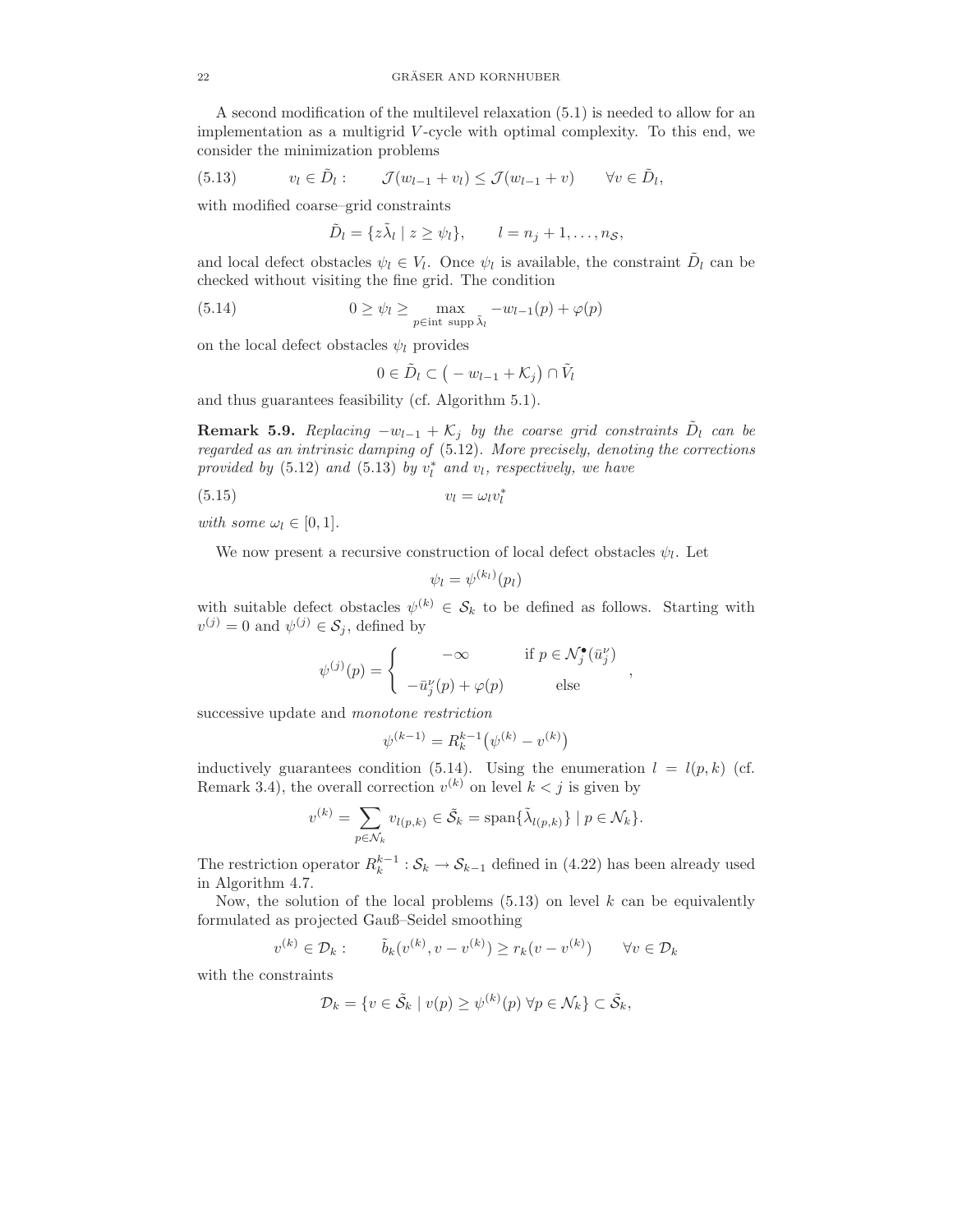the bilinear form

(5.16) 
$$
\tilde{b}_k(v,w) = \sum_{\substack{i,l=1 \ i \leq l}}^{n_k} v(p_i) a(\tilde{\lambda}_{p_i}^{(k)}, \tilde{\lambda}_{p_l}^{(k)}) w(p_l), \qquad v, w \in \tilde{\mathcal{S}}_k,
$$

and the residual  $r_k = \ell - a(\bar{u}_j, \cdot) - \sum_{i=k+1}^{j-1} a(v^{(i)}, \cdot) \in \mathcal{S}'_j \subset \tilde{\mathcal{S}}'_k$ .

Finally, truncation of  $\lambda_{l(p,k)} = \lambda_p^{(k)}$  can be performed recursively according to

(5.17) 
$$
\tilde{\lambda}_p^{(k)} = \sum_{q \in \mathcal{N}_{k+1}} \lambda_p^{(k)}(q) \tilde{\lambda}_q^{(k+1)}, \quad p \in \mathcal{N}_k,
$$

starting with  $\tilde{\lambda}_p^{(j)} = 0$ , if  $p \in \mathcal{N}_j^{\bullet}(\bar{u}_j^{\nu})$  and  $\tilde{\lambda}_p^{(j)} = \lambda_p^{(j)}$ , otherwise.

The resulting *truncated multigrid method* can be formulated as a multigrid  $V$ cycle with optimal complexity. It is called monotone, because, by construction, the coarse grid correction does not increase the energy.

Algorithm 5.10. (Truncated monotone multigrid V–cycle with 1 pre-smoothing step) given:  $u_j^{\nu}$ 

fine grid smoothing:  $\bar{u}_j^{\nu} = \mathcal{M}_j(u_j^{\nu}), \quad v^{(j)} = 0$ 

initialization of residual and bilinear form:  $r_j = \ell - a(\bar{u}_j^{\nu}, \cdot), \quad a_j(\cdot, \cdot) = a(\cdot, \cdot)$ truncation:  $r_j := r_j |_{\tilde{S}_j}, \quad a_j(\cdot, \cdot) := a_j(\cdot, \cdot) |_{\tilde{S}_j \times \tilde{S}_j}$ 

initialization of defect obstacle:  $\psi^{(j)}(p) = -\bar{u}_j^{\nu}(p) + \varphi(p) \quad \forall p \in \mathcal{N}_j$ truncation:  $\psi^{(j)}(p) := -\infty$ , if  $p \in \mathcal{N}_j^{\bullet}(\bar{u}_j^{\nu})$ 

initial restriction:  $r_{j-1} = r_j |_{\tilde{S}_{j-1}}, \quad a_{j-1}(\cdot, \cdot) = a_j(\cdot, \cdot)|_{\tilde{S}_{j-1} \times \tilde{S}_{j-1}}, \quad \psi^{(j-1)} = R_j^{j-1} \psi^{(j)}$ for  $k = j - 1, ..., 1$  do: { solve:  $v^{(k)} \in \mathcal{D}_k: \quad \tilde{b}_k(v^{(k)}, v - v^{(k)}) \ge r_k(v - v^{(k)}) \quad \forall v \in \mathcal{D}_k \quad (pre-smoothing)$  $r_k := r_k - a_k(v^{(k)})$  $(update of the residual)$  $\psi^{(k)} := \psi^{(k)} - v^{(k)}$ (update of the defect obstacle)  $r_{k-1} = r_k |_{\tilde{S}_{k-1}} \quad a_{k-1}(\cdot, \cdot) = a_k(\cdot, \cdot) |_{\tilde{S}_{k-1} \times \tilde{S}_{k-1}}$ (canonical restriction)  $\psi^{(k-1)} = R_k^{k-1} \psi^{(k)}$ (monotone restriction)

solve:

}

 $v^{(0)} \in \mathcal{D}_0: \quad b_0(v^{(0)}, v - v^{(0)}) \ge r_0(v - v^{(0)}) \quad \forall v \in \mathcal{D}_0 \quad (initial \; grid \; smoothing)$ 

for 
$$
k = 1, ..., j
$$
 do:  
\n
$$
\{v^{(k)} := v^{(k)} + v^{(k-1)} \qquad (canonical interpolation)
$$
\n
$$
\}
$$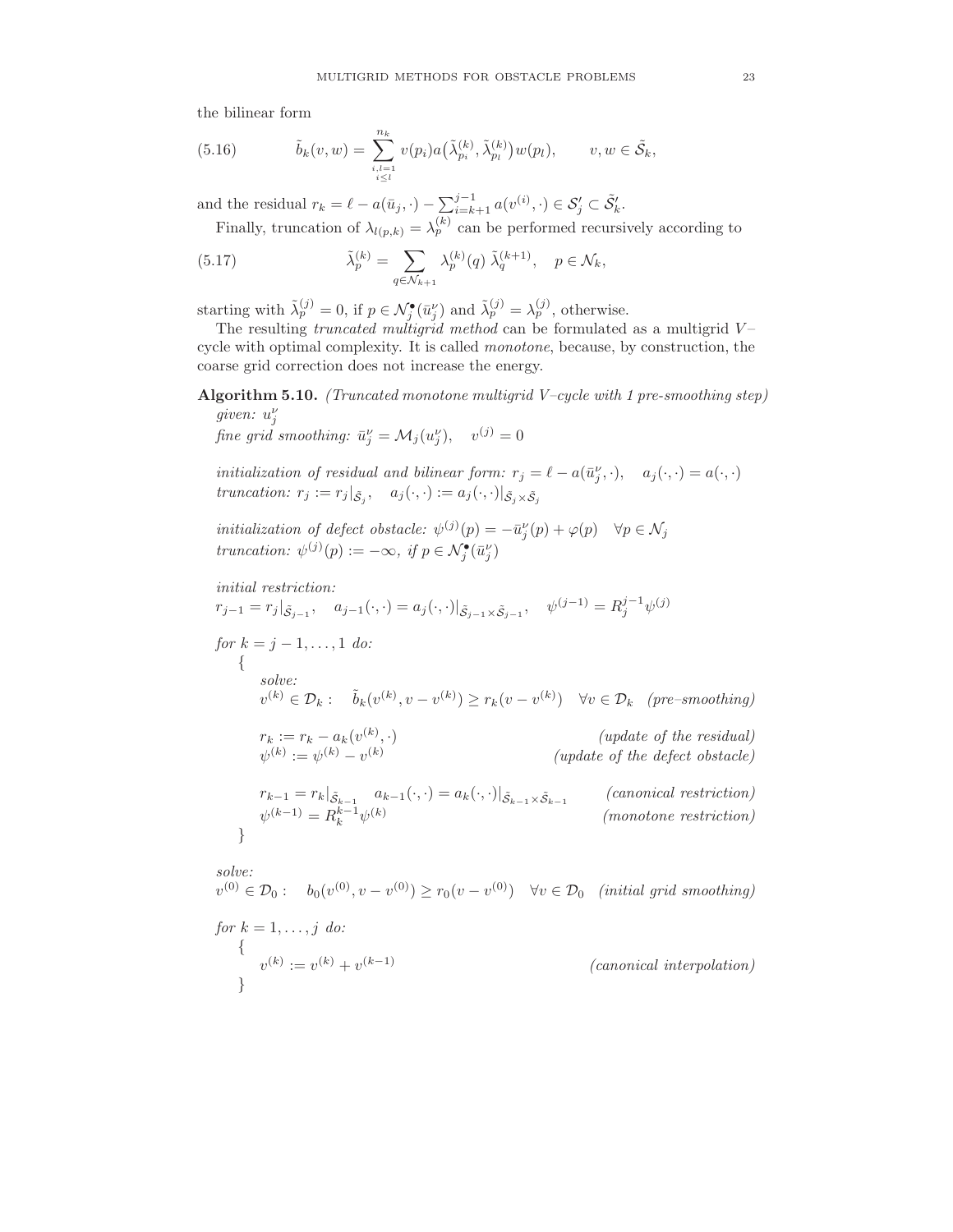new iterate:  $u_j^{\nu+1} = u_j^{\nu} + v^{(j)}$ 

Implementation of the truncation step amounts to annihilating all rows and columns of the stiffness matrix and the right hand side that correspond to active nodes  $p \in \mathcal{N}_{j}^{\bullet}(\bar{u}_{j}^{\nu})$ . Then, according to (5.17), the algebraic formulation of the canonical restriction of the residual  $r_k$  and the bilinear form  $a_k(\cdot, \cdot)$  from  $\tilde{S}_k$  to  $\tilde{S}_{k-1}$  involves the same weights as for the standard spaces  $S_k$  and  $S_{k-1}$ . After prolongation, we only have to set  $v^{(j)}(p) := 0$  for all  $p \in \mathcal{N}_j^{\bullet}(u_j^{\nu})$ . No other changes of canonical restriction and prolongation procedures are necessary. Projected Gauß– Seidel smoothing has to be modified in order to skip all coefficients with vanishing diagonal elements. Only monotone restriction of the defect obstacles has to be newly added to an existing multigrid code.

Remark 5.11. In addition to the initial restriction on the fine grid, truncation can be performed recursively on all levels. According to numerical computations, this variant often leads to a faster detection of the coincidence set.

Of course, it is possible to apply the concept of modified defect constraints  $D_l$ directly to the multilevel relaxation (5.1) without any truncation of  $\lambda_l$ . This immediately leads to a modification of (5.1) which can be implemented as a multigrid V–cycle. As just the standard multilevel nodal basis functions are involved in this case, such algorithms are called standard monotone multigrid method.

Algorithm 5.12. *(Standard monotone multigrid V–cycle with 1 pre-smoothing step)* proceed as in Algorithm 5.10 but skip the truncation of  $r_j$ ,  $a_j(\cdot, \cdot)$ , and  $\psi^{(j)}$ 

Remark 5.13. In contrast to the truncated Algorithm 5.10, the standard version Algorithm 5.12 allows for activation and inactivation by coarse grid correction.

Monotone multigrid methods with multiple pre– and post–smoothing or  $W$ – cycles can be derived in a similar way.

The global convergence of monotone multigrid methods relies on the following lemma.

**Lemma 5.14.** Assume that the iterates  $u_j^{\nu}$  are produced by an algorithm of the form

(5.18) 
$$
\bar{u}_j^{\nu} = \mathcal{M}_j(u_j^{\nu}), \quad u_j^{\nu+1} = \mathcal{C}_j(\bar{u}_j^{\nu})
$$

with  $\mathcal{M}_j : \mathcal{K}_j \to \mathcal{K}_j$  denoting the projected Gauß–Seidel iteration (4.4) and some  $C_j: \mathcal{K}_j \to \mathcal{K}_j$  satisfying the monotonicity condition

(5.19) 
$$
\mathcal{J}(\mathcal{C}_j(w)) \leq \mathcal{J}(w) \quad \forall w \in \mathcal{K}_j.
$$

Then  $u_j^{\nu} \to u_j$  holds for any initial iterate  $u_j^0 \in \mathcal{K}_j$ .

*Proof.* The sequence of iterates is bounded, because  $\mathcal{J}(u_j^{\nu}) \leq \mathcal{J}(u_j^0)$  holds for all  $\nu$ . As  $S_j$  has finite dimension and  $\mathcal{K}_j$  is closed, there is a subsequence  $(u_j^{\nu_k})$  and  $u_j^* \in \mathcal{K}_j$ such that  $u_j^{\nu_k} \to u_j^*$  for  $k \to \infty$ . The local corrections  $v_l$  depend continuously on the intermediate iterates  $w_{l-1}$  so that, consisting of nested continuous functions, the Gauß–Seidel relaxation  $\mathcal{M}_j$  is continuous on  $\mathcal{K}_j$ . The monotonicity (5.19) implies

$$
\mathcal{J}(u^{\nu_{k+1}}_{j}) \leq \mathcal{J}(u^{\nu_{k}+1}_{j}) \leq \mathcal{J}(\mathcal{M}_{j}(u^{\nu_{k}}_{j})) \leq \mathcal{J}(u^{\nu_{k}}_{j})
$$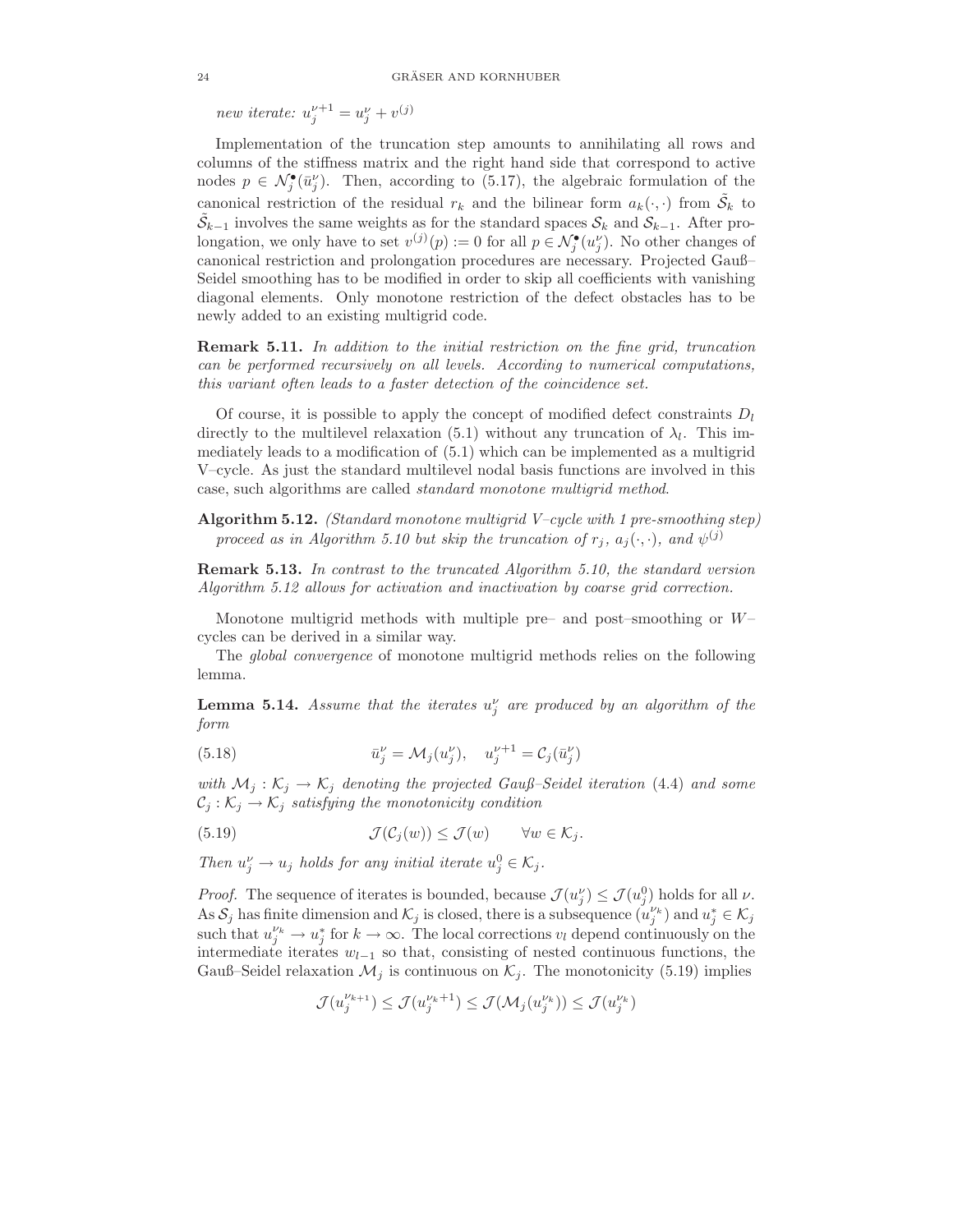and passing to the limit  $k \to \infty$ , we obtain  $\mathcal{J}(\mathcal{M}_j(u_j^*)) = \mathcal{J}(u_j^*)$ . This leads to  $\mathcal{M}_j(u_j^*) = u_j^*$ , because the local corrections  $v_l = 0$  are uniquely determined by (4.4). Denote  $r = \ell - a(u_j^*, \cdot)$ . Then (4.4) yields the complementarity property

$$
r(\lambda_p^{(j)}) \le 0, \quad u_j^*(p) \le \varphi(p), \quad r(\lambda_p^{(j)}) (-u_j^*(p) + \varphi(p)) = 0 \qquad \forall p \in \mathcal{N}_j.
$$

providing  $r(v - u_j^*) \leq 0$  for all  $v \in \mathcal{K}_j$ . Hence,  $u_j^*$  solves (2.11). As  $u_j = u_j^*$  is uniquely determined, each convergent subsequence of  $(u_j^{\nu})$  must converge to  $u_j$ . This concludes the proof.

By construction of the algorithms, our first convergence result is an immediate consequence of Lemma 5.14.

Theorem 5.15. The monotone multigrid algorithms 5.10 and 5.12 converge for any initial iterate  $u_j^0 \in \mathcal{K}_j$ .

We now concentrate on the *asymptotic convergence speed* of the truncated monotone multigrid method 5.10.

Lemma 5.16. Assume that the non–degeneracy condition (2.13) is satisfied. Then, after a sufficiently large number of steps, Algorithm 5.10 is reducing to a linear multigrid method for the reduced linear problem (2.12) which is generated by the splitting

(5.20) 
$$
\mathcal{S}_j^{\circ} = \sum_{l=1}^{m_{\mathcal{S}}} V_l^{\circ}, \qquad V_l^{\circ} = \text{span}\{\lambda_l^{\circ}\},
$$

with  $\lambda_l^{\circ}$  obtained by nodal interpolation of  $\lambda_l$  to  $S_j^{\circ}$ .

Proof. First, we show that

(5.21) 
$$
\mathcal{N}_j^{\bullet}(u_j^{\nu}) = \mathcal{N}_j^{\bullet} \qquad \forall \nu \ge \nu_0
$$

holds for sufficiently large  $\nu_0$ . Let  $p \in \mathcal{N}_j \setminus \mathcal{N}_j^{\bullet}$ . Then the convergence  $u_j^{\nu} \to u_j$ implies  $u_j^{\nu}(p) > \varphi(p)$  and thus  $\mathcal{N}_j^{\bullet}(u_j^{\nu}) \subset \mathcal{N}_j^{\bullet}$  for sufficiently large  $\nu$ . Conversely, if  $p \in \tilde{\mathcal{N}_j}$ , then the strict complementarity (2.13) and the convergence of the intermediate iterates  $w_l \rightarrow u_j$  (which follows by the same arguments as used in the proof of Lemma 5.14) asymptotically provide

$$
\ell(\tilde{\lambda}_l) - a(w_{l-1}, \tilde{\lambda}_l) < 0
$$

for all  $\tilde{\lambda}_l$  with  $p \in \text{int } \text{supp } \tilde{\lambda}_l$ . Here, we have set  $\tilde{\lambda}_l = \lambda_{p_l}^{(j)}$  for  $l = 1, \ldots, n_j$ . As a consequence, we get  $p \in \mathcal{N}_j^{\bullet}(\bar{u}_j^{\nu})$  and  $v_l = 0$  for all  $l = n_j, \ldots, m_{\mathcal{S}}$  with  $p \in \text{int } \text{supp } \tilde{\lambda}_l$ . Hence,  $p \in \mathcal{N}_j^{\bullet}(u_j^{\nu})$  and thus  $\mathcal{N}_j^{\bullet} \subset \mathcal{N}_j^{\bullet}(u_j^{\nu})$  for sufficiently large  $\nu$ .

The equality (5.21) provides  $v_l = 0$ , if  $p_l \in \mathcal{N}_j^{\bullet}(u_j^{\nu}), l = 1, \ldots, n_j$ , and  $\tilde{\lambda}_l = \lambda_l^{\circ}$ ,  $l = n_j + 1, \ldots, m_\mathcal{S}$ , for  $\nu \geq \nu_0$ . Hence, the original splitting (5.11) asymptotically reduces to (5.20). We now show that there is some  $\varepsilon \in \mathbb{R}$  such that

(5.22) 
$$
0 > -\varepsilon \ge \psi_l \qquad \forall \nu \ge \nu_1
$$

holds for all l with  $\lambda_l^{\circ} \neq 0$  and sufficiently large  $\nu_1 \geq \nu_0$ . First note that  $\psi_l =$  $\psi_l(w_0, \ldots, w_{l-1})$  is a continuous function of the intermediate iterates. By construction, we have

$$
\psi_l^* := \psi_l(u_j, \dots, u_j) = \max_{p \in \text{int } \text{supp } \lambda_l^{\circ}} -u_j(p) + \varphi(p) < 0
$$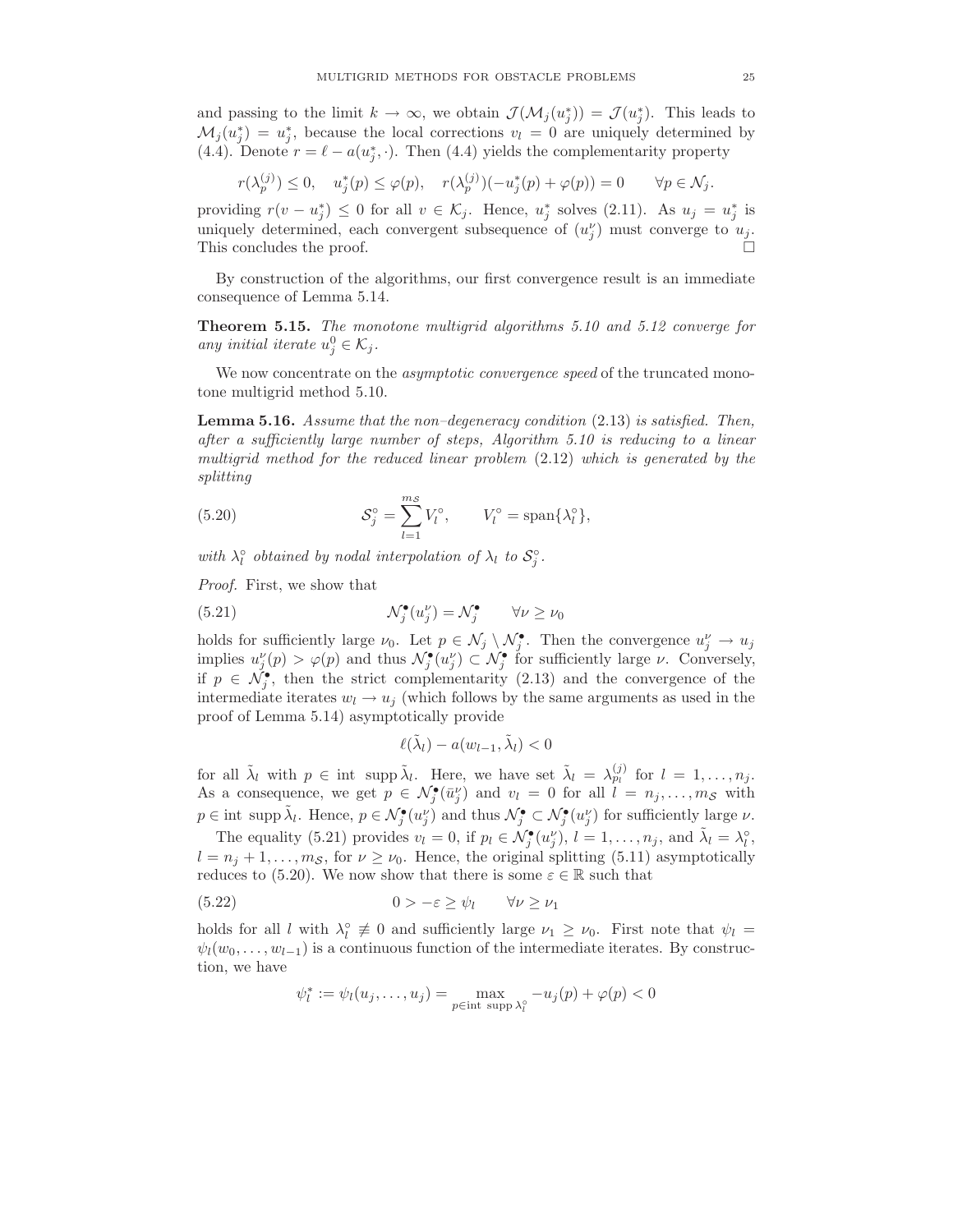for  $\lambda_l^{\circ} \neq 0$ . Let  $\psi^* < 0$  be the maximum of all such  $\psi_l^* < 0$ . Then, (5.22) clearly holds for any positive  $\varepsilon < -\psi^*$  and sufficiently large  $\nu$ . As  $u_j$  solves (2.12) and  $w_l \to u_j$ , we asymptotically get  $|r_l(\lambda_l^{\circ})| \leq \varepsilon$ . In combination with (5.22), this proves the assertion.  $\Box$ 

Utilizing Lemma 5.16, Kornhuber [51] showed asymptotic convergence rates of truncated monotone multigrid methods by adopting linear multigrid convergence theory.

Theorem 5.17. Assume that the strict complementarity condition (2.13) holds and let  $d = 2$ . Then, there is a  $\nu_0 \in \mathcal{N}$  such that the iterates  $(u_j^{\nu})$  produced by Algorithm 5.10 satisfy the error estimate

(5.23) 
$$
||u_j^{\nu+1} - u_j|| \le (1 - c(j+1)^{-4}) ||u_j^{\nu} - u_j||
$$

with a constant  $c > 0$  independent of j.

Proof. The assertion follows directly from Theorem 2.5 by Neuss [65] using Theorem 5.3 by Kornhuber and Yserentant [60] to verify condition (V1) with  $K_0 =$  $\mathcal{O}((j + 1)^2)$  and the Cauchy–Schwarz inequality to provide condition (V2) with  $K_1 = \mathcal{O}(j+1).$ 

Remark 5.18. In arbitrary space dimensions, the asymptotic convergence rate is bounded by  $1 - c(j+1)^{-3}$  under the additional condition that the coincidence set  $\mathcal{N}^{\bullet}_{j}$ is rich enough in a certain sense. For example, coincidence sets consisting of single lines or points are excluded. We refer to Kornhuber and Yserentant  $[60, Section 6]$ for details.

The truncated multilevel relaxation (5.12) with sub-optimal complexity shows exactly the same asymptotic behavior as Algorithm 5.10.

Remark 5.19. The asymptotic convergence rates of the standard monotone multigrid method stated in Algorithm 5.12 are even bounded by  $1 - c(j + 1)^{-2}$  in 2D and, under the additional assumptions on  $\mathcal{N}_j^{\bullet}$  mentioned above, by  $1-c(j+1)^{-1}$  in arbitrary space dimensions. The improvements result from a strengthened Cauchy– Schwarz inequality that holds for decompositions from standard coarse grid spaces  $S_k$ (cf. Yserentant [90, Lemma  $2.7$ ]).

The original projected multilevel relaxation (5.1) shows exactly the same asymptotic behavior as Algorithm 5.12.

Recall from the Remarks 5.8 and 5.13 that inactivation both in the truncated multilevel relaxation (5.12) and in Algorithm 5.10 is performed exclusively by projected Gauß–Seidel relaxation on the fine grid. Hence, starting with  $u_j^0 = \varphi_j$ , a global detaching effect of a point source  $f$  is distributed only by next–neighbor interaction. This simple example contradicts global mesh–independent convergence rates for the truncated monotone multigrid methods. Mesh-independent convergence rates for the standard version were observed in practical computations but theoretical justification still seems to be an open problem.

5.3. Concluding remarks. Standard and truncated multigrid methods were introduced by Mandel [62, 63] and Kornhuber [51], respectively. A related algorithm by Brandt and Cryer [23] relies on the FAS (full apprioximation storage) approach by Brandt [21]. In order to guarantee that the exact solution of the obstacle problem is a fixed point of the method, they modified the restriction of the residual (but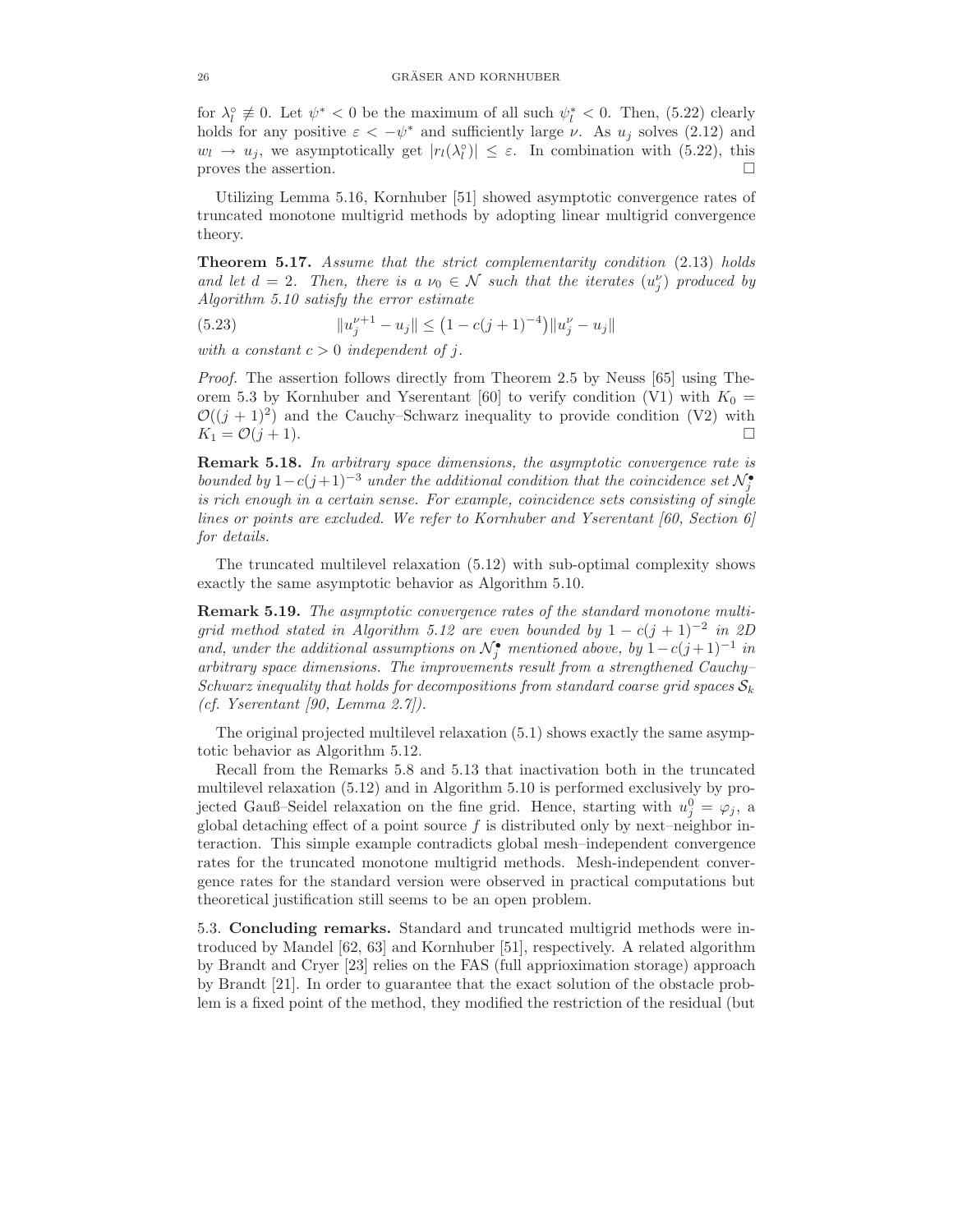not of the stiffness matrix) similar to the truncation appearing in Algorithm 5.10. The methods often exhibits similar convergence speed as truncated multigrid but sometimes fails to converge (see Bollrath [9, p. 29] or Kornhuber [51] for a comparison). Preliminary experimental results for cascadic–type iterations have been presented by Blum, Braess, and Suttmeier [8].

First results on asymptotic multigrid convergence rates are due to Kornhuber [51]. Major contributions to global bounds for the convergences rates were made by Badea, Tai and coworkers [1, 2, 42, 80]. They also used the same theoretical framework to analyze Jacobi-like versions of Algorithm 5.1, where the update of the intermediate iterates is simply skipped so that the corrections can be computed in parallel. As for related subset decomposition methods, convergence has to be enforced by severe damping which might slow down convergence considerably in comparison with the sequential version. Similar to linear subspace decomposition, the abstract convergence result can be also applied to overlapping domain decomposition methods. For further information, we refer to Badea, Tai and Wang [2] and the references cited therein.

A projected space decomposition method of domain-decomposition-type was proposed by Schöberl [74] for Signorini problems in linear elasticity. Exploiting that the number of unknowns in the bulk grows with higher order than the number of unknowns on the boundary he showed mesh-independent convergence. Block versions of monotone multigrid methods for scalar obstacle problems can be also applied directly to Signorini's problem in linear elasticity, provided that the normal directions are constant along the Signorini boundary (cf., e.g., Belsky [6]). Spatially varying normal directions can be incorporated by suitable weighting factors as suggested by Kornhuber and Krause [56]. Wohlmuth and Krause [84] extended monotone multigrid to mortar–discretized two-body contact. Their main idea is a hierarchical splitting of the ansatz space into a linear space with vanishing relative deformation and the (constrained) nodal displacements at the slave side of the (potential) contact boundary. The resulting algorithm preserves the asymptotic convergence speed of unconstrained multigrid methods even for realistic 3D geometries in biomechanical applications [59].

Projected multilevel relaxation and monotone multigrid has been extended to smooth non-quadratic energy functionals [79, 81] and also to variational inequalities of the form

$$
u_j \in S_j
$$
:  $a(u_j, v - u_j) + \phi_j(v) - \phi_j(u_j) \ge \ell(v - u_j)$   $\forall v \in S_j$ ,

with suitable superposition operators  $\phi_j$ , see [52, 55]. Applications include frictional contact in elasticity [33] or phase field models [57, 58].

#### 6. From truncated multigrid to inexact active set methods

6.1. A nonsmooth Newton–like method and inexact variants. The truncated monotone multigrid method stated in Algorithm 5.10 has the flavor of an active set approach: The actual coincidence set  $\mathcal{N}_j^{\bullet}(\bar{u}_j^{\nu})$  is fixed by the leading projected Gauß–Seidel relaxation and then is essentially preserved by subsequent coarse grid correction. We will now clarify this analogy by deriving a nonsmooth Newton–like method which will turn out to be closely related to Algorithm 5.10.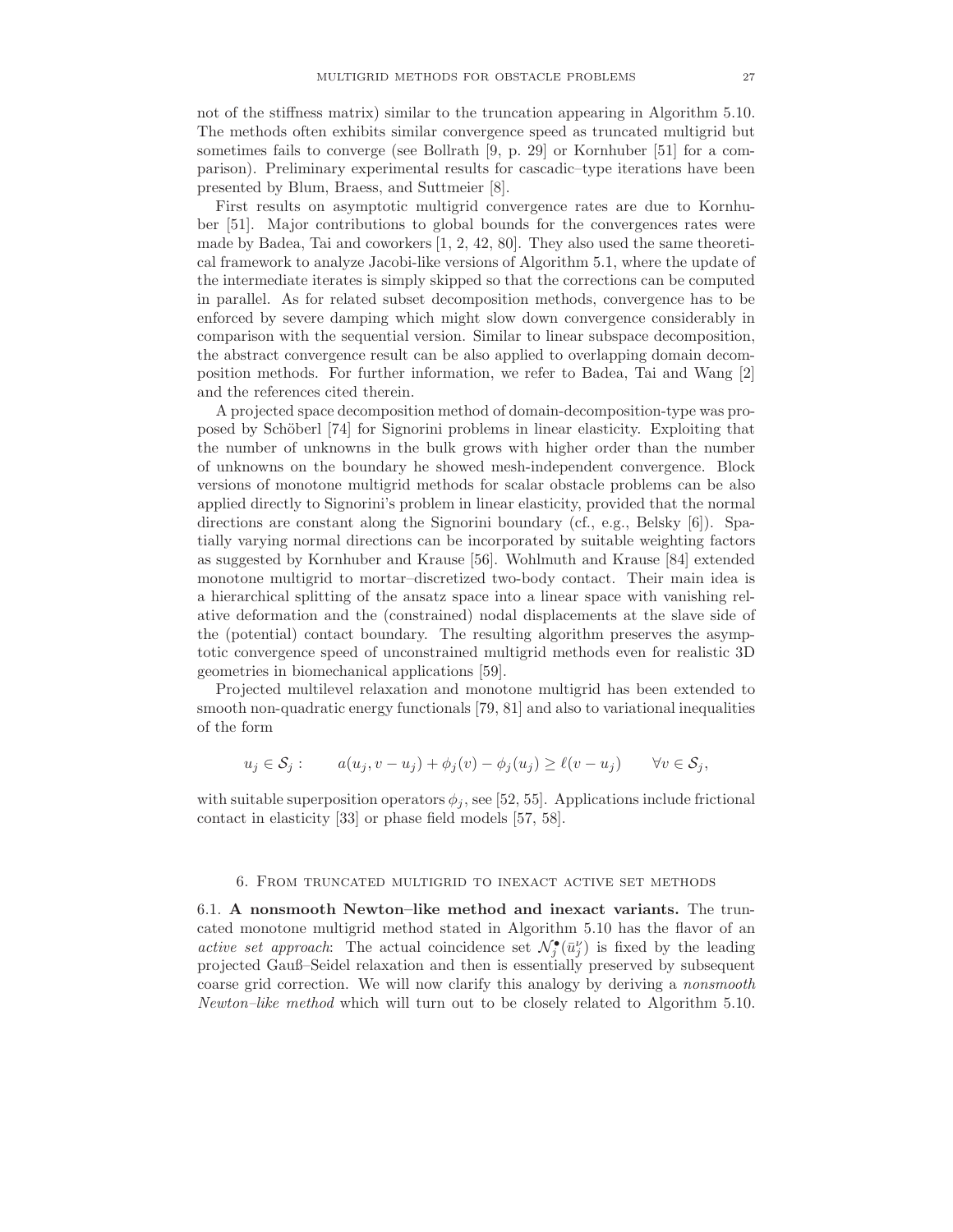Conversely, reduction of energy suggests a natural way to provide global convergence of inexact active set methods involving approximate solutions of the arising linear problems as resulting from, say, one multigrid step.

The main idea is to reformulate the obstacle problem (2.10) as the nonlinear system

(6.1) 
$$
u_j \in \mathcal{S}_j: \quad \mathcal{F}_j(u_j) = 0, \qquad \mathcal{F}_j = \mathcal{M}_j - I,
$$

where  $\mathcal{M}_j$  denotes projected Gauß–Seidel relaxation (4.4) and I is the identity operator on  $S_j$ . Observe that  $\mathcal{F}_j$  is not differentiable, but Lipschitz–continuous.

In order to derive a nonsmooth Newton–like method for (6.1), it is convenient to identify finite element functions with the coefficient vectors of their nodal basis representation:

$$
v = \sum_{i=1}^{n_j} v_i \lambda_{p_i}^{(j)} \in \mathcal{S}_j \quad \longleftrightarrow \quad \underline{v} = (v_i)_{i=1}^{n_j} \in \mathbb{R}^{n_j}.
$$

In this way, (6.1) can be reformulated as the nonsmooth, nonlinear system

$$
\underline{u}\in\mathbb{R}^{n_j}:\quad F(\underline{u})=0,\qquad F=M-I,\quad M(\underline{v})=\underline{\mathcal{M}_j(v)},
$$

with I denoting the unit matrix in  $\mathbb{R}^{n_j}$ . From now on, we drop underlines, as long as no confusion is likely to occur, e.g., we simply write  $\varphi = (\varphi_i)_{i=1}^{n_j}$  instead of  $\underline{\varphi}_j$ . We finally introduce the usual stiffness matrix A,

$$
A = L + D + R
$$
,  $A = (a_{ik})_{i,k=1}^{n_j}$ ,  $a_{ij} = a(\lambda_{p_i}^{(j)}, \lambda_{p_k}^{(j)})$ ,

which is split into its lower diagonal, diagonal, and upper diagonal parts  $L, D$ , and R, respectively.

Let us consider some fixed  $w \in \mathbb{R}^{n_j}$ , denoting  $\bar{w} = M(w)$ . We define the corresponding set of active indices

$$
N^{\bullet} = N^{\bullet}(\bar{w}) = \{ i \in N \mid \bar{w}_i = \varphi_i \}, \qquad N = \{ 1, 2, \dots, n_j \},
$$

and the subset

$$
U = U(N^{\bullet}) = \{ v \in \mathbb{R}^{n_j} \mid (M(v))_i = \varphi_i \Leftrightarrow i \in N^{\bullet} \} \in \mathbb{R}^{n_j}
$$

of all vectors such that projected Gauß-Seidel relaxation provides the same active set  $N^{\bullet}$ . It will turn out that F is affine linear on U. In order to derive an explicit representation of  $y = F(w)$ ,  $w \in U$ , we reformulate (4.4) by straightforward calculation to obtain

$$
y_i = (\varphi - w)_i \quad \forall i \in N^{\bullet}, \qquad ((L+D)y)_i = (b - Aw)_i \quad \forall i \in N \setminus N^{\bullet}.
$$

Using the truncation matrix  $T = T(N^{\bullet}) = (T_{ik}) \in \mathbb{R}^{n_j, n_j}$  defined by

$$
T_{ik} = \begin{cases} 1, & \text{if } i = k \in N \setminus N^{\bullet} \\ 0, & \text{else} \end{cases},
$$

this leads to the desired formula

(6.2) 
$$
F(w) = (T(L+D) + I - T)^{-1} (T(b-Aw) + (I - T)(\varphi - w)).
$$

By construction, (6.2) holds for arbitrary  $w \in U$ . As the mapping  $w \mapsto N^{\bullet}(w) \subset N$ is well-defined on  $\mathbb{R}^{n_j}$ , we have

$$
\mathbb{R}^{n_j} = \bigcup_{N^{\bullet} \subset N} U(N^{\bullet}), \qquad N_1^{\bullet} \neq N_2^{\bullet} \Rightarrow U(N_1^{\bullet}) \cap U(N_2^{\bullet}) = \emptyset.
$$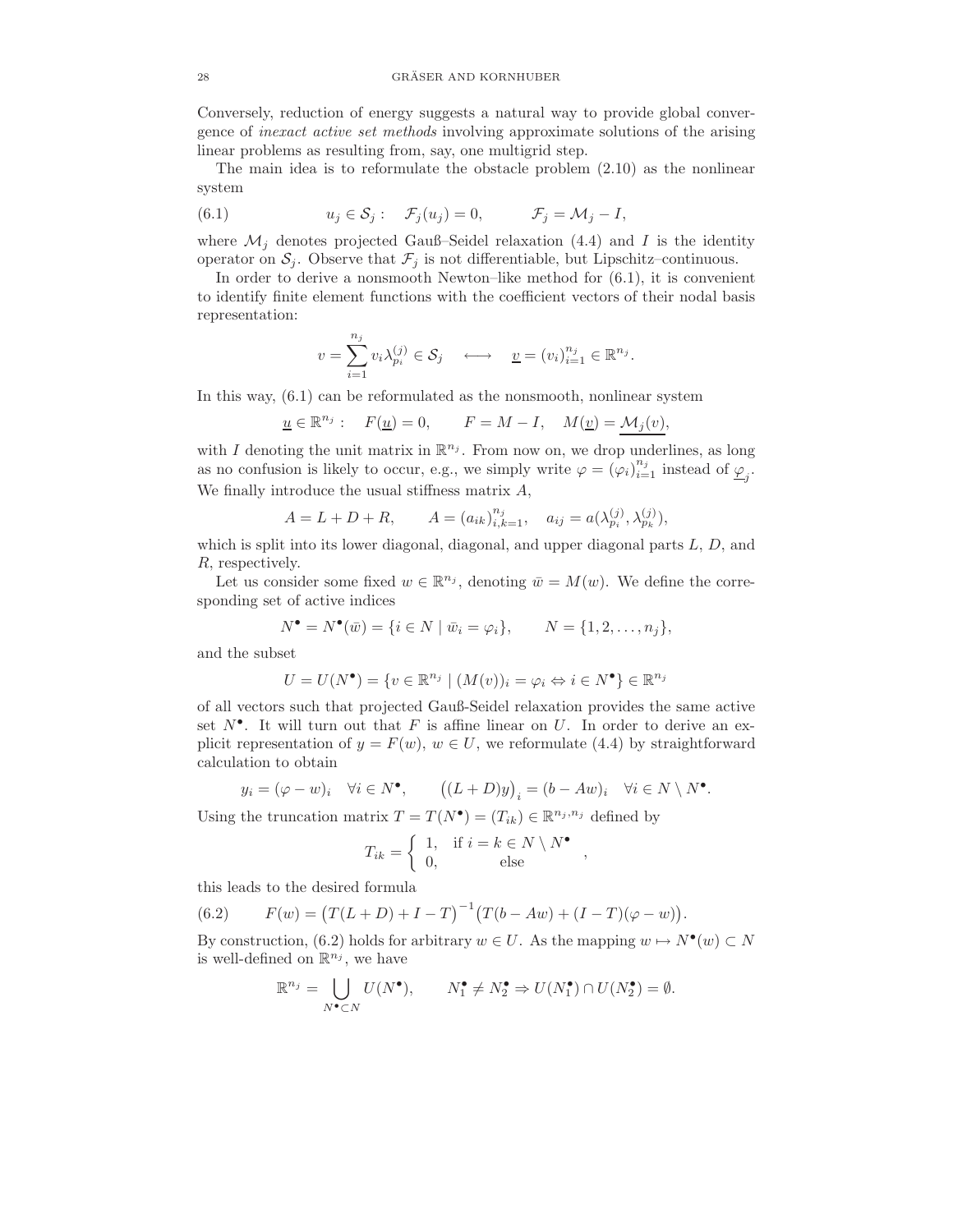Hence, for given  $w \in \mathbb{R}^{n_j}$ , (6.2) suggests the linearization

$$
\partial F(w) = -(T(L+D) + I - T)^{-1} (TA + (I - T)), \quad T = T(N^{\bullet}(\bar{w})), \quad \bar{w} = M(w).
$$
  
As the sets  $U(N^{\bullet}) \subset \mathbb{R}^{n_j}$  might degenerate to lower-dimensional objects,  $\partial F$  might  
not be a generalized derivative in the sense of Clarke [27, Chapter 2]. Hence, the

not be a generalized derivative in the sense of Clarke [27, Chapter 2]. Hence, the associate iterative scheme

(6.3) 
$$
u^{\nu+1} = u^{\nu} - (\partial F(u^{\nu}))^{-1} F(u^{\nu})
$$

can be regarded as a nonsmooth Newton–like method.

We derive a more convenient representation of  $u^{\nu+1}$ . Inserting the above definition of  $\partial F$  and the representation (6.2) into (6.3), we get the linear system

(6.4) 
$$
(TA + I - T)u^{\nu+1} = Tb + (I - T)\varphi, \quad T = T(N^{\bullet}(\bar{u}^{\nu})), \quad \bar{u}^{\nu} = M(u^{\nu})
$$

for  $u^{\nu+1}$ . By definition of T and by application of  $I - T$  to equation (6.4) we get

$$
(I - T)\bar{u}^{\nu} = (I - T)u^{\nu+1} = (I - T)\varphi.
$$

Using these identities, (6.4) can be reformulated as the linear system

(6.5) 
$$
(TAT + I - T)v^{\nu} = T(b - A\bar{u}^{\nu}), \quad T = T(N^{\bullet}(\bar{u}^{\nu})), \quad \bar{u}^{\nu} = M(u^{\nu})
$$

for the correction  $v^{\nu} = u^{\nu+1} - \bar{u}^{\nu} \in \mathbb{R}^{n_j}$ .

In terms of finite element functions this system takes the form

$$
(6.6) \ v_j^{\nu+1} \in \tilde{S}_j: \qquad a(v_j^{\nu+1}, v) = \ell(v) - a(\bar{u}_j^{\nu}, v) \qquad \forall v \in \tilde{S}_j, \qquad \bar{u}_j = \mathcal{M}_j(u_j^{\nu}),
$$

with  $\tilde{S}_j$  defined in (5.10). We are ready to state a crucial observation of this section.

Remark 6.1. An inexact variant of the nonsmooth Newton–like method (6.3) is obtained by simply ignoring the coarse-grid defect obstacles  $\psi^{(k)}$  in Algorithm 5.10.

Let  $\tilde{v}_j^{\nu}$  be some approximation of the solution  $v_j^{\nu+1}$  of (6.6). In order to enforce global convergence, we enforce decreasing energy by successive projection and damping. In a multigrid context, it is natural to use fine–grid smoothing

$$
w_j^{\nu} = \mathcal{M}_j(\bar{u}_j^{\nu} + \tilde{v}_j^{\nu})
$$

for the projection of  $\bar{u}_j^{\nu} + \tilde{v}_j^{\nu}$  to  $\mathcal{K}_j$  (simple lumped  $L^2$ -projection leads to very similar results). Subsequent damping leads to the new iterate

(6.7) 
$$
u_j^{\nu+1} = \bar{u}_j^{\nu} + \omega^{\nu} (w_j^{\nu} - \bar{u}_j^{\nu}), \qquad \omega^{\nu} = \underset{\omega \in [0,1]}{\text{argmin}} \mathcal{J}(\bar{u}_j^{\nu} + \omega (w_j^{\nu} - \bar{u}_j^{\nu})).
$$

By Lemma 5.14, the resulting iterative scheme is globally convergent for any choice of  $\tilde{v}_j^{\nu} \in \mathcal{S}_j$ . Approximating the solution of (6.6) by one truncated multigrid sweep, we obtain the following algorithm (recall the definition (5.10) of  $\tilde{S}_j$ ).

Algorithm 6.2. (Truncated nonsmooth Newton multigrid V–cycle with global damping)

given:  $u_j^{\nu}$ fine grid smoothing:  $\bar{u}_j^{\nu} = \mathcal{M}_j(u_j^{\nu}), \quad v^{(j)} = 0$ 

initialization of residual and bilinear form:  $r_j = \ell - a(\bar{u}_j^{\nu}, \cdot), \quad a_j(\cdot, \cdot) = a(\cdot, \cdot)$ truncation:  $r_j := r_j |_{\tilde{S}_j}, \quad a_j(\cdot, \cdot) := a_j(\cdot, \cdot) |_{\tilde{S}_j \times \tilde{S}_j}$ 

initial restriction: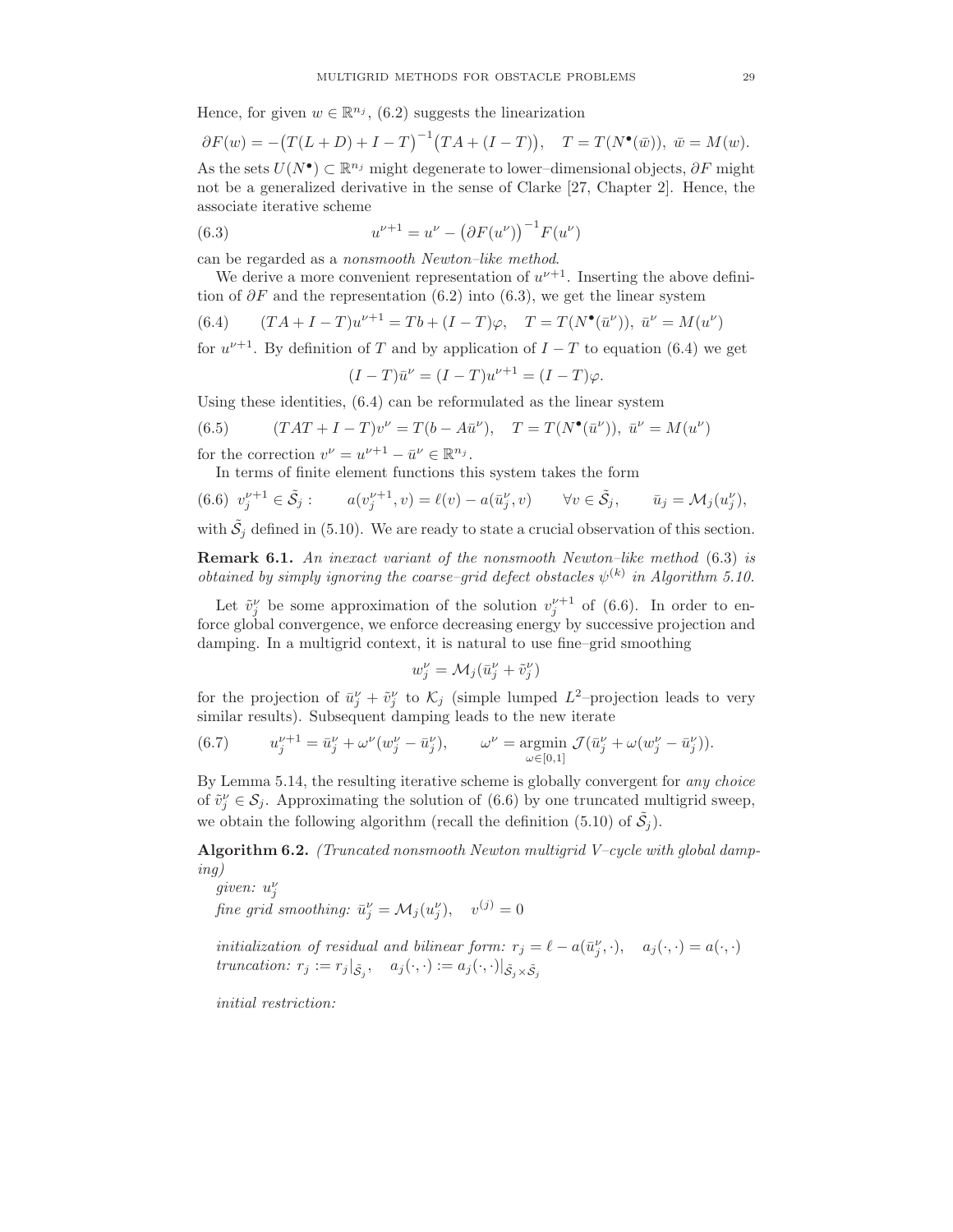$$
r_{j-1} = r_j |_{\tilde{S}_{j-1}}, \quad a_{j-1}(\cdot, \cdot) = a_j(\cdot, \cdot)|_{\tilde{S}_{j-1} \times \tilde{S}_{j-1}}
$$
  
\nfor  $k = j - 1, ..., 1$  do:  
\n{  
\n
$$
solve:\n
$$
v^{(k)} \in \tilde{S}_k : \quad \tilde{b}_k(v^{(k)}, v - v^{(k)}) = r_k(v - v^{(k)}) \quad \forall v \in \tilde{S}_k \quad (pre-smoothing)
$$
  
\n
$$
r_k := r_k - a_k(v^{(k)}, \cdot)
$$
  
\n
$$
r_{k-1} = r_k |_{\tilde{S}_{k-1}}, \quad a_{k-1}(\cdot, \cdot) = a_k(\cdot, \cdot)|_{\tilde{S}_{k-1} \times \tilde{S}_{k-1}} \quad (canonical restriction)
$$
$$

solve:  $v^{(0)} \in \tilde{S}_0: b_0(v^{(0)}, v - v^{(0)}) = r_0(v - v^{(0)}) \quad \forall v \in \tilde{S}_0 \quad (approx. \; sol. \; on \; T_0)$ 

for 
$$
k = 1, ..., j
$$
 do:  
\n
$$
\{v^{(k)} := v^{(k)} + v^{(k-1)} \}
$$
\n
$$
\{vw''_j = M_j(\bar{u}_j^{\nu} + v^{(j)})\}
$$
\n
$$
\omega^{\nu} = \underset{\omega \in [0,1]}{\operatorname{argmin}} \mathcal{J}(\bar{u}_j^{\nu} + \omega(w_j^{\nu} - \bar{u}_j^{\nu}))
$$
\n
$$
(global damping)
$$

new iterate:  $u_j^{\nu+1} = \bar{u}_j^{\nu} + \omega^{\nu} (w_j^{\nu} - \bar{u}_j^{\nu})$ 

Implementation of the truncation step amounts to annihilating all rows and columns of the stiffness matrix and the right hand side that correspond to active nodes  $p \in \mathcal{N}_j^{\bullet}(\bar{u}_j^{\nu})$ . Then, essentially, any standard multigrid implementation can be used for the coarse grid correction  $v^{(j)}$ . The only modifications are that Gauß-Seidel smoothing has to skip all coefficients with vanishing diagonal elements and that we have to set  $v^{(j)}(p) := 0$  for all  $p \in \mathcal{N}_j^{\bullet}(\bar{u}_j^{\nu})$  after prolongation.

Remark 6.3. Algorithm 6.2 is open for various kinds of modifications, such as cg–acceleration of coarse grid correction, multiple nonlinear post–smoothing before or after global damping or line search  $\omega \in \mathbb{R}$  instead of mere damping.

We abandon these options in favor of a better comparison with the other algorithms presented in this paper. In any case, convergence follows from Lemma 5.14.

**Theorem 6.4.** Algorithm 6.2 converges for any initial iterate  $u_j^0 \in S_j$ .

Remark 6.5. Inactivation in Algorithm 6.2 is performed exclusively by projected Gauß–Seidel relaxation, as in truncated monotone multigrid.

As a consequence of Remark 6.5, we can hardly expect global mesh–independent convergence rates of Algorithm 6.2. Indeed, if we start with  $u_j^0 = \phi_j$  in case of a point source f and an exact solution  $u_j > \phi_j$ , then the number of next-neighbor inactivation steps cannot be independent of  $n_j$ . This was already pointed out at the end of Section 5.2. On the other hand, we expect high convergence speed for reasonable initial iterates, i.e., if the coincidence set  $\mathcal{N}^{\bullet}_j$  is resolved sufficiently well.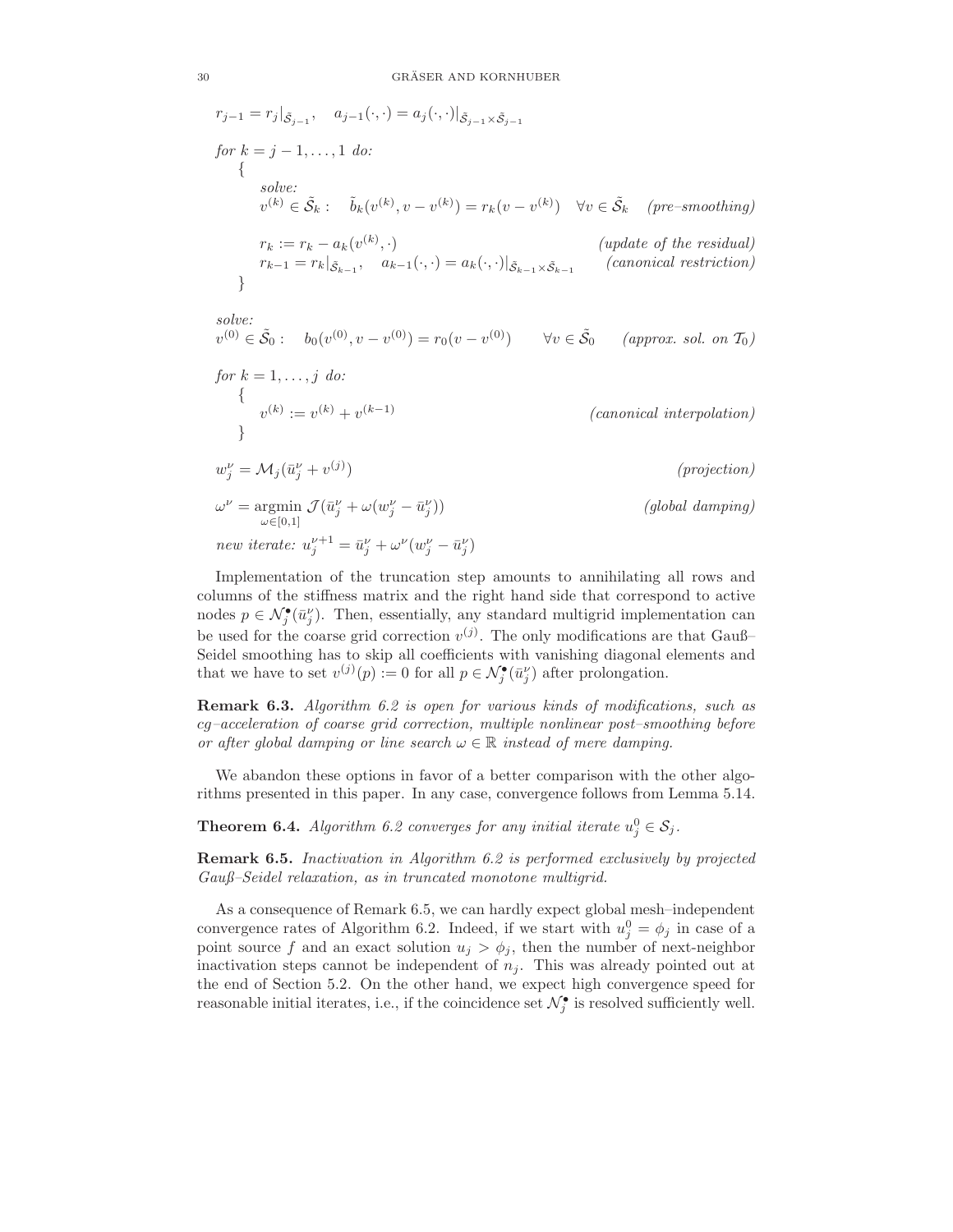6.2. Concluding remarks. The truncated nonsmooth Newton multigrid method as stated in Algorithm 6.2 can be regarded as an active set strategy combined with a linear multigrid method for the resulting reduced linear problems. Other active set strategies combined with multigrid are well–known for quite a while. We refer, e.g., to the poineering work of Hackbusch and Mittelmann [40] or the now often called primal dual active set strategies by Hoppe [45, 46, 47]. In contrast to our approach, primal dual active set strategies are essentially iterating on the complementarity condition. For a recent re–interpretation in terms of non–smooth analysis, we refer, e.g., to M. Ulbrich  $[82]$  or Hintermüller, Ito, and Kunisch  $[43]$ . The convergence proofs typically rely on M–matrix properties of the stiffness matrix and assume that the reduced linear subproblems are solved exactly. Both assumptions are seldom met in practical computations. For example, adaptive mesh refinement involving edge bisection already violates the M–matrix property. Nevertheless, inexact versions on adaptively refined grids are often used on a heuristic basis.

Numerical experiments for Signorini's problem by Krause [61] indicate that the convergence properties of the overall iteration strongly depend on the choice of the multigrid solver for the reduced linear subproblems. According to his computations, truncated linear multigrid, as involved in Algorithm 6.2 seems to be the best choice. Truncated linear multigrid was introduced by Hoppe and Kornhuber [48] and later analyzed by Kornhuber and Yserentant [60]. Numerical experiments for two-body contact problems by Sander [73] confirm the observations of Krause [61] that truncated nonsmooth Newton multigrid 6.2 usually converges faster than truncated monotone multigrid 5.10.

# 7. Numerical Assessment

7.1. Numerical test problems. For most of the multigrid algorithms to be described below numerical experiments with "generic" test problems like, e.g., simplified elasto–plastic torsion [37, Chapter II] have been already reported elsewhere [51]. The two following examples are particularly designed to check the robustness of multigrid algorithms with respect to complicated and unstable coincidence sets. We always consider the square  $\Omega = (-1, 1)^2$ , the initial triangulation  $\mathcal{T}_0$  consisting of four congruent triangles and apply  $j = 9$  uniform refinement steps to obtain the final triangulation  $\mathcal{T}_j$  with 523 265 interior nodes.

7.1.1. Spiral problem. The fact that the coincidence set  $\mathcal{N}_j^{\bullet}$  usually has no representation on coarser grids sets a particular challenge for any kind of multigrid approach to obstacle problems. In order to highlight this intrinsic difficulty, we consider the obstacle function

$$
\varphi(x(r,\phi)) = \sin(2\pi/r + \pi/2 - \phi) + \frac{r(r+1)}{r-2} - 3r + 3.6, \quad r \neq 0,
$$

and  $\varphi(0) = 3.6$  with polar coordinates  $x(r, \phi) = re^{i\phi}$ . For the right hand side  $f = 0$ this choice leads to the spiral set  $\mathcal{N}_{j}^{\bullet}$  as illustrated in the left picture of Figure 2. Obviously, functions  $v \in \mathcal{S}_0$  do not have much to do with the approximate solution  $u_j$  on the final level  $j = 9$ .

7.1.2. Degenerate problem. Many multigrid solvers for obstacle problems reduce to linear multigrid methods for the reduced linear problem (2.12), once the coincidence set  $\mathcal{N}^{\bullet}_j$  has been detected. For sufficiently good initial iterates, such methods take advantage of the good convergence properties of linear multigrid. In order to check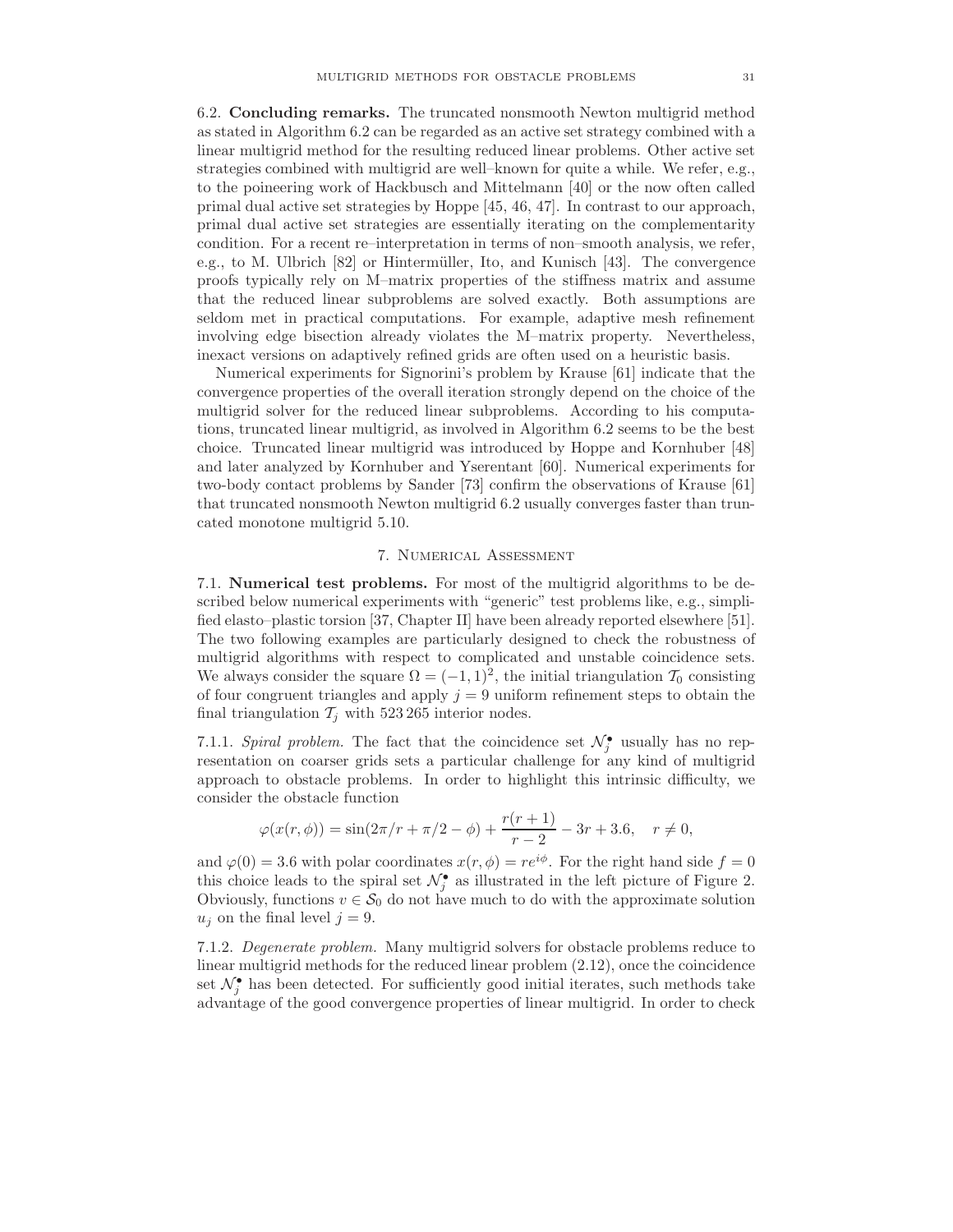

FIGURE 2. Coincidence sets of spiral problem (left) and degenerate problem (right)

their robustness, we consider a degenerate continuous problem with an approximate coincidence set  $\mathcal{N}^{\bullet}_j$  that is extremely hard to find. Related practical problems occur, e.g., in the simulation of deep drawing processes. For the given obstacle

$$
\varphi(x_1, x_2) = -(x_1^2 - 1)(x_2^2 - 1),
$$

the selection of the right hand side  $f = -\Delta \varphi$  causes  $u = \varphi$  on  $\Omega$  to be the solution of (2.1). As a consequence, the solution  $u_j$  of the discretized obstacle problem, the solution of its unconstrained analogue, and the obstacle  $\varphi_i$  converge to a common limit. As a consequence, the coincidence set  $\mathcal{N}_{j}^{\bullet}$  becomes arbitrarily unstable with increasing refinement and thus can be hardly detected by iterative solvers. According to the right picture in Figure 2, the (black) coincidence set is not only unstable but fairly complicated as well.

7.2. Multilevel Subset Decomposition Versus Projected Multilevel Relaxation. In our numerical experiments, we check the robustness of the convergence behavior with respect to given "bad" initial iterates and "good" initial iterates as obtained by nested iteration. The convergence behavior is illustrated by *iteration histories* showing the algebraic error  $||u_j - u_j||$  over the iteration steps  $\nu$ . In order to evaluate possible mesh-dependence, we introduce the *asymptotic* convergence rates

(7.1) 
$$
\rho_k = \sqrt[k]{\frac{\|u_j - u_k^{u^*}\|}{\|u_j - u_j^1\|}}, \qquad k = 0, \dots, j,
$$

where  $\nu^*$  is chosen such that  $||u_j - u_k^{\nu^*}||$  $\| \nu^* \| < 10^{-11}$  and the initial iterate  $u_j^0$  is obtained by nested iteration.

We first compare the convergence behavior of the multilevel subset decomposition method MSD stated in Algorithm 4.7 and of the projected multilevel relaxation (4.10) called PMLR. We always consider  $V(1, 1)$  cycles.

7.2.1. Spiral problem. In our first experiment, we consider the discrete problem stated in Section 7.1.1 with a complicated, spiral coincidence set. We first observe that the convergence behavior of MSD and PMLR is almost independent of the choice of the initial iterate  $x_j^0$ . This is illustrated in Figure 3 and the left picture in Figure 4, showing the iteration histories for initial iterates on the obstacle  $u_j^0 = \varphi_j$ , above the obstacle  $u_j^0 = \varphi_j + 10$  and obtained by nested iteration. For bad initial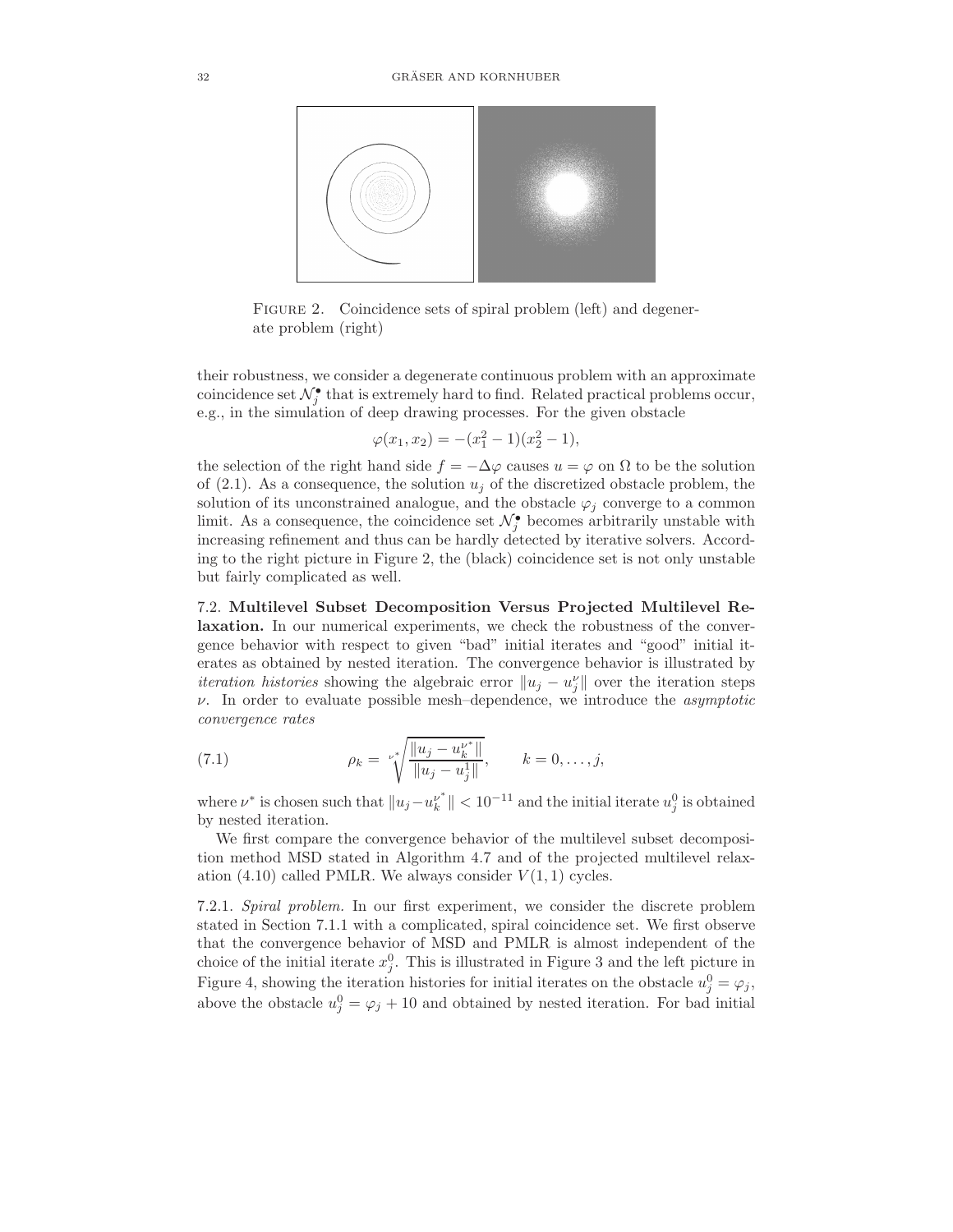iterates as considered in Figure 3, the leading fast reduction of the error is due to fast reduction of high-frequency components. The asymptotic convergence rates both of MSD and PMLR seem to saturate with increasing refinement level  $j$  as depicted in the right picture of Figure 4. This is in good accordance with the theoretical results stated in Theorem 4.6 and Theorem 5.6, respectively. However, due to the dynamic adaptation of the underlying splitting of the defect obstacles  $u_j^{\nu} - \varphi_j$ , PMLR shows a considerable faster convergence speed than MSD as soon as the exact coincidence set  $\mathcal{N}_{j}^{\bullet}$  is detected. While the asymptotic convergence rates of PMLR seems to be bounded by 0.7, the convergence rates of MSD exceed 0.9 on level  $j = 9$ .



Figure 3. Spiral problem: Iteration histories for the initial iterates  $u_j^0 = \varphi_j$  (left) and  $u_j^0 = \varphi_j + 10 > \varphi_j$  (right)



Figure 4. Spiral problem: Iteration history for nested iteration (left) and asymptotic convergence rates (right)

7.2.2. Degenerate problem. Comparing the convergence behavior of MSD and PMLR for the degenerate problem stated in Section 7.1.2 we first observe a similar robustness of both methods with respect to different initital iterates as before. This is illustrated by the iteration histories for initial iterates on the obstacle  $u_j^0 = \varphi_j$ , above the obstacle  $u_j^0 = \varphi_j + 10$  and obtained by nested iteration as depicted in Figure 5 and the left picture in Figure 6. Observe that this time PMLR exhibits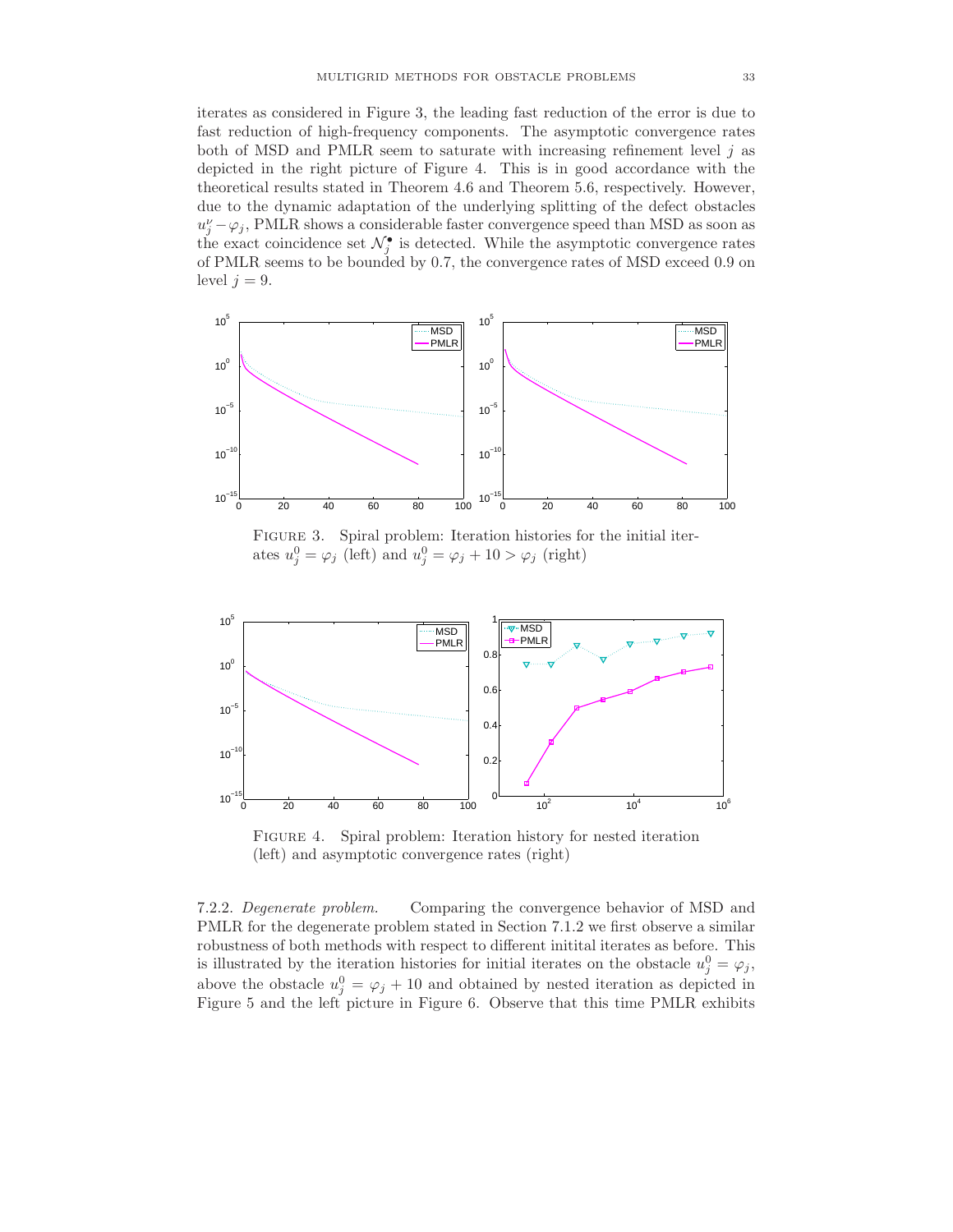leading fast convergence even for nested iteration, illustrating that the resulting initial iterate is not too good in this (almost) degenerate case. In contrast to the spiral example the exact coincidence set is now hard to detect. As a consequence, apart from a slightly faster leading convergence of PMLR, the convergence speed of MSD and PMLR is very similar for all the three initial iterates. As before, the asymptotic convergence rates seem to saturate for both methods. According to the right picture in Figure 6 they seem to be bounded by 0.7 for both methods. We should not forget at this point that PMLR has a higher complexity than MSD (cf. Remark 5.13). More precisely, for  $j = 9$  levels the cpu time for each step is about twice as large for PMLR than for MSD.

To sum up, both the convergence behavior of PMLR and MSD is almost invariant with respect to different initial iterates and/or degeneracy of the problem. Such kind of robustness nicely reflects the convergence analysis reported in Section 5.1, where non–degeneracy does not play a role as well.



Figure 5. Degenerate problem: Iteration histories for the initial iterates  $u_j^0 = \varphi_j$  (left) and  $u_j^0 = \varphi_j + 10 > \varphi_j$  (right)



FIGURE 6. Degenerate problem: Iteration history for nested iteration (left) and asymptotic convergence rates (right)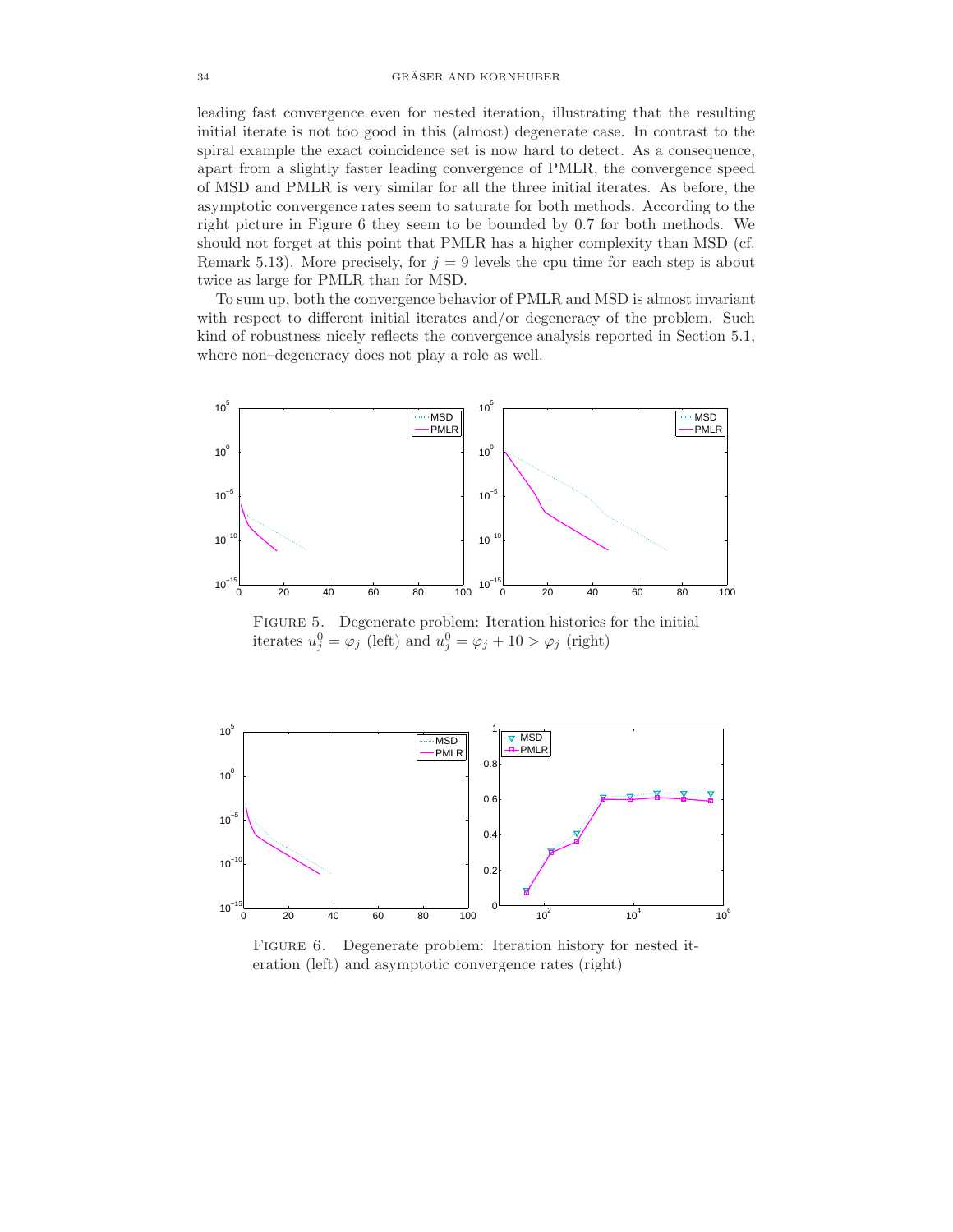7.3. Projected Multilevel Relaxation Versus Monotone Multigrid. We investigate the convergence behavior of the truncated monotone multigrid method TMMG stated in Algorithm 5.10 and of the standard version SMMG stated in Algorithm 5.12. As we are interested to see to which extend the convergence properties of PMLR are preserved by its V -cycle counterpart SMMG, we include the results of PMLR for a comparison. We always consider  $V(1, 1)$  cycles.

7.3.1. Spiral problem. We consider the discrete problem stated in Section 7.1.1. The iteration histories for the "bad" initial iterates  $u_j^0 = \varphi_j$ ,  $u_j^0 = \varphi_j + 10 > \varphi_j$  and nested iteration are shown in Figure 7 and the left picture of Figure 8, respectively.

Let us first notice that the intrinsic damping (cf. Remark 5.9) leading to optimal complexity hardly slows down the convergence of SMMG as compared to PMLR. Optimal resolution of the constraints at the cost of suboptimal complexity improves the convergence speed of PMLR only for  $u_j^0 = \varphi_j + 10$ . Both methods provide almost identical results otherwise. In particular, the convergence behavior of SMMG is still almost independent of the choice of initial iterates. This is different for TMMG. Starting with  $u_j^0 = \varphi_j$  the iteration begins very slowly, because inactivation is performed exclusively by projected Gauß–Seidel relaxation (cf. Remark 5.8). However, once the coincidence set is approximated sufficiently well, the iteration accelerates tremendously. The asymptotic convergence rates of TMMG are essentially the same as for the corresponding linear multigrid method applied to an *unconstrained* Poisson problem on  $\Omega$ . This supports our heuristic reasoning in Section 5. For  $u_j^0 = \varphi_j + 10 > \varphi_j$  coarse grid correction can contribute right from the start. This leads to faster convergence throughout the iteration as illustrated in Figure 7 (right). Again, the asymptotic linear convergence speed is reached once the coincidence set is approximated sufficiently well. According to Figure 8 (left) asymptotic linear convergence starts immediately for nested iteration. In this case, the performance of TMMG can be hardly distinguished from classical multigrid for unconstrained problems. Figure 8 shows  $\rho_k$  over the corresponding number of unknowns  $n_k$ ,  $k = 2, \ldots, 9$ . The asymptotic convergence rates seem to saturate at about 0.73 (PMLR and SMMG) and 0.41 (TMMG). In comparison with previous computations for generic problems [44, 51], the complicated coincidence set does not seem to deteriorate the convergence properties of all three methods.



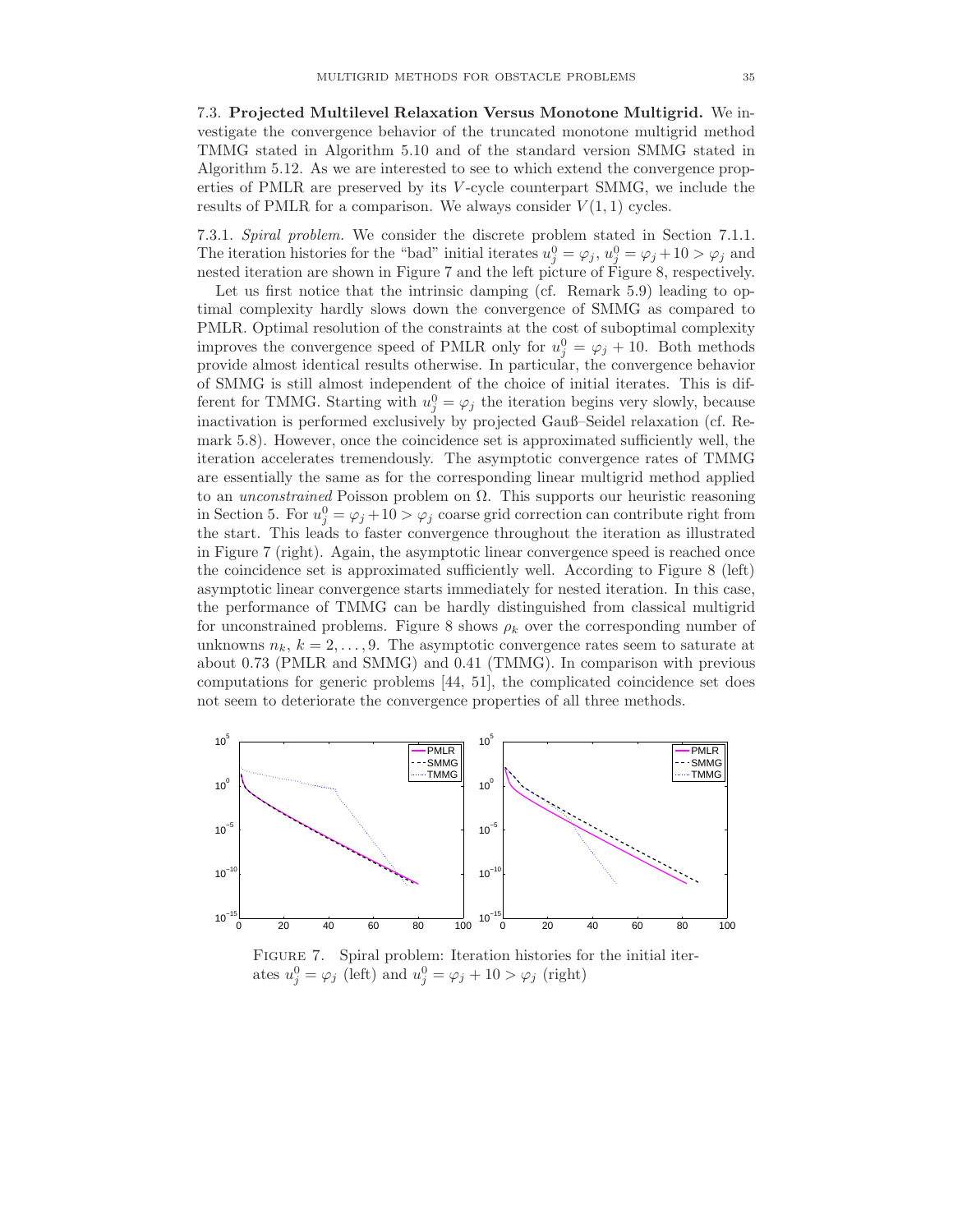

FIGURE 8. Spiral problem: Iteration history for nested iteration (left) and asymptotic convergence rates (right)

7.3.2. Degenerate problem. We consider the discrete problem stated in Section 7.1.2. The iteration histories of PMLR, SMMG, and TMMG for the initial iterates  $u_j^0 =$  $\varphi_j, u_j^0 = 0 > \varphi_j$ , and nested iteration are depicted in Figure 9 and Figure 10 (left), respectively.

Let us first compare the convergence properties of PMLR and SMMG. Both methods perform quite similarly for  $u_j^0 = \varphi_j$ . However, the decelerating effect of intrinsic damping in SMMG is clearly visible in the remaining two cases. This effect is stronger than before, because in this example  $u_j$  and  $\varphi_j$  are almost identical. Starting with  $u_j^0 = \varphi_j$ , TMMG also behaves qualitatively as before: After a transient phase dominated by slow inactivation by projected Gauß–Seidel relaxation, the iteration accelerates considerably, reaching linear multigrid convergence speed. However, this time it takes about 80 steps until the coincidence set is approximated sufficiently well. If  $u_j^0 = 0$  or nested iteration is used, the behavior of TMMG now can be hardly distinguished from SMMG. In contrast to the non–degenerate case, truncation now does not have much of a positive effect, because the exact coincidence set is detected not until one or two steps before the desired accuracy is reached. As a consequence, the asymptotic convergence rates depicted in Figure 10 (right) are now comparable for all three methods. Summing up, SMMG and PMLR do not suffer from degeneracy while, apart from possible slow inactivation, TMMG now essentially behaves like SMMG.

7.4. Truncated Monotone Multigrid Versus Truncated Nonsmooth Newton Multigrid. We apply the truncated nonsmooth Newton multigrid method TNMG stated in Algorithm 6.2 to the test problems introduced in Section 7.1. For a comparison we include the results of the related truncated monotone multigrid method TMMG stated in Algorithm 5.10. We always consider  $V(1,1)$  cycles.

In our numerical experiments, we check the robustness of the convergence behavior with respect to given "bad" initial iterates and "good" initial iterates as obtained by nested iteration. The convergence behavior is illustrated by iteration histories showing the algebraic error  $||u_j - u''_j||$  over the iteration steps  $\nu$ . In order to evaluate possible mesh–dependence, we consider the asymptotic convergence rates  $\rho_k, k = 0, \ldots, j$  as introduced in (7.1).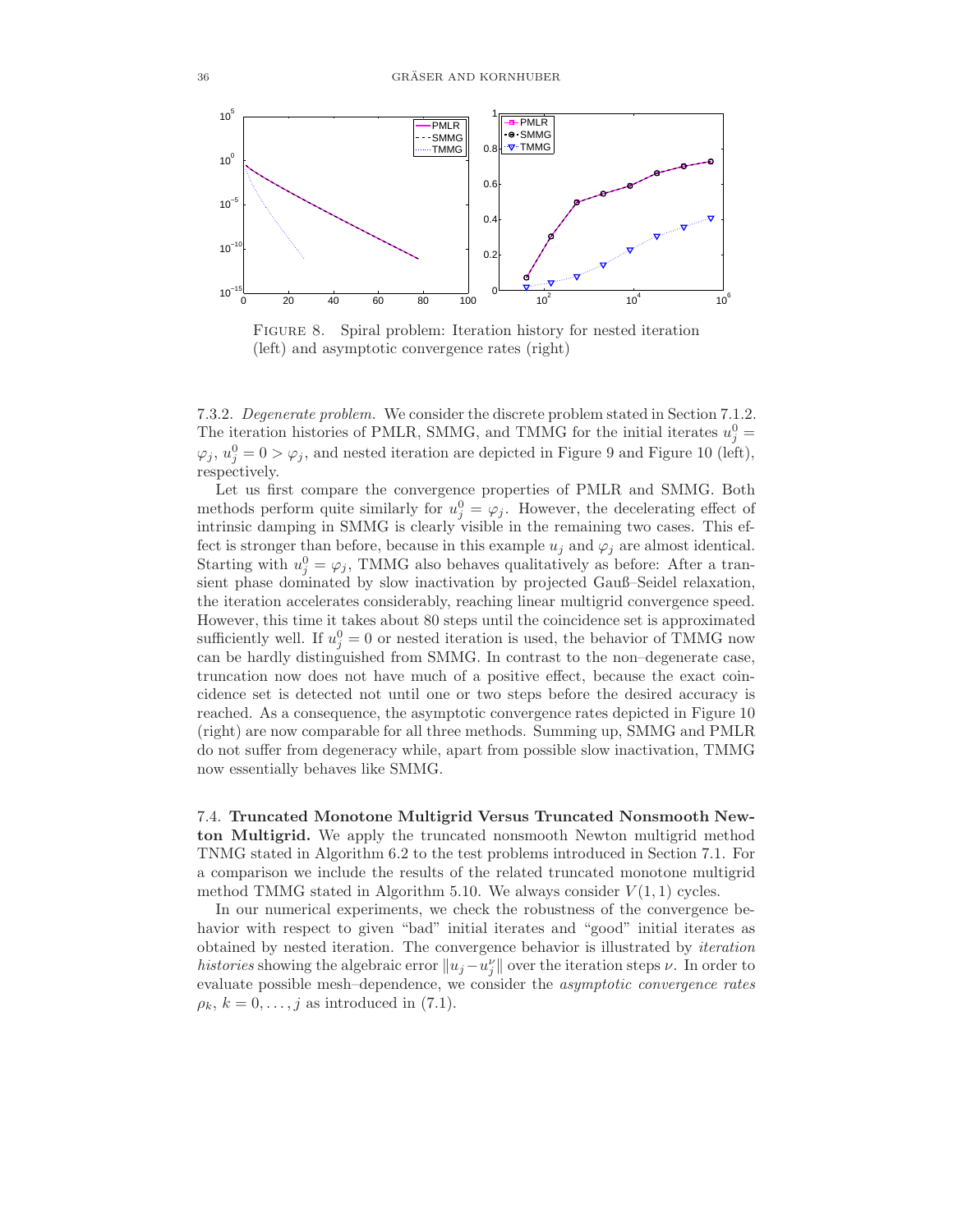

Figure 9. Degenerate Problem: Iteration histories for the initial iterates  $u_j^0 = \varphi_j$  (left) and  $u_j^0 = 0 > \varphi_j$  (right)



FIGURE 10. Degenerate Problem: Iteration history for nested iteration (left) and asymptotic convergence rates (right)

7.4.1. Spiral problem. We consider the discrete problem stated in Section 7.1.1. The iteration histories for the "bad" initial iterates  $u_j^0 = \varphi_j, u_j^0 = \varphi_j + 10 > \varphi_j$ and for nested iteration are shown in Figure 11 and the left picture of Figure 12, respectively. As expected from Remark 6.5, inactivation by projected Gauß–Seidel iteration initially slows down the convergence speed for the initial iterate  $u_j^0 = \varphi_j$ . Fast convergence throughout the iteration is observed for  $u_j^0 = \varphi_j + 10 > \varphi_j$ . While TNMG performes slightly better than TMMG for those "bad" initial iterates, both methods provide almost identical results, if nested iteration is applied. In this case the performance of both TMMG and TMMG can be hardly distinguished from classical multigrid for unconstrained problems. The asymptotic convergence rates, apparently saturating at about 0.41, are almost the same, cf. Figure 12 (right). In view of its simplicity and its potential for further improvements (line search, cg–acceleration) these results suggest that TNMG should be preferred to TMMG.

7.4.2. Degenerate problem. We consider the discrete problem stated in Section 7.1.2. The iteration histories for the initial iterates  $u_j^0 = \varphi_j$ ,  $u_j^0 = 0 > \varphi_j$  and for nested iteration are shown in Figure 13 and the left picture of Figure 14, respectively. Note that  $u_j^0 = \varphi_j$  provides the minimal initial error in this case. Nevertheless, starting from the obstacle, next–neighbor inactivation by projected Gauß–Seidel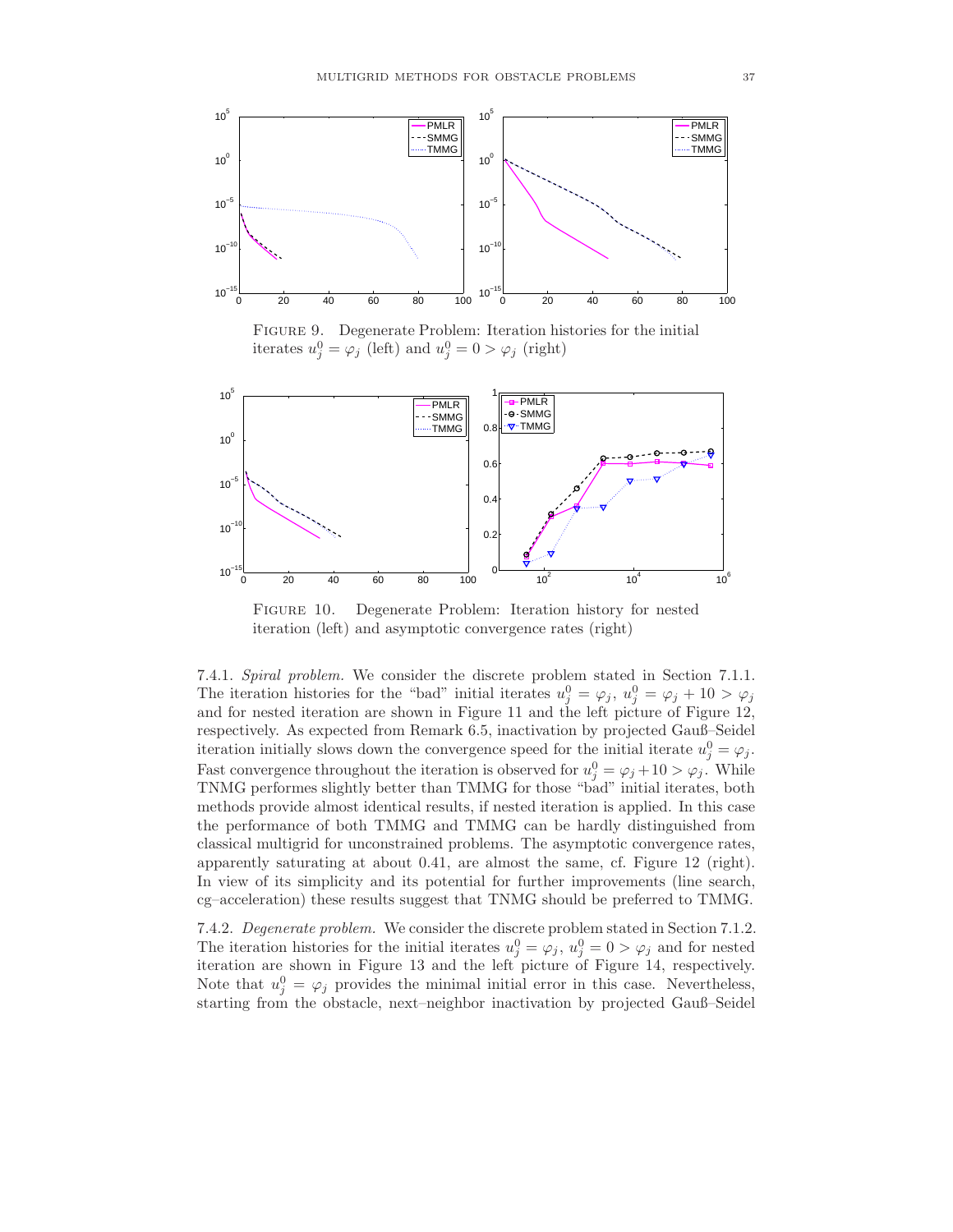

FIGURE 11. Spiral problem: Iteration histories for the initial iterates  $u_j^0 = \varphi_j$  (left) and  $u_j^0 = 0 > \varphi_j$  (right)



FIGURE 12. Spiral problem: Iteration history for nested iteration (left) and asymptotic convergence rates (right)

relaxation slows down the convergence speed of TNMG until the coincidence set is approximated sufficiently well. As in the preceding experiment, TNMG performs only slightly better than TMMG in this case. However, starting from  $u_j^0 = 0 > \varphi_j$ , TMMG is clearly outperformed by TNMG: While intrinsic local damping is reducing the effect of coarse grid correction in TMMG, global damping as used in TNMG is less pessimistic in this case.

The situation is quite different, if nested iteration is applied. After a very fast reduction of the high–frequency components of the error, the coarse grid correction of TNMG produces some kind of undershoot in the sense that the approximate coincidence set is much too large. This leads to slow convergence during the following inactivation phase. Finally, once the coincidence set is approximated sufficiently well, asymptotic linear convergence is reached. This behavior occurs on all refinement levels  $k = 2, \ldots, 9$ . Hence, the increasing asymptotic convergence rates depicted in the right picture of Figure 14 rather reflects the increasing length of the intermediate inactivation phase than the asymptotic convergence speed itself. More robust global inactivation by standard monotone multigrid will be discussed below.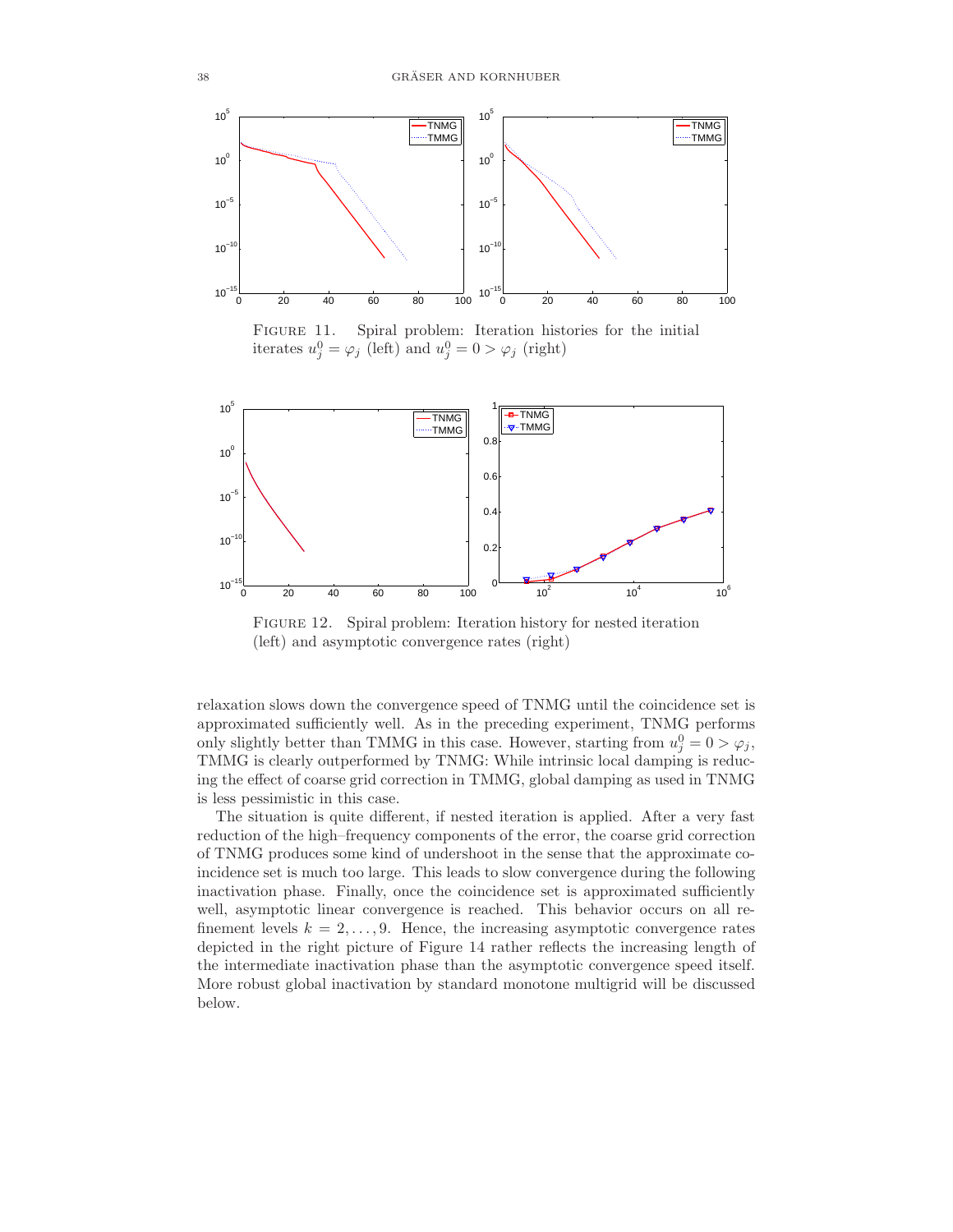

Figure 13. Degenerate Problem: Iteration histories for the initial iterates  $u_j^0 = \varphi_j$  (left) and  $u_j^0 = 0 > \varphi_j$  (right)



FIGURE 14. Degenerate Problem: Iteration history for nested iteration (left) and asymptotic convergence rates (right)

7.5. Concluding remarks. Our numerical experiments show that there is a certain tradeoff between robustness and convergence speed. In perfect agreement with theory the multilevel relaxation MSD, the projected multilevel relaxation PMLR and its V -cycle counterpart show a remarkable amount of robustness, but much slower convergence than classical multigrid methods for related unconstrained problems. Conversely, truncated monotone multigrid TMMG and the related truncated nonsmooth Newton multigrid method TNMG are very fast for generic problems and initial iterates but might run into trouble for certain bad initial iterates (cf. Remark 5.8 and 5.13) and degenerated cases.

Similar to truncated monotone multigrid TMMG or truncated nonsmooth Newton multigrid TNMG the inactivation in present primal dual active set strategies is based on local next–neighbor interaction [45, 46, 43]. This explains why mesh– independent convergence of such methods is still (and might remain) open. In addition, local inactivation typically leads to deteriorating convergence speed, if the approximate coincidence set is much too large. As a remedy, it seems natural to use global inactivation by one step of the standard monotone multigrid STDMG. The resulting hybrid multigrid method HMG thus combines robustness with fast asymptotic convergence. Note that, by construction, such hybrid multigrid method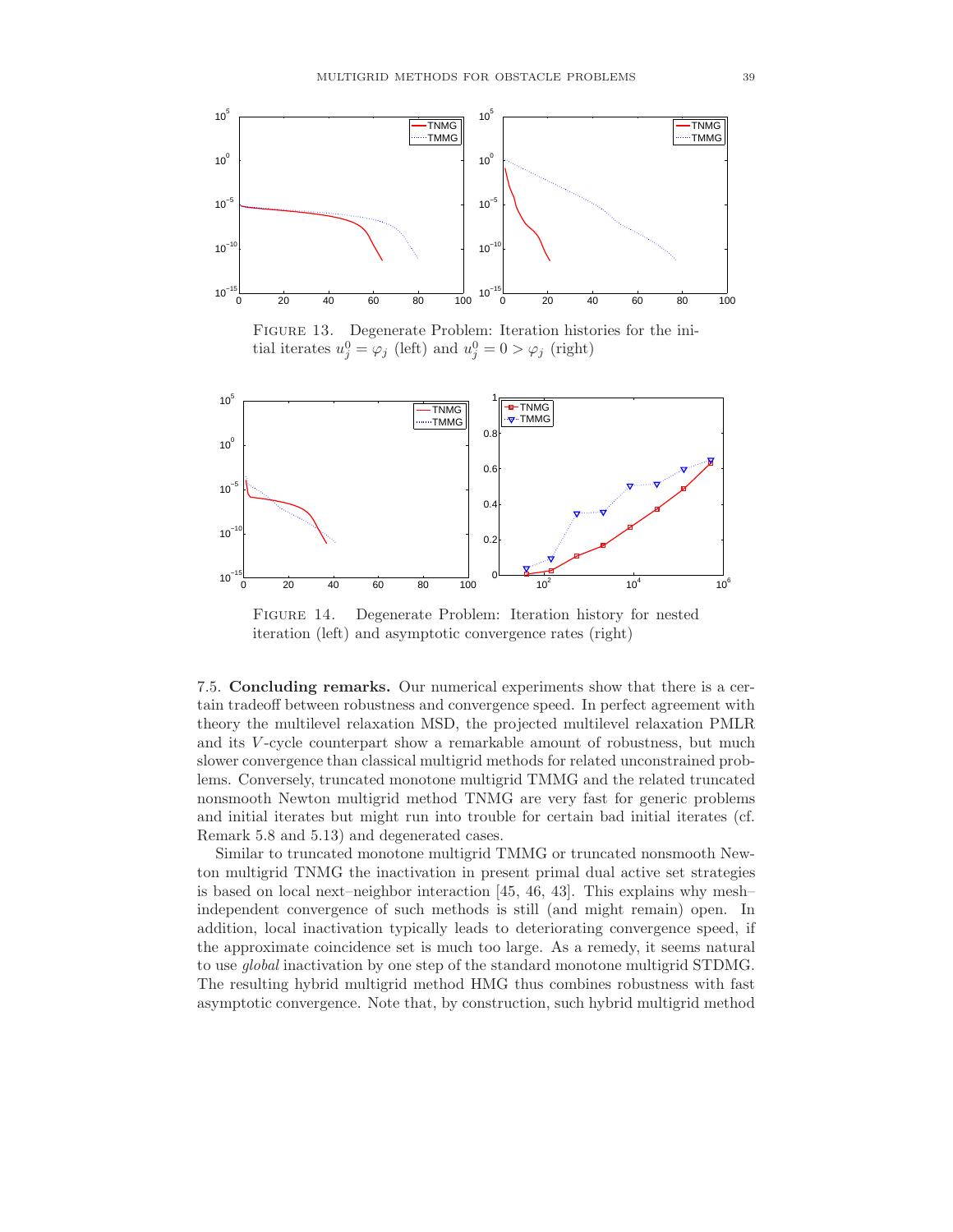are globally convergent. To illustrate the possible benefit of the hybrid approach, we again consider the degenerate problem stated in section 7.1.2 with initial iterates obtained by nested iteration. The iteration history of HMG is shown in the left picture of Figure 15. For a fair comparison with SMMG and TNMG, we counted each step of HMG twice. Combining the robustness of multilevel relaxation with fast asymptotic convergence of truncated multigrid, HMG clearly outperforms SMMG and TNMG. According to the right picture in Figure 15 the convergence rates seem to saturate at about 0.3. A theoretical justification is left to future research.



Figure 15. Degenerate Problem: Iteration history for nested iteration (left) and asymptotic convergence rates (right)

# **REFERENCES**

- [1] L. Badea. Convergence rate of a Schwarz multilevel method for the constrained minimization of nonquadratic functionals. SIAM J. Numer. Anal., 44(2):449– 477, 2006.
- [2] L. Badea, X.-Ch. Tai, and J. Wang. Convergence rate analysis of a multiplicative Schwarz method for variational inequalities. SIAM J. Numer. Anal., 41(3):1052–1073, 2003.
- [3] C. Baiocchi and A. Capelo. Variational and Quasivariational Inequalities. Wiley, Chichester, 1984.
- [4] R.E. Bank, T.F. Dupont, and H. Yserentant. The hierarchical basis multigrid method. Numer. Math., 52:387–404, 1988.
- [5] S. Bartels and C. Carstensen. Averaging techniques yield reliable a posteriori finite element error control for obstacle problems. Numer. Math.,  $99(2):225$ -249, 2004.
- [6] V. Belsky. A multi–grid method for variational inequalities in contact problems. Computing, 51:293–311, 1993.
- [7] J. Bey. Finite-Volumen- und Mehrgitterverfahren für elliptische Randwertprobleme. Teubner, Stuttgart, 1998.
- [8] H. Blum, D. Braess, and F.T. Suttmeier. A cascadic multigrid algorithm for variational inequalities. Comput. Vis. Sci., 7:153–157, 2004.
- [9] C. Bollrath. Zwei Mehrgitterverfahren zur numerischen Berechnung von stationären Strömungen durch poröse Medien mit freiem Rand. PhD thesis, Universität Bochum, 1985.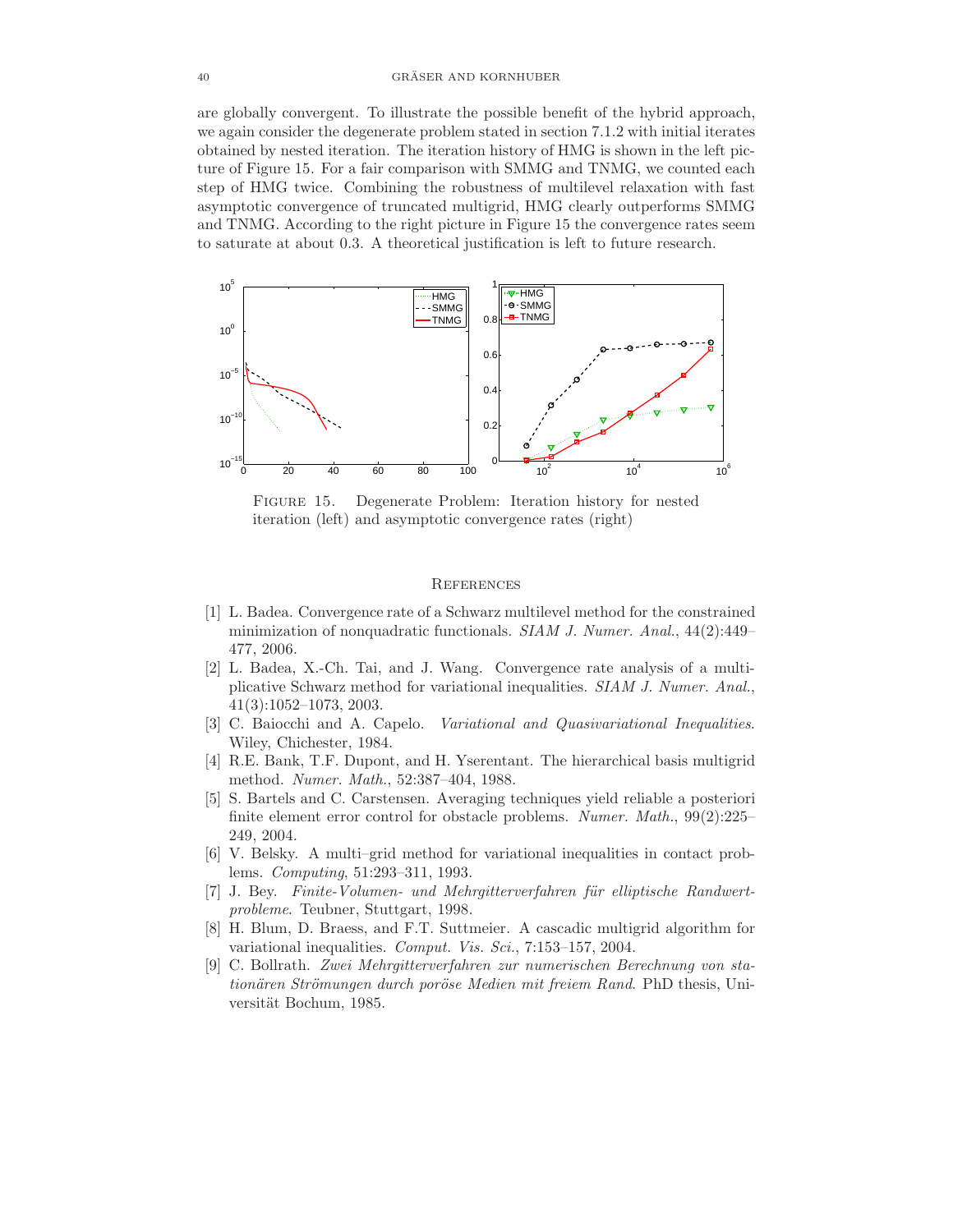- [10] F.A. Bornemann and P. Deuflhard. The cascadic multigrid method for elliptic problems. Numer. Math., 75:135–152, 1996.
- [11] F.A. Bornemann, B. Erdmann, and R. Kornhuber. Adaptive multilevel methods in three space dimensions. Int. J. Numer. Meth. Engrg., 36:3187–3203, 1993.
- [12] F.A. Bornemann and H. Yserentant. A basic norm equivalence in the theory of multilevel methods. Numer. Math., 64:455–476, 1993.
- [13] D. Braess. A posteriori error estimators for obstacle problems another look. Numer. Math., 101:415–421, 2005.
- [14] D. Braess, C. Carstensen, and R.H.W. Hoppe. Convergence analysis of a conforming adaptive finite element method for an obstacle problem. Numer. Math., 107:455–471, 2007.
- [15] D. Braess and W. Hackbusch. A new convergence proof for the multigrid method including the V–cycle. *SIAM J. Numer. Anal.*,  $20:967-975$ , 1983.
- [16] J.H. Bramble. Multigrid Methods. Pitman Research Notes in Mathematics. Longman, Harlow, 1993.
- [17] J.H. Bramble and J.E. Pasciak. New estimates for multilevel algorithms including the V–cycle. *Math. Comp.*,  $60:447-471$ , 1993.
- [18] J.H. Bramble, J.E. Pasciak, J. Wang, and J. Xu. Convergence estimates for multigrid algorithms without regularity assumptions. *Math. Comp.*, 57:23–45, 1991.
- [19] J.H. Bramble, J.E. Pasciak, J. Wang, and J. Xu. Convergence estimates for product iterative methods with application to domain decomposition. Math. Comp., 57:1–21, 1991.
- [20] J.H. Bramble and J. Xu. Some estimates for a weighted  $L^2$  projection. Math. Comp., 56:463–476, 1991.
- [21] A. Brandt. Multi–level adaptive solutions to boundary–value problems. Math. Comp., 31:333–390, 1977.
- [22] A. Brandt. Guide to multigrid development. In Hackbusch and Trottenberg [41], pages 220–312.
- [23] A. Brandt and C.W. Cryer. Multigrid algorithms for the solution of linear complementary problems arising from free boundary problems. SIAM J. Sci. Stat. Comput., 4:655–684, 1983.
- [24] H. Brézis. Seuil de régularité pour certaines problèmes unilateraux. C.R. Ac. Sci. Paris, 273:35–37, 1971.
- [25] F. Brezzi, W.W. Hager, and P.A. Raviart. Error estimates for the finite element solution of variational inequalities I. Numer. Math., 28:431–443, 1977.
- [26] P.G. Ciarlet. The Finite Element Method for Elliptic Problems. North– Holland, Amsterdam, 1978.
- [27] F.H. Clarke. Optimization and Nonsmooth Analysis. John Wiley and Sons, New York, 1983.
- [28] R.W. Cottle, J.S. Pang, and R.E. Stone. The Linear Complementarity Problem. Academic Press, Boston, 1992.
- [29] W. Dahmen and A. Kunoth. Multilevel preconditioning. Numer. Math., 63:315–344, 1992.
- [30] P. Deuflhard, P. Leinen, and H. Yserentant. Concepts of an adaptive hierarchical finite element code. IMPACT Comput. Sci. Engrg., 1:3–35, 1989.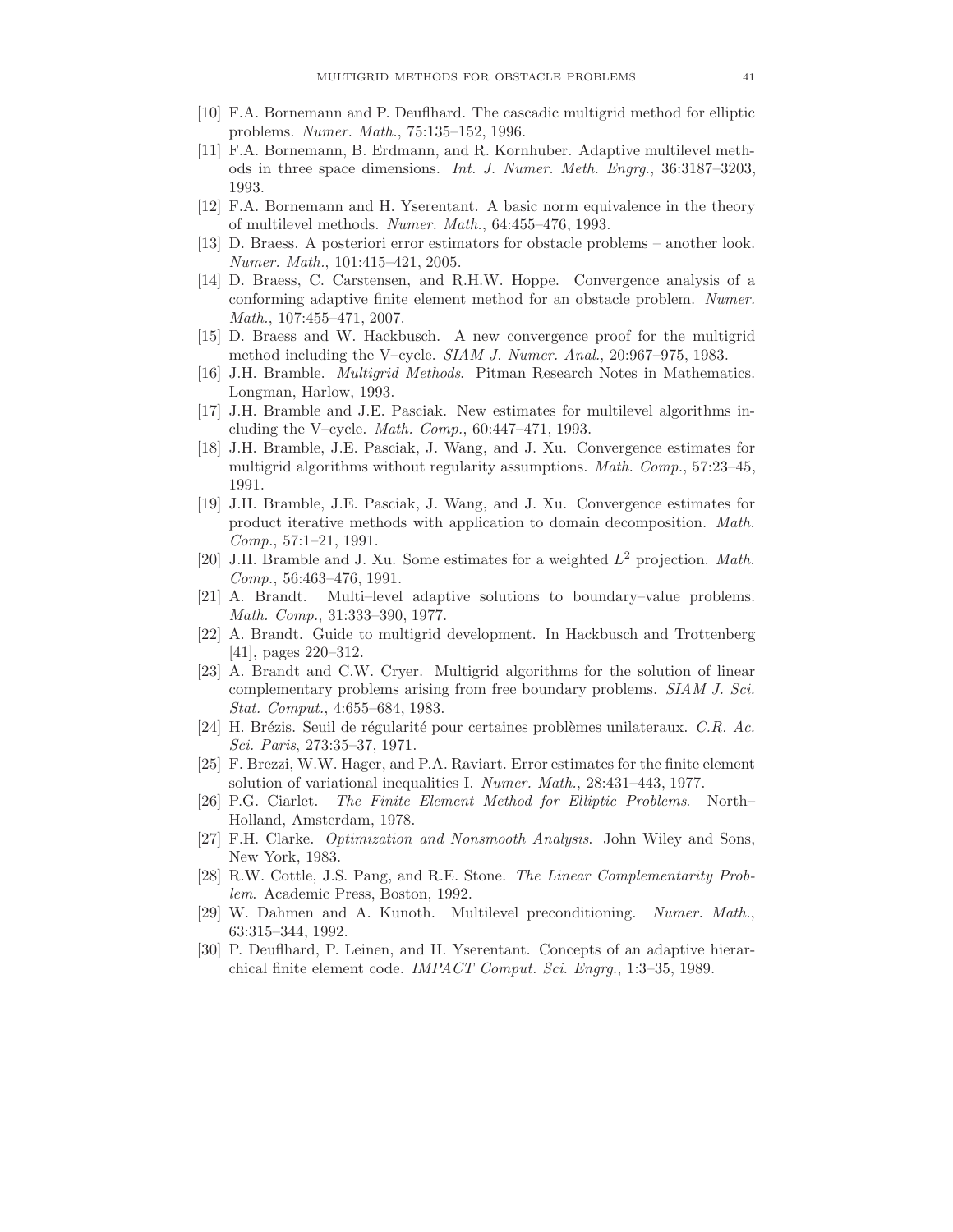- [31] M. Dryja and O.B. Widlund. Multilevel additive methods for elliptic finite element problems. In W. Hackbusch, editor, Parallel Algorithms for Partial Differential Equations, Braunschweig, 1991. Vieweg.
- [32] G. Duvaut and J.L. Lions. Les inéquations en mécanique et en physique. Dunaud, Paris, 1972.
- [33] K. Fackeldey and R.H. Krause. Solving frictional contact problems with multigrid efficiency. In O. Widlund and D. Keyes, editors, Domain Decomposition Methods in Science and Engineering, volume 55 of LNCSE, pages 549–556. Springer, 2006.
- [34] R.S. Falk. Error estimates for the approximation of a class of variational inequalities. Math. Comp., 28:963–971, 1974.
- [35] G. Fichera. Problemi elastotatici con vincoli unilaterali: il problema di Signorini con ambigue condizioni al contorno. Atti. Acad. Naz. Lincei Mem. Cl. Sci. Fis. Mat. Nat. Sez. Ia, 7(8):91–140, 1963-1964.
- [36] E. Gelman and J. Mandel. On multilevel iterative method for optimization problems. Math. Prog., 48:1–17, 1990.
- [37] R. Glowinski. Numerical Methods for Nonlinear Variational Problems. Springer, New York, 1984.
- [38] W. Hackbusch. Multi–grid convergence theory. In Hackbusch and Trottenberg [41], pages 177–219.
- [39] W. Hackbusch. Multi-Grid Methods and Applications. Springer, Berlin, 1985.
- [40] W. Hackbusch and H.D. Mittelmann. On multigrid methods for variational inequalities. Numer. Math., 42:65–76, 1983.
- [41] W. Hackbusch and U. Trottenberg, editors. Multigrid Methods, volume 960 of Lecture Notes in Mathematics, Berlin, 1982. Springer.
- [42] B. Heimsund, X.-C. Tai, and J. Xu. Rate of convergence for parallel subspace correction methods for nonlinear variational inequalities. In N.Debit et al., editor, Domain Decomposition Methods in Science and Engineering, pages 127–138. CIMNE, 2002.
- [43] M. Hintermüller, K. Ito, and K. Kunisch. The primal-dual active set method as a semi-smooth Newton method.  $SIAM J. Opt., 13:865-888, 2003.$
- [44] M. Holtz and A. Kunoth. B-spline-based monotone multigrid methods. SIAM J. Numer. Anal., 45:1175–1199, 2007.
- [45] R.H.W. Hoppe. Multigrid algorithms for variational inequalities. SIAM J. Numer. Anal., 24:1046–1065, 1987.
- [46] R.H.W. Hoppe. Two-sided approximations for unilateral variational inequalities by multigrid methods. Optimization, 18:867–881, 1987.
- [47] R.H.W. Hoppe. Une méthode multigrille pour la solution des problèmes d'obstacle.  $M^2$  AN, 24:711-736, 1990.
- [48] R.H.W. Hoppe and R. Kornhuber. Adaptive multilevel methods for obstacle problems. SIAM J. Numer. Anal., 31(2):301–323, 1994.
- [49] S. Hüeber, M. Mair, and B.I. Wohlmuth. A priori error estimates and an inexact primal-dual active set strategy for linear and quadratic finite elements applied to multibody contact problems. Appl. Num. Math., 54:555-576, 2005.
- [50] D. Kinderlehrer and G. Stampacchia. An Introduction to Variational Inequalities and Their Applications. Academic Press, New York, 1980.
- [51] R. Kornhuber. Monotone multigrid methods for elliptic variational inequalities I. Numer. Math., 69:167 – 184, 1994.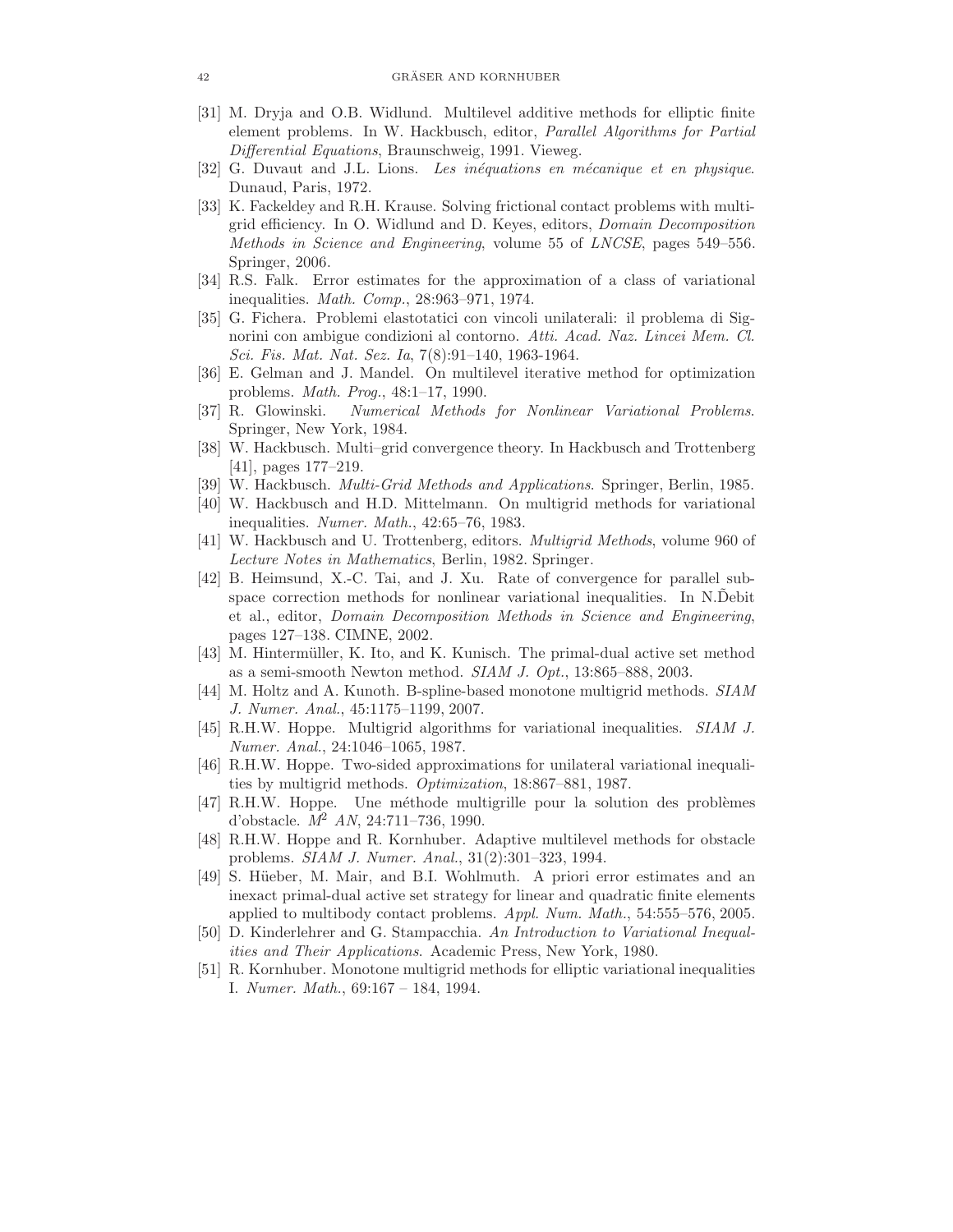- [52] R. Kornhuber. Monotone multigrid methods for elliptic variational inequalities II. Numer. Math., 72:481 – 499, 1996.
- [53] R. Kornhuber. A posteriori error estimates for elliptic variational inequalities. Computers Math. Applic., 31:49–60, 1996.
- [54] R. Kornhuber. Nonlinear multigrid techniques. In J.F. Blowey, J.P. Coleman, and A.W. Craig, editors, Theory and Numerics of Differential Equations, Universitext, pages 179–229. Springer, 2001.
- [55] R. Kornhuber. On constrained Newton linearization and multigrid for variational inequalities. Numer. Math., 91:699–721, 2002.
- [56] R. Kornhuber and R. Krause. Adaptive multigrid methods for Signorini's problem in linear elasticity. Comp. Visual. Sci., 4:9–20, 2001.
- [57] R. Kornhuber and R. Krause. On multigrid methods for vector-valued Allen-Cahn equations. In I. Herrera et al., editor, Domain Decomposition Methods in Science and Engineering, pages 307 – 314, Mexico City, Mexico, 2003. UNAM.
- [58] R. Kornhuber and R. Krause. Robust multigrid methods for vector-valued Allen–Cahn equations with logarithmic free energy. Comput. Vis. Sci., 9:103– 116, 2006.
- [59] R. Kornhuber, R. Krause, O. Sander, P. Deuflhard, and S. Ertel. A monotone multigrid solver for two body contact problems in biomechanics. Comp. Visual. Sci., 11:3–15, 2008.
- [60] R. Kornhuber and H. Yserentant. Multilevel methods for elliptic problems on domains not resolved by the coarse grid. Contemporary Mathematics, 180:49– 60, 1994.
- [61] R. Krause. From inexact active set strategies to nonlinear multigrid methods. In P. Wriggers and U. Nackenhorst, editors, Analysis and Simulation of Contact Problems, volume 27 of Lecture Notes in Applied and Computational Mechanics. Springer, 2006.
- [62] J. Mandel. Etude alg´ebrique d'une m´ethode multigrille pour quelques problèmes de frontière libre. C.R. Acad. Sci., 298:469-472, 1984. Ser. I.
- [63] J. Mandel. A multilevel iterative method for symmetric, positive definite linear complementarity problems. Appl. Math. Optimization, 11:77–95, 1984.
- [64] F. Natterer. Optimale  $L_2$ –Konvergenz finiter Elemente bei Variationsungleichungen. Bonn. Math. Schr., 89:1–12, 1976.
- [65] N. Neuss. V-cycle convergence with unsymmetric smoothers and application to an anisotropic model problem. SIAM J.Numer.Anal., 35:1201–1212, 1998.
- [66] R.H. Nochetto, K.G. Siebert, and A. Veeser. Fully localized a posteriori error estimators and barrier sets for contact problems. SIAM J. Numer. Anal., 42:2118–2135, 2005.
- [67] P. Oswald. On function spaces related to finite element approximation theory. Z. Anal. Anwend., 9:43–64, 1990.
- [68] F.A. Pérez, J.M. Cascón, and L. Ferragut. A numerical adaptive algorithm for the obstacle problem. In M. Bubak, editor, Proceedings of Computational science – ICCS, Part II, volume 3037 of Lecture Notes in Computer Science, pages 130–137. Springer, 2004.
- [69] W.H. Press, S.A. Teukolsky, W. Vetterling, and B.P. Flannery. Numerical Recipes in C. Cambridge University Press, New York, 1988.
- [70] P.A. Raviart and J.M. Thomas. Introduction  $\dot{a}$  l'analyse numérique des  $\'equations aux dérivées partielles. Masson, Paris, 1992.$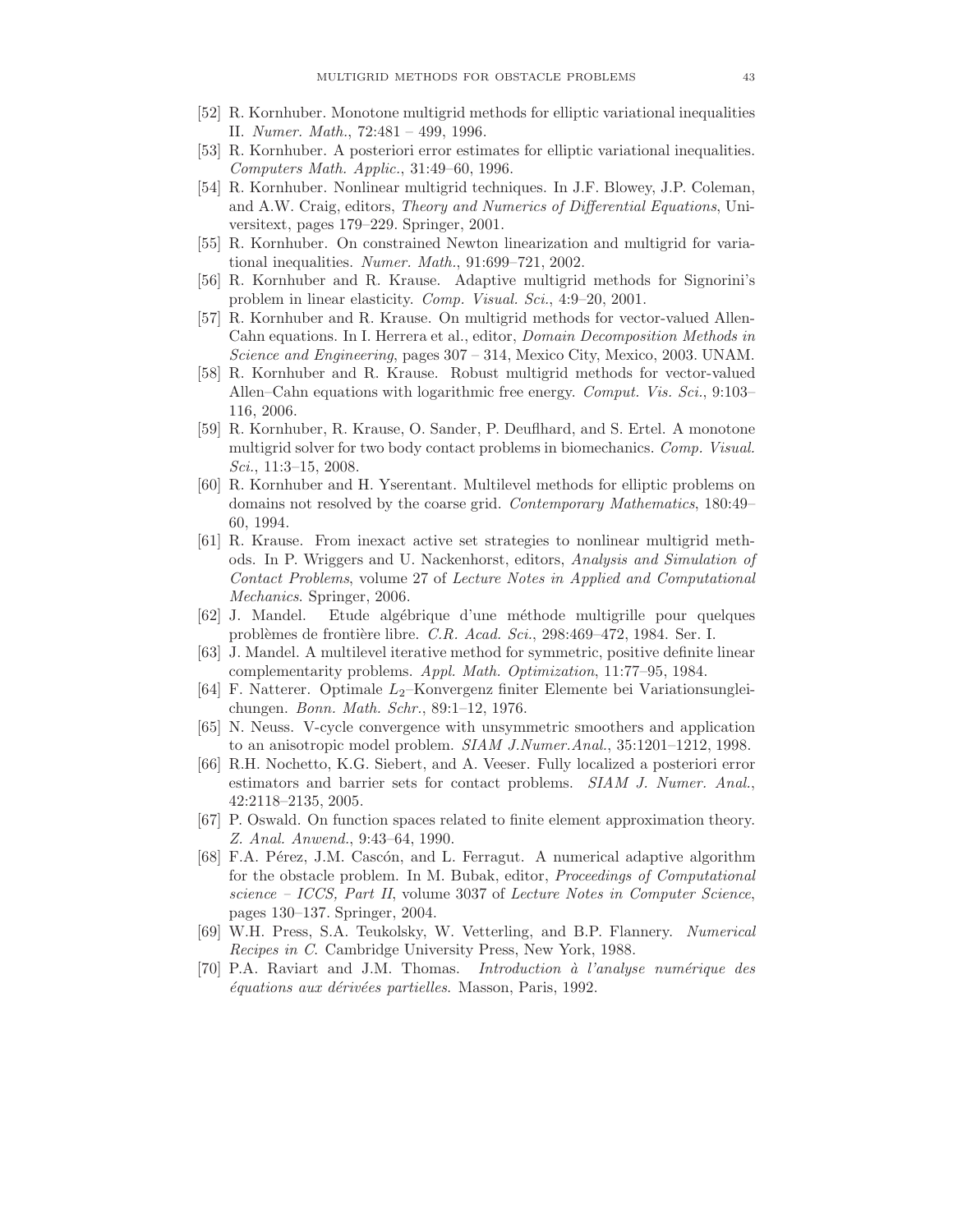- [71] M. Renardy and R.C. Rogers. An Introduction to Partial Differential Equations. Springer, New York, 1992.
- [72] J.F. Rodrigues. Obstacle Problems in Mathematical Physics. Number 134 in Mathematical Studies. North–Holland, Amsterdam, 1987.
- [73] O. Sander. Multidimensional Coupling in a Human Knee Model. PhD thesis, FU Berlin, 2008.
- [74] J. Schöberl. Solving the Signorini problem on the basis of domain decomposition techniques. Computing, 60(4):323–344, 1998.
- [75] K. Siebert and A. Veeser. A unilaterally constrained quadratic minimization with adaptive finite elements. SIAM J. Optim., 18:260–289, 2007.
- [76] B. Smith, P. Bjørstad, and W. Gropp. Domain Decomposition. Cambridge University Press, 1996.
- [77] G. Stampacchia. Formes bilinéaires coercitives sur les ensembles convexes. C.R. Acad. Sci. Paris, 258:4413–4416, 1964.
- [78] X.-C. Tai. Rate of convergence for some constraint decomposition methods for nonlinear variational inequalities. Numer. Math., 93(4):755–786, 2003.
- [79] X.-C. Tai and M. S. Espedal. Rate of convergence of some space decomposition method for linear and non-linear elliptic problems. SIAM J. Numer. Anal., 35:1558–1570, 1998.
- [80] X.-C. Tai and P. Tseng. Convergence rate analysis of an asynchronous space decomposition method for convex minimization. Math. Comp., 71:1105–1135, 2001.
- [81] X.-C. Tai and J. Xu. Global and uniform convergence of subspace correction methods for some convex optimization problems. Math. Comp., 71:105–124, 2001.
- [82] M. Ulbrich. Nonsmooth Newton-like methods for variational inequalities and constrained optimization problems in function spaces. Habilitationsschrift, TU München, 2002.
- [83] A. Veeser. Efficient and reliable a posteriori error estimators for elliptic obstacle problems. SIAM J. Numer. Anal., 39:146–167, 2001.
- [84] B. Wohlmuth and R. Krause. Monotone multigrid methods on nonmatching grids for nonlinear multibody contact problems. SIAM J. Sci. Comput., 25:324–347, 2003.
- [85] J. Xu. Iterative methods by space decomposition and subspace correction. SIAM Review, 34:581–613, 1992.
- [86] J. Xu. An introduction to multigrid convergence theory. In R.H. Chan et al., editor, *Iterative Methods in Scientific Computing*, pages 169–241. Springer, 1997.
- [87] J. Xu. An introduction to multilevel methods. In M. Ainsworth et al., editor, Wavelets, Multilevel Methods and Elliptic PDEs, pages 213–302, Oxford, 1997. Clarendon Press.
- [88] J. Xu. The method of subspace corrections. J. Comp. Appl. Math., 128:335-362, 2001.
- [89] J. Xu and L. Zikatanov. The method of alternating projections and the method of subspace corrections in Hilbert space. J. Am. Math. Soc., 15(3):573–597, 2002.
- [90] H. Yserentant. On the multi-level splitting of finite element spaces. Numer. Math., 49:379–412, 1986.